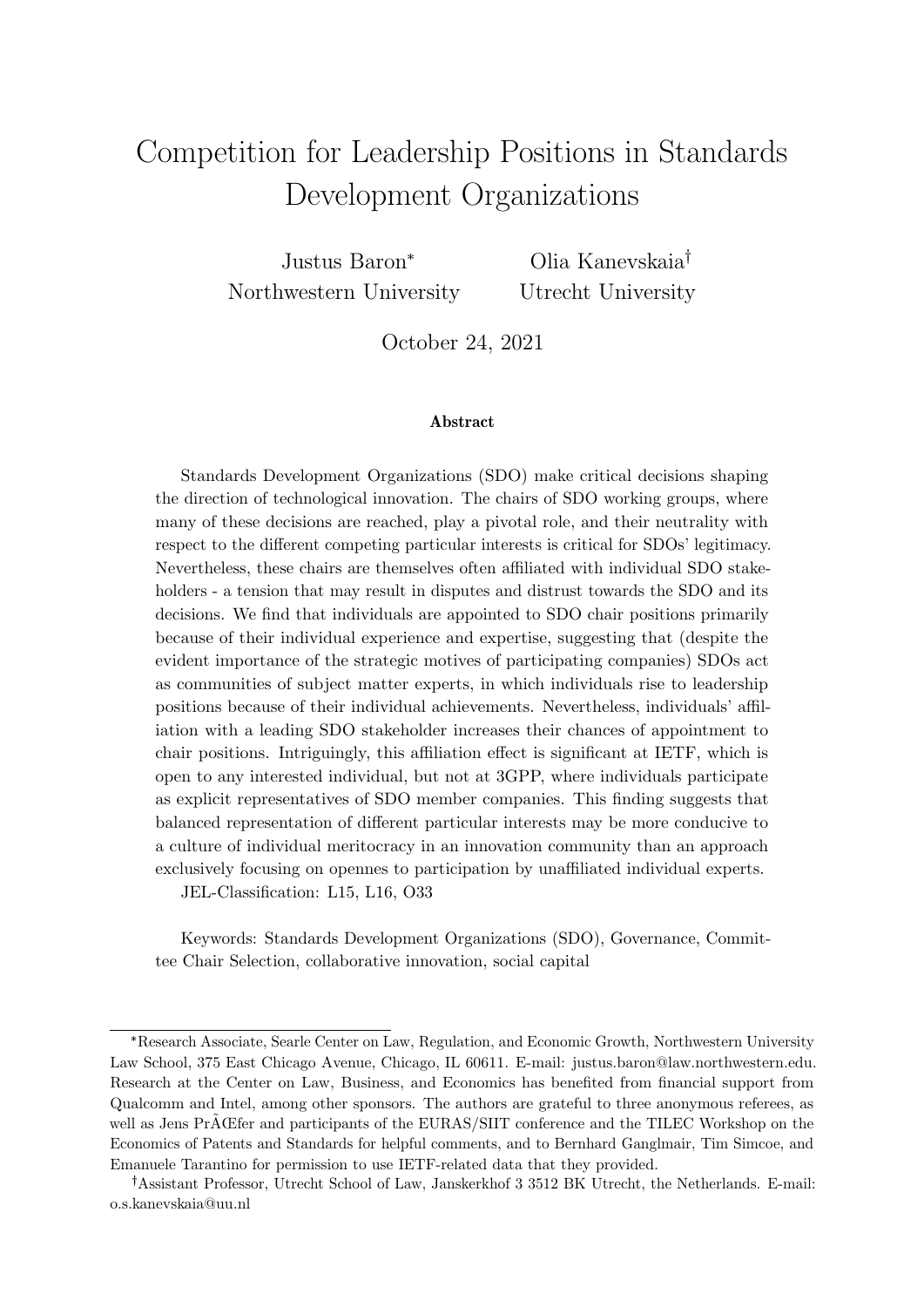# 1 Introduction

Standards Development Organizations (SDO) play a crucial role for technological innovation, in particular in the field of Information and Communication Technologies (ICT). Standardization through SDOs produces numerous benefits, serves as an important driver for innovation and its dissemination [\(Swann,](#page-39-0) [2000\)](#page-39-0), and allows companies to profit from the wider diffusion of their technology [\(Teece,](#page-39-1) [2018\)](#page-39-1). In particular, SDO standards facilitate interoperability of different devices and components, thus creating large networks of connected (and compatible) devices. Technical standardization decisions in SDOs also shape the direction of technological innovation; as the technical specifications (TS) of SDO standards determine many features and functionalities of complex ICT products, and contribute to the selection of which technical inventions are widely adopted and which are abandoned. Given this role of SDOs as crucial decision-makers in the process of technological innovation, it is unsurprising that there has been increasing attention to SDO governance - i.e. how SDOs make decisions - in the academic literature and policy discussions.

Recently, appointments of individuals to SDO leadership positions have moved to the forefront of the policy debate on SDO decision-making. In many SDOs, important SDO leadership positions, such as SDO board members and working group chairs, are held by individuals having dual allegiance. When acting in their SDO role, they are expected to represent the SDO and all its stakeholders; while at the same time, they remain employed and paid by individual stakeholders of these SDOs. This intriguing tension raises significant questions for the legitimacy and trustworthiness of SDO decision-making. Concerns over appointments of individuals affiliated with foreign companies to SDO leadership positions have e.g. been a central issue in recent U.S. policy discussions on the potential national security implications of ICT standardization.<sup>[1](#page-0-0)</sup> These concerns echo allegations or findings of abuses of chair positions by other companies; sometimes leading to significant disputes and antitrust litigation.[2](#page-0-0)

In spite of these important policy implications, the growing literature on SDOs and standardization has so far paid scant attention to the role and conduct of SDO leadership. More generally, there is a lack of research explicitly addressing the different incentives and obligations shaping the conduct of individual SDO participants, who - depending on the SDO, the individual's role, and the situation - are subject to potentially contrasting

<sup>&</sup>lt;sup>1</sup>In a U.S. Senate Hearing, Christopher Krebs, then Director of the Cybersecurity and Infrastructure Security Agency, testified: "Foreign nationals representing foreign companies, including Chinese companies China Mobile Communications Corporation and Huawei, hold key leadership positions on the ITU and 3GPP standards bodies for 5G. These individuals may be able to influence ITU and 3GPP to adopt standards that favor their own companies and put U.S. companies at a competitive disadvantage, potentially affecting their ability to compete in the market for years and increasing the United States' reliance on foreign technology." https://www.judiciary.senate.gov/imo/media/doc/Krebs%20Responses%20to%20QFRs.pdf In a proposed legislative amendment, U.S. Senator Coons stated that "A growth in the representation of Chinese companies and interests in certain standards-setting bodies, including by securing leadership positions in them, could lead to further dominance and lack of balance in standards-setting bodies and increase the risk that block-voting will make it difficult for these bodies to ensure balanced and consensus-based decisions." Section 305 of Senate Bill 687.

<sup>&</sup>lt;sup>2</sup>see American Society of Mechanical Engineers v. Hydrolevel Corporation, 456 US 556 (1982) and, later, Trueposition, Inc. v. LM Ericsson Tel. Co. (Jan 6, 2012), No. 11-4574, 2012 WL 33075 [2012]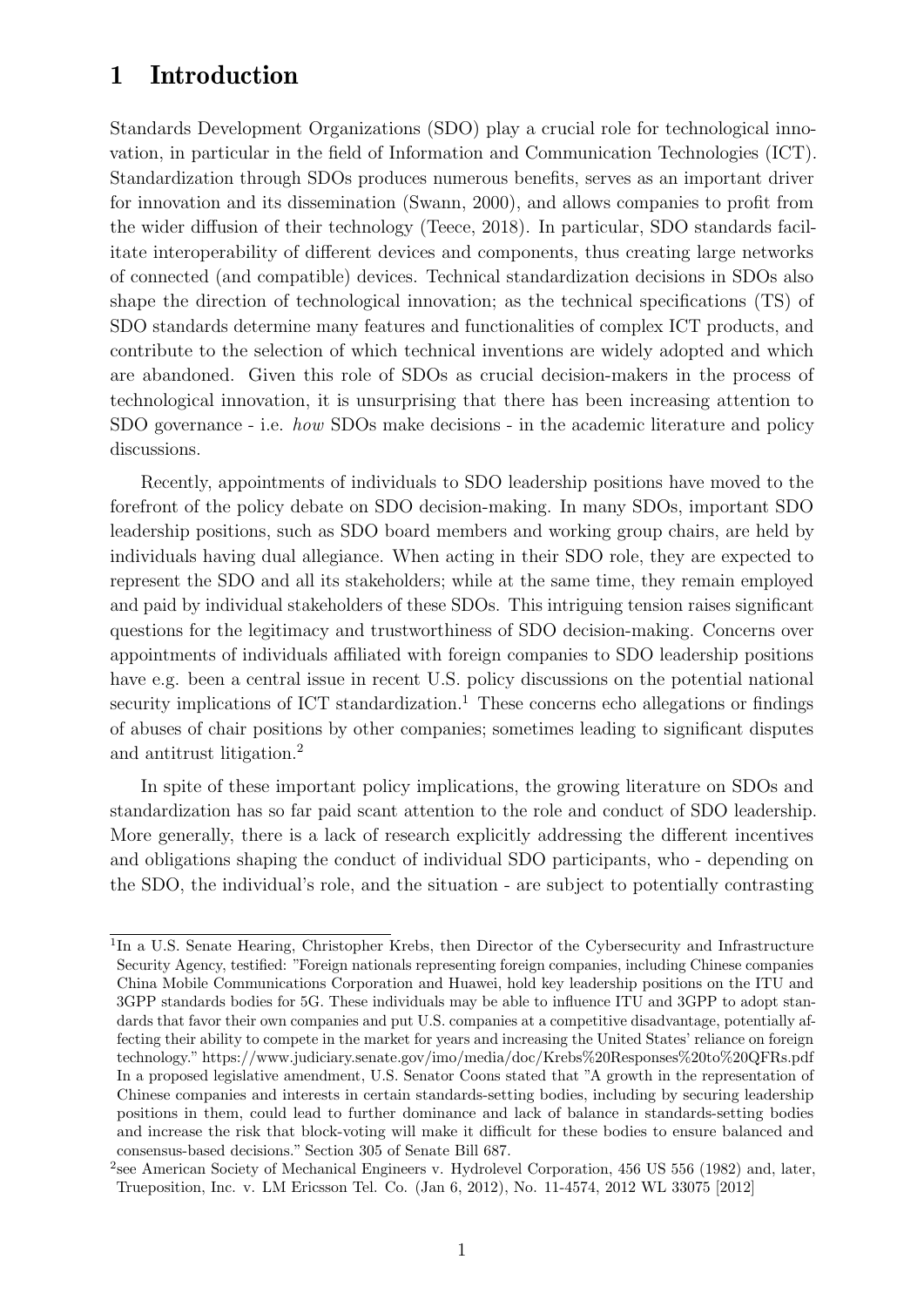expectations from their employers and from their peers within the SDO. To the best of our knowledge, there has so far been no empirical analysis of the determinants of which individuals get appointed to SDO leadership positions, and what role these individuals' affiliations play for their appointments.

To fill this literature gap, we study the determinants and consequences of individuals' appointments to SDO leadership positions. In particular, we ask one question: are individuals appointed to SDO chair positions because of who they are, or who they work for?

These analyses shed light on fundamental aspects of SDO governance. If individuals are appointed to a chair position primarily because they represent a certain stakeholder, such SDO stakeholders can fill SDO positions at will, and may exert direct control over the conduct of SDO leadership. If, however, individuals are selected because of their individual qualifications, such as SDO experience and technical expertise, influence in the SDO is determined by individually held social and human capital. SDO stakeholders may attempt to acquire this capital, in particular by recruiting SDO leaders and other seasoned SDO participants. Nevertheless, as the value of individuals' social capital depends on their standing in the SDO community (e.g. reputation, individual ties, etc.), they may be less inclined to pursue a company's agenda where it contrasts with the interests of the SDO or its broader stakeholder base.

There is a large number of diverse SDOs, and we expect the relative importance of individual and affiliation characteristics to vary significantly between different organizations. SDOs have different explicit rules and implicit norms governing the conduct of individual SDO chairs and participants. In particular, these rules and norms contribute to determine to what extent individuals are requested and/or allowed to represent particular interests when acting in different roles within the SDO. To account for this significant heterogeneity, we study two different prominent SDOs in the ICT sector, namely the Third Generation Partnership Project (3GPP) and the Internet Engineering Task Force (IETF). Both organizations play a pivotal role in shaping global technological innovation in ICT, and both have working groups where engineers affiliated with a large number of diverse and primarily commercial stakeholders carry out the technical work. In spite of these important similarities, which allow for a general comparisons, the two SDOs are representative of two different institutional models: 3GPP is an entity-based SDO, i.e. individuals may only participate as representatives of an SDO member firm; whereas IETF is an open consortium, i.e. any interested individual may participate in the technical work, and barriers to participation are low.

To study leadership appointments in these SDOs, we have created a large database with 310,685 individual meeting attendance records and 19,022 observations of working group leadership (individuals holding the chair during a working group meeting). We have collected rich data on the 43,209 individuals in the dataset, including information at the level of the individual (including country of residence, past experience as attendee and chair, track records of technical contributions to SDO activities, and patent inventorship), as well as characteristics of the primary affiliation (including entity type, number of SDO memberships, extent of participation in this SDO, and number of declared standard-essential patents (SEP)). We can thus assess for each SDO which factors matter for appointments to working group chair positions. In particular, we analyze whether affiliations with a top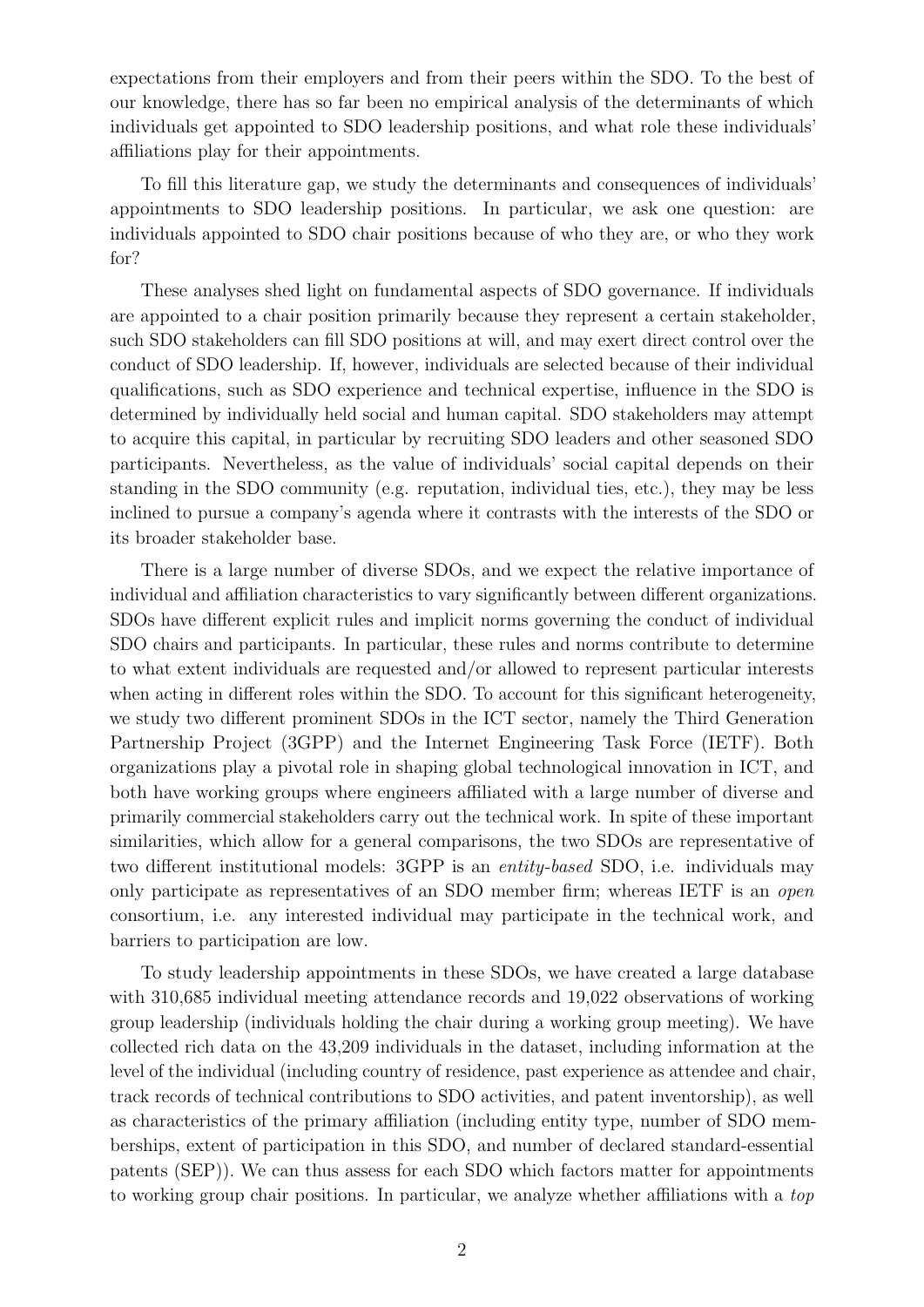SDO stakeholder increases the likelihood that a given individual is appointed to an SDO leadership position; and whether appointment to an SDO leadership position increases the chances that an individual is recruited by such a company. We use various proxies to identify top SDO stakeholders, including general measures of SDO participation, SEP declarations, and lists of individually identified Top 5 and Top 20 affiliations (as measured by the combined attendance records of both SDOs).

Our findings provide new insights into standardization as a process of collaborative innovation driven by a community of subject matter experts, rather than merely by companies' strategic motives. At the same time, they also contribute to the the understanding of SDOs as institutions of private governance. Our analysis demonstrates that regardless SDOs' institutional model (i.e. entity-based or open consortium), individual characteristics (experience and expertise) are the main determinants for appointments to leadership positions. At the same time, they also demonstrate that affiliation still plays a role in leadership selection, reflecting individuals' incentives to pursue the interests of their affiliations. Notably, such affiliation effects in appointments are particularly significant at IETF, even though unlike 3GPP, the governance model of IETF does not require individual participants to represent certain stakeholders. This finding casts doubt on the suggestion that encouraging individuals to represent their personal views may act as an effective check on commercial stakeholders' influence within SDOs.

This result of our study also has broader implications for the legitimacy of decisionmaking by experts in specialized committees, such as expert gremia of industry or professional associations. Decision-making by communities of subject matter experts plays an important role in a large variety of different areas and industries. The legitimacy of such communities of experts generally rests on an ideal of objectivity. At the same time, individual experts are often employees of stakeholders, or otherwise have vested interests. In this regard, our findings suggest that a culture of individual independance and meritocracy may develop even in an institutional context in which individual experts are explicitly tasked with representing certain commercial stakeholders. At the same time, an institutional setting encouraging individuals to participate on their own behalf may not not necessarily achieve independence of the community from particular interests.

# 2 Literature Review

Our study is situated at the intersection of different streams of literature on standardization, innovation and social capital, and seeks to advance these literatures by analyzing the interplay between individuals' affiliations and their appointments to SDO leadership positions.

Our study contributes to a large and growing literature on SDO decision-making. Most of the existing literature focuses on the interaction between stakeholders within SDOs and SDO committees, thus neglecting the role of the SDO itself and of its agents or representatives. This approach includes models of consensus building [\(Farrell and](#page-36-0) [Saloner,](#page-36-0) [1988;](#page-36-0) [Farrell and Simcoe,](#page-36-1) [2012;](#page-36-1) [Simcoe,](#page-38-0) [2012\)](#page-38-0), coalition formation [\(Llanes and](#page-38-1) [Poblete,](#page-38-1) [2020\)](#page-38-1) or voting [\(Goerke and Holler,](#page-37-0) [1995;](#page-37-0) [Lehr,](#page-38-2) [1996;](#page-38-2) [Bonatti and Rantakari,](#page-36-2) [2016;](#page-36-2) [Spulber,](#page-39-2) [2019\)](#page-39-2).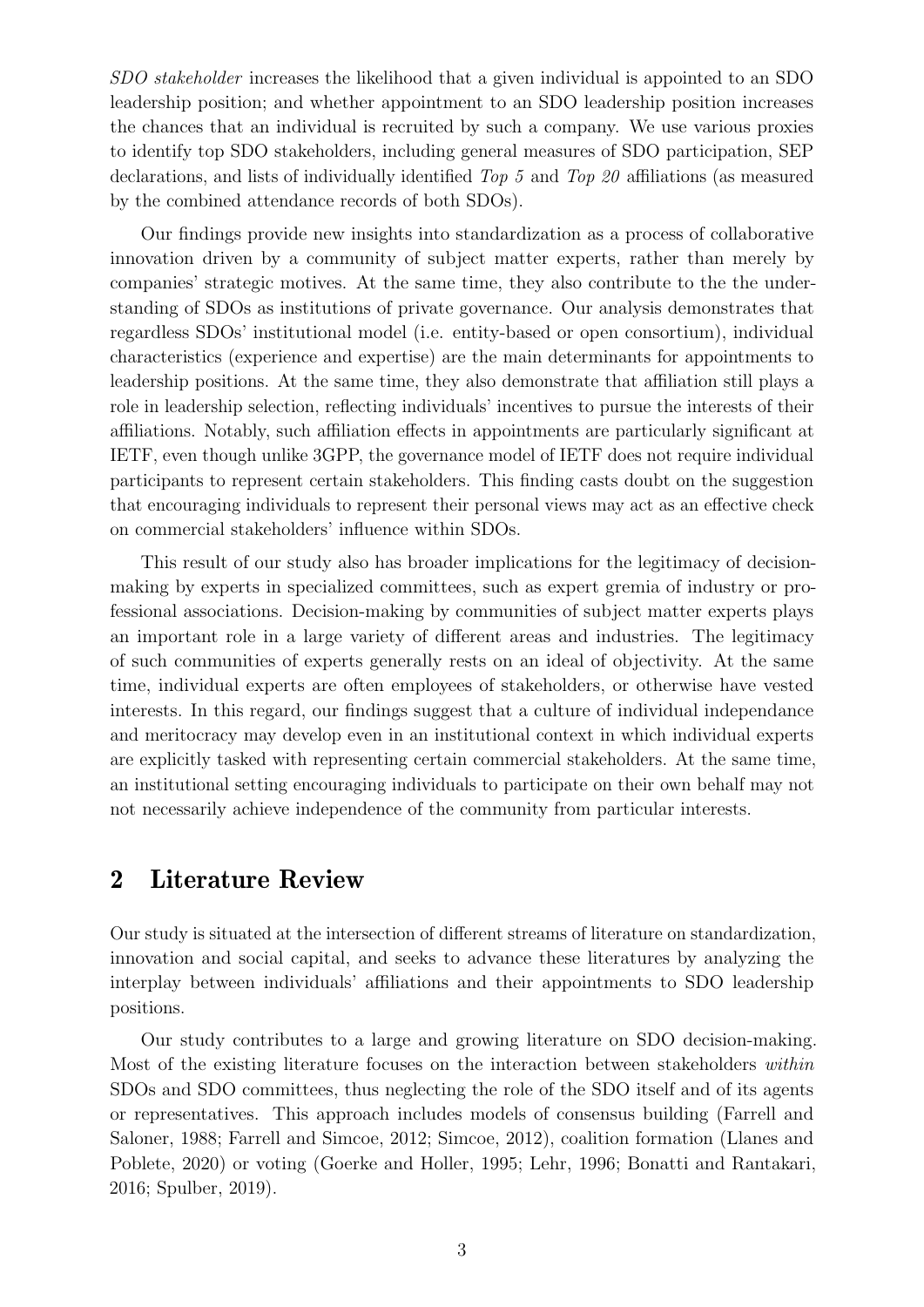By focusing on SDO leadership, our contribution sheds light on the yet understudied role of SDOs in decision making on standards. While there are abstract models in which SDOs make standardization decisions on technological inputs contributed by participating firms [\(Lerner and Tirole,](#page-38-3) [2006;](#page-38-3) [Chiao et al.,](#page-36-3) [2007;](#page-36-3) [Lerner and Tirole,](#page-38-4) [2015;](#page-38-4) [Boone et al.,](#page-36-4) [2019\)](#page-36-4), there currently is a lack of empirical research on SDO behavior; i.e. the incentives and conduct of individuals representing and/or acting on behalf of SDOs. Our study begins to fill this gap, by studying how individuals' appointments to SDO leadership positions interact with their employment relationships with individual SDO members.

In addition to neglecting the role of SDOs, the existing literature has predominantly focused on the determinants and consequences of companies' participation in SDO processes [\(Axelrod et al.,](#page-35-0) [1995;](#page-35-0) [Riillo,](#page-38-5) [2013;](#page-38-5) [Blind and Mangelsdorf,](#page-36-5) [2016;](#page-36-5) [Blind et al.,](#page-36-6) [2020\)](#page-36-6). A large number of studies have studied firm engagement in a variety of SDO-related activities; such as meeting attendance [\(Fleming and Waguespack,](#page-37-1) [2009\)](#page-37-1); submission of technical contributions [\(Fischer and Henkel,](#page-37-2) [2013\)](#page-37-2), SEP declarations [\(Bekkers et al.,](#page-35-1) [2011\)](#page-35-1); and SDO or SDO committee memberships [\(Baron et al.,](#page-35-2) [2019b;](#page-35-2) [Blind and Mangelsdorf,](#page-36-5) [2016\)](#page-36-5). Research has also studied formation of networks between firms [\(Leiponen,](#page-38-6) [2008;](#page-38-6) [Aggarwal](#page-35-3) [et al.,](#page-35-3) [2011;](#page-35-3) [Bar and Leiponen,](#page-35-4) [2014;](#page-35-4) [Delcamp and Leiponen,](#page-36-7) [2014;](#page-36-7) [Ranganathan and](#page-38-7) [Rosenkopf,](#page-38-7) [2014\)](#page-38-7); as well as repeat interaction of firms in SDOs [\(Larouche and Schuett,](#page-37-3) [2019\)](#page-37-3). While this research acknowledges the social network dimension of standardization, it focuses on the social capital held by firms, and created through inter-firm interactions.

Quantitative empirical research on individual participation in SDOs is more limited. Some studies linked composition of SDOs' working groups and the quality of their standards [\(Simcoe,](#page-38-0) [2012\)](#page-38-0), and analyzed the role of team composition and individual authors' experience for technical decision-making [\(Ganglmair et al.,](#page-37-4) [2018\)](#page-37-4). Other empirical studies of individual SDO participants have focused on the role that inventor participation plays for the declaration of patented technologies as standard-essential [\(Kang and Motohashi,](#page-37-5) [2015\)](#page-37-5), and observed the incentives of researchers to patent and participate in standards development [\(Blind et al.,](#page-36-8) [2018\)](#page-36-8). More recently, [Baron et al.](#page-35-5) [\(2021b\)](#page-35-5) study the role of supportive norms for the appointments of women to IETF leadership positions. The relatively limited focus on individual-level determinants of participation and conduct in SDOs in the empirical literature contrasts with detailed historical accounts of SDOs [\(Russell,](#page-38-8) [2014;](#page-38-8) [Yates and Murphy,](#page-39-3) [2019\)](#page-39-3), which highlight that standards development is traditionally characterized by a set of norms and rules that are widely shared among individual participants.

By focusing on the role of individual SDO participants' affiliations for appointments to SDO leadership positions, we shed light on the interaction of company- and individuallevel considerations. Previous research has argued that individuals acquire social capital through their participation in SDOs [\(Isaak,](#page-37-6) [2006\)](#page-37-6), and [Dokko and Rosenkopf](#page-36-9) [\(2010\)](#page-36-9) study companies' acquisition of this social capital through recruitments of individuals with SDO experience. We extend this limited existing literature on the boundary-spanning role of firms' individual employees' participation in SDOs by focusing on the different roles that individuals may hold in SDO processes. These different roles are associated with different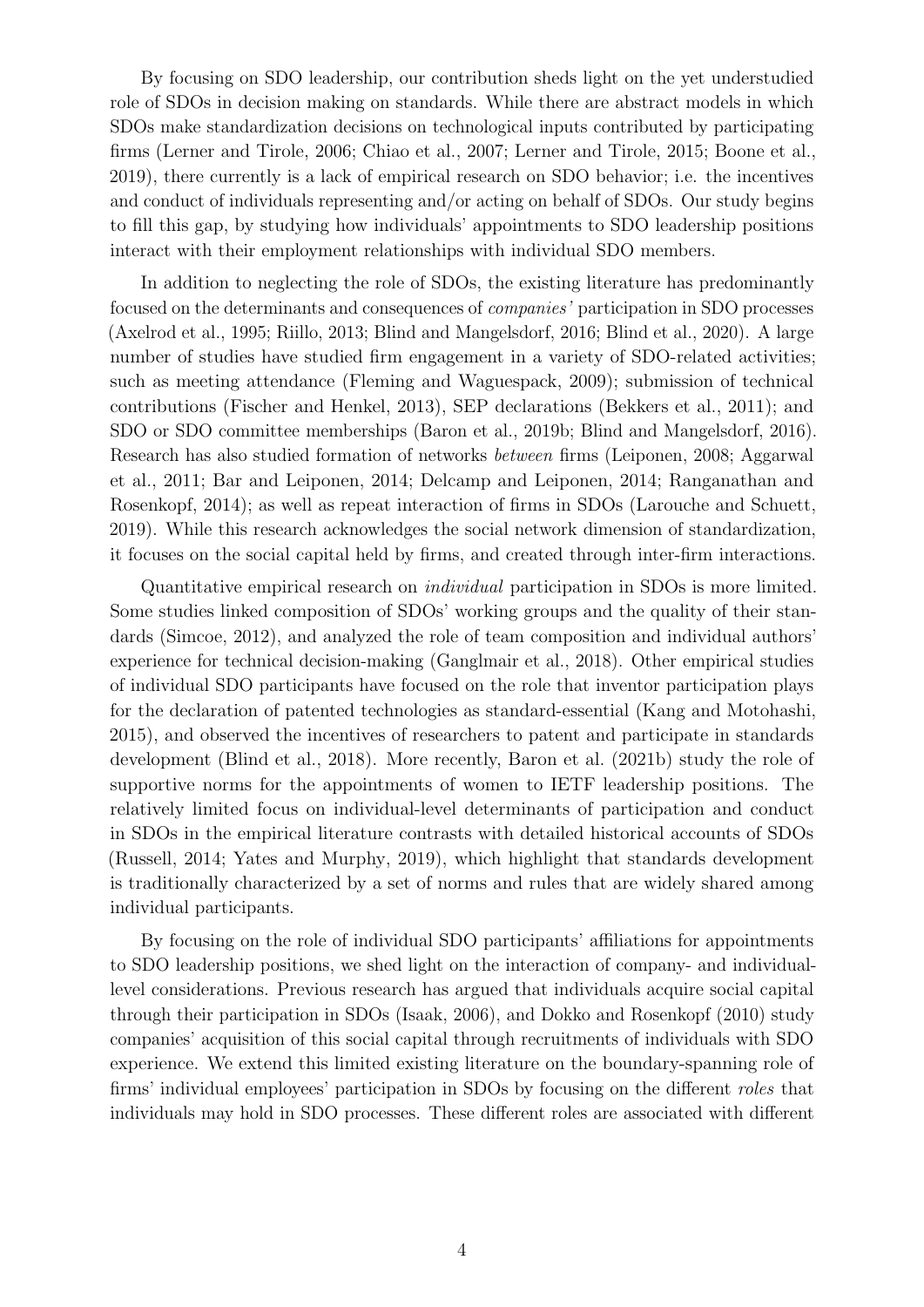foci of commitment to the employer or the SDO and its community.<sup>[3](#page-0-0)</sup> In turn, individuals' standing in an SDO (including their ascension to SDO leadership positions) is determined both by their individual experience and track record, and the relevance and influence of the company (or other stakeholder) that they represent. To the best of our knowledge, the relative weight of these individual- and affiliation-level factors, and their role for SDO governance, has not yet been formally studied.

We can however build on a broader literature on dual allegiances of firms' employees participating in collaborative innovation, and the pressure on these individuals to show loyalty both to their employer as well as to their collaborators in the community [\(Husted](#page-37-7) [and Michailova,](#page-37-7) [2010;](#page-37-7) [Husted et al.,](#page-37-8) [2013\)](#page-37-8).<sup>[4](#page-0-0)</sup> For companies, employing individuals with an established position in the relevant community ("men on the inside") is an effective strategy to gain influence over the progress of collaborative innovation [\(Dahlander and](#page-36-10) [Wallin,](#page-36-10) [2006;](#page-36-10) [Lee and Herstatt,](#page-37-9) [2015\)](#page-37-9). Tensions between individuals' dual allegiances may however negatively affect the way they share knowledge with their collaborators [\(Chan](#page-36-11) [and Husted,](#page-36-11) [2010;](#page-36-11) [Husted et al.,](#page-37-8) [2013\)](#page-37-8). This tension can also be traced in SDOs where individuals holding leadership positions, usually volunteers, have allegiance both to their affiliations and the SDO and may find themselves in a situation of a conflict of interests. [Werhane and Doering](#page-39-4) [\(1995\)](#page-39-4) analyze such a conflict of interests by an SDO working group chair at the American Society of Mechanical Engineers (ASME). Some studies suggest that volunteers in standards development committees should be held to high ethical standards and subjected to a stricter control to prevent abuse of SDO processes [\(Marpet,](#page-38-9) [1998\)](#page-38-9).

Finally, our study also contributes to the nascent literature on SDO governance. A number of recent books have investigated the history and governance principles of SDOs in the field of ICT [\(DeNardis,](#page-36-12) [2014;](#page-36-12) [Harcourt et al.,](#page-37-10) [2020;](#page-37-10) [Russell,](#page-38-8) [2014;](#page-38-8) [ten Oever et al.,](#page-39-5) [2020;](#page-39-5) [Kanevskaia,](#page-37-11) [2022\)](#page-37-11), and detailed case studies examined the processes and institutional evolution of single SDOs, such as ISO [\(Murphy and Yates,](#page-38-10) [2009;](#page-38-10) [Delimatsis,](#page-36-13) [2018\)](#page-36-13), IEEE [\(Zingales and Kanevskaia,](#page-39-6) [2016\)](#page-39-6), and W3C [\(Halpin,](#page-37-12) [2017\)](#page-37-12). [Baron et al.](#page-35-6) [\(2019a\)](#page-35-6) offered a comparative analysis of governance rules of 17 SDOs, and observed significant heterogeneity in SDOs' governance architecture, including leadership election processes. Nevertheless, our study provides one of the first empirical analyses linking differences in SDO governance mechanisms and norms to empirically observable differences in outcomes.<sup>[5](#page-0-0)</sup>

<sup>3</sup>For a general analysis of multiplicity of foci of commitment in the knowledge economy, see [Kinnie and](#page-37-13) [Swart](#page-37-13) [\(2012\)](#page-37-13).

<sup>4</sup>Many of the existing studies of dual allegiance in collaborative innovation focus on companies' participation in Open Source Software (OSS) communities [\(Chan and Husted,](#page-36-11) [2010;](#page-36-11) [Homscheid and Schaarschmidt,](#page-37-14) [2016;](#page-37-14) [Schaarschmidt and Stol,](#page-38-11) [2018\)](#page-38-11)

<sup>5</sup>[Chiao et al.](#page-36-3) [\(2007\)](#page-36-3) provide an empirical analysis of some SDO governance principles, including the instiutitonal independence of an SDO with respect to its membership, and policies on Intellectual Property Rights (IPR). There is a larger number of studies describing variations in SDOs' IPR policies [\(Lemley,](#page-38-12) [2002;](#page-38-12) [Bekkers and Updegrove,](#page-35-7) [2012\)](#page-35-7), and analyzing the impacts of different rules on firms' participation behavior [\(Bekkers et al.,](#page-36-14) [2017\)](#page-36-14); but there is less empirical research on the effects of variations in more fundamental aspects of SDO governance.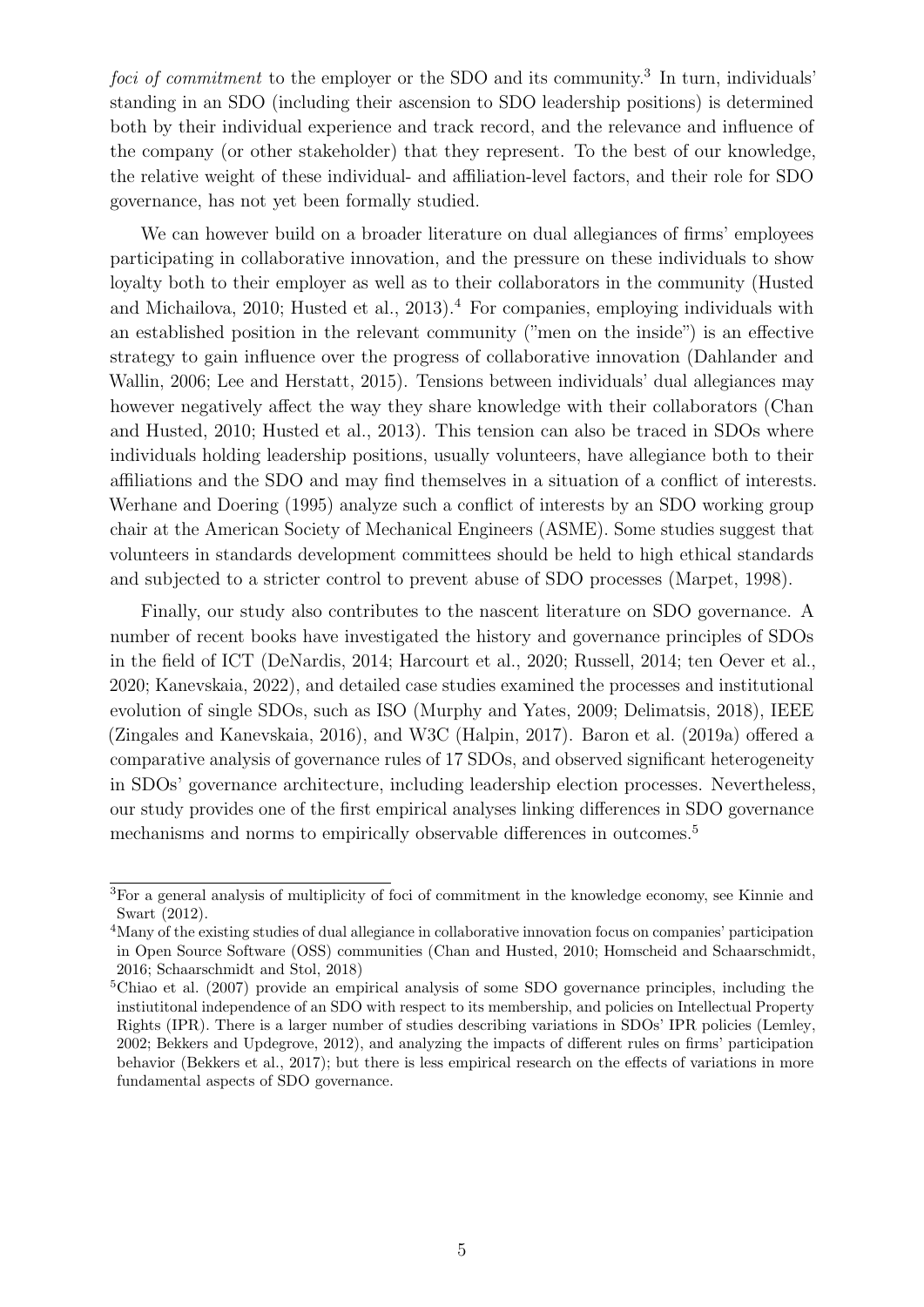# 3 Institutional Background

### 3.1 Significance of SDO leadership

Stakeholders take part in standardization processes through their employees, which attend the meetings of SDO committees, and propose, deliberate and vote on technical solutions. Individuals may also perform various administrative and management functions, e.g. by serving in the SDOs' boards or by taking up chair positions in technical committees and working groups. By far the most common leadership position that individuals may hold within an SDO is the role of working group chair.<sup>[6](#page-0-0)</sup> Individuals holding a chair position have weighty responsibility, but also considerable power: they coordinate the work of the respective working group, decide on acceptance of technical contributions,<sup>[7](#page-0-0)</sup> and take such pivotal decisions as whether consensus has been achieved or a vote should be conducted. Chairs thus exert a significant influence on the outcome of standardization processes, not least by ensuring their impartiality and balancing the rights and interests of the working group members [\(Marpet,](#page-38-9) [1998\)](#page-38-9); at the same time, Chairs' actions and decisions may generate significant delays in the working groups [\(Harcourt et al.,](#page-37-10) [2020\)](#page-37-10) and lead to antitrust liability of an SDO, bringing about profound consequences for the whole SDO membership.<sup>[8](#page-0-0)</sup>. It is hence not surprising that individuals holding a chair position are subject to certain expectations regarding their integrity and impartiality.

Leadership roles are particularly critical in the highly competitive environment of ICT standardization. Being in charge of chairing working groups meetings, individuals have commitments towards the SDO, their peers, and the profession; however, they still remain employed by SDO stakeholders, and their commitments to their employer may well contradict with their other commitments. Due to the significant power vested with chairs, acquiring leadership positions in SDO working groups is one of the most salient strategies that companies employ to increase their influence on standardization processes. SDOs' impartiality thus depends on the decisions and actions of individuals employed by stakeholders with direct stakes in the outcomes of SDOs' decisions.

Each SDO has its own rules for election or appointment of its leadership that are entrenched in historical traditions and informal practices, and have evolved due to the membership expansion as well as the emerging jurisprudence. The next section examines these rules for two prominent organizations developing leading ICT standards: 3GPP and IETF.

#### 3.2 Chair selection in 3GPP and IETF

3GPP is a global partnership of seven regional SDOs operating in the telecommunications and ICT sectors. Stakeholders participate in 3GPP processes by virtue of their membership in partner-SDOs. 3GPP is rooted in the principle of direct representation of commercial stakeholders: experts serving in 3GPP committees represent the interests of their affiliations.

 $6$ Although our analysis focuses on the role of the working group chairs, many of the findings may carry over to positions at higher levels of SDO governance.

<sup>7</sup>Trueposition, Inc. v. LM Ericsson Tel. Co. (Jan 6, 2012), No. 11-4574, 2012 WL 33075 [2012]

<sup>8</sup>American Society of Mechanical Engineers v. Hydrolevel Corporation, 456 U.S. 556 [1982] para 43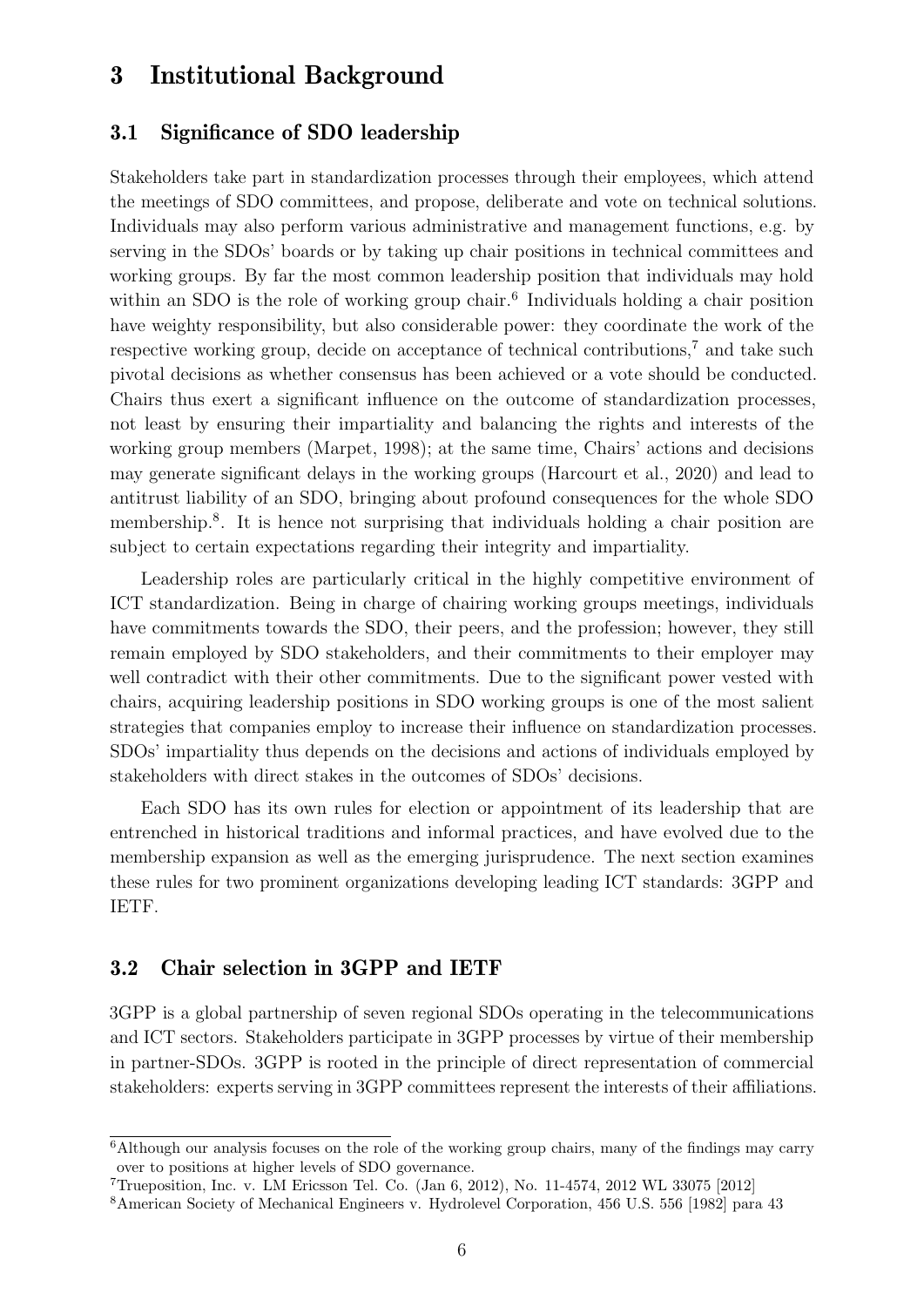In turn, IETF is an a-political, loosely organized group of Internet experts with no formal membership requirements. IETF processes are rather informal, with a lot of standards work taking place via exchanges on IETF mailing lists, and are open to all interested parties or individuals [\(Weiser,](#page-39-7) [2001\)](#page-39-7). Importantly, IETF is based on individual participation, whereby experts may participate irrespective of which interests or views they wish to represent.

From this perspective, then, 3GPP and IETF approaches to SDO participation are uttermost different: whereas the entity-based approach of 3GPP seeks to reflect consensus of all relevant stakeholders and assure sufficient representation of different types of (commercial) interests, the individual-based approach of IETF seeks to reflect a technical consensus among subject matter experts. Chair appointments in 3GPP and IETF thus present an interesting case study for our analysis, as the two SDOs represent two very different institutional strategies to the shared goal of achieving objectivity in technical decision-making.

3GPP Working Group officials are bi-annually elected by the members of the respective Working Group.<sup>[9](#page-0-0)</sup> If there are multiple candidates nominated for the chair position, the election of Working Groups' officials occurs through secret balloting, with a threshold of 71% of Working Groups' members voting and present; if the processes is unsuccessful, it is followed by a second ballot between the candidates obtaining highest amount of votes.<sup>[10](#page-0-0)</sup> Individuals can be re-elected as Working Group chairs or vice-chairs for the second term, and exceptionally, their tenure in the office can last even longer; however, there are no restrictions for chairs whose tenure is due to expire to volunteer for vice-chair election and vice-versa.[11](#page-0-0) Candidates for (vice)-chairmanship should provide a letter of support from the individual Member that they represent at 3GPP, which should also provide assurance of candidate's compliance with antitrust rules if elected for the office.[12](#page-0-0). An incumbent chairman or vice chairman who changes their affiliation is required to present a new letter of support from their new employer. If affiliation is changed due the individual's hire by another company, and not their company's merger or acquisition, the Working Group should also agree by consensus that the individual can remain in their role as a (vice-) chair.[13](#page-0-0) Chairs and vice-chairs are also required to maintain impartiality and act in the interests of  $3GPP$  when performing their leadership tasks;<sup>[14](#page-0-0)</sup> Working Group members that question chairs' impartiality may object to chairs' decisions and ultimately voice their objections in the higher hierarchical committee. [15](#page-0-0) (Vice-)Chairs can be dismissed through a secret vote of the Working Groups when they fail to effectively perform their duties.[16](#page-0-0) To maintain balance in SDO leadership, 3GPP's Working Group's chair and vice-chair, as

<sup>9</sup>3GPP Working Procedures, April 29, 2021, Art.22

<sup>10</sup>3GPP Working Procedures, April 29, 2021, Art. 28

<sup>11</sup>3GPP Working Procedures, April 29, 2021, Art. 22.1.

<sup>12</sup>3GPP Working Procedures, April 29, 2021, Art.22.1, which by analogy apply to working group leadership, Art. 22.2

<sup>13</sup>3GPP Working Procedures, April 29, 2021, Art. 22.1.

<sup>14</sup>3GPP Working Procedures, April 29, 2021, Art.23.

<sup>15</sup>3GPP Working Procedures, April 29, 2021, Art.29.

<sup>16</sup>3GPP Working Procedures, April 29, 2021, Art.24.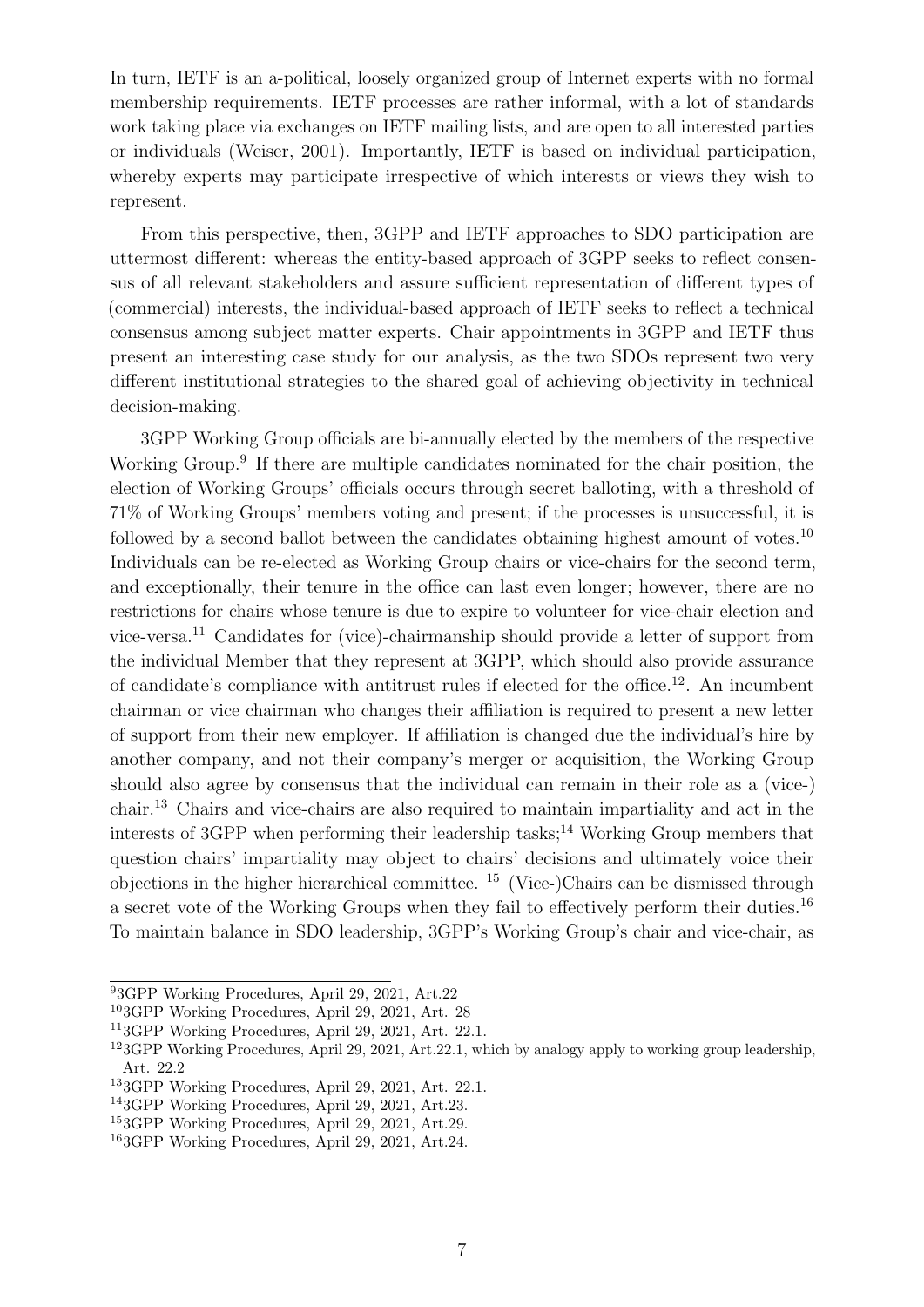well as their successive officials, cannot be from the same region, partner-organization or group of companies, unless no other individual is available to hold the office.<sup>[17](#page-0-0)</sup>.

IETF Working Group chairs are assigned by the Area Directors who in turn are selected by the IETF's Nomination Committee (NomCom). NomCom members are randomly drawn from a pool of volunteers and approved by the Internet Architecture Board (IAB).<sup>[18](#page-0-0)</sup> While both technical and communication skills of a chair candidate matter, individuals who have been actively participating in the IETF for a long time are more likely to get appointed as chairs, especially if they gained "favorable prominence" by having previously contributed to the documents or volunteered to review them.[19](#page-0-0) IETF chairs have a wide discretion in administering Working Group activities and may also take decisions on its behalf, and are expected to balance "progress and fairness" and ensure that the Working Groups move forward while the process remains fair and open.<sup>[20](#page-0-0)</sup>

At first glance, the procedures for chair appointments in the two SDOs thus demonstrate notable differences. Indeed, affiliation seems to play an important role for chair candidates in 3GPP, which requires companies to take necessary steps to ensure the candidate's appointment, as well as sets limitations to secure commercial and regional balance; while similar requirements are absent in the IETF. Yet, despite these procedural differences, the roles and responsibilities of Working Group chairs in 3GPP and IETF are remarkably similar. Since chairing a working group necessitates specific knowledge of and experience within the particular SDO, as well as specialized technical knowledge on the subject matter, individuals selected or appointed into the roles of the chairs enjoy certain recognition by their peers as authoritative figures in their field of expertise. Next to this professional expertise, neutrality and impartiality are the main requirement for chairs in both 3GPP and IETF. [21](#page-0-0) As it can be observed from the recent examples of potential conflicts of interests in SDO leadership, individuals selected or appointed to 3GPP and IETF Working Groups chairs enjoy a great level of trust of their community, and are generally believed to act in the interest of the SDO rather than their employer. <sup>[22](#page-0-0)</sup> At the same time, and due to these high expectations of neutrality, holding a chair position in both 3GPP and IETF is associated with tensions between the individuals' incentives to serve the SDO community, on the one hand, and their incentives to promote the interests of their employer,

<sup>&</sup>lt;sup>17</sup>3GPP Working Procedures, April 29, 2021, Art.22.1, which by analogy apply to working group leadership, Art. 22.2<br> $18BCP$  2

<sup>18</sup>BCP 25, IETF Working Group Guidelines and Procedures, September 1998, https://tools.ietf.org/html/bcp25<br><sup>19</sup>RFC 4144. How to Gain

<sup>19</sup>RFC 4144, How to Gain Prominence and Influence in Standards Organizations, https://tools.ietf.org/html/rfc4144

<sup>20</sup>The Tao of IETF, November 8, 2018, https://www.ietf.org/about/participate/tao/, Art. 4.1.

<sup>&</sup>lt;sup>21</sup>While these requirements are explicitly mentioned in the 3GPP Working Procedures, they are applicable in IETF by virtue by the requirement of individual representation.

 $^{22}$ Impartiality and neutrality of IETF chairs have been challenged on a number of occasions, but neither IESG nir UAB, the IETF's appeal bodies, did not find any evidence of conflict of interests stemming from the chairs' affiliation. See e-mail exchange titled "Continued Buse of Process by IPR-WG Chair", December 26, 2007 https://www6.ietf.org/iesg/appeal/anderson-2007-12-26.txt and Appeal Against the Removal of the Co-chairs of the Geopriv Working Group, April 23, 2007 https://www6.ietf.org/iesg/appeal/gellens-2007-06-22.pdf. See also the TruePosition case, where the decisions of the chair were not considered conflicting with 3GPP/ETSI procedures by these SDOs' governing bodies.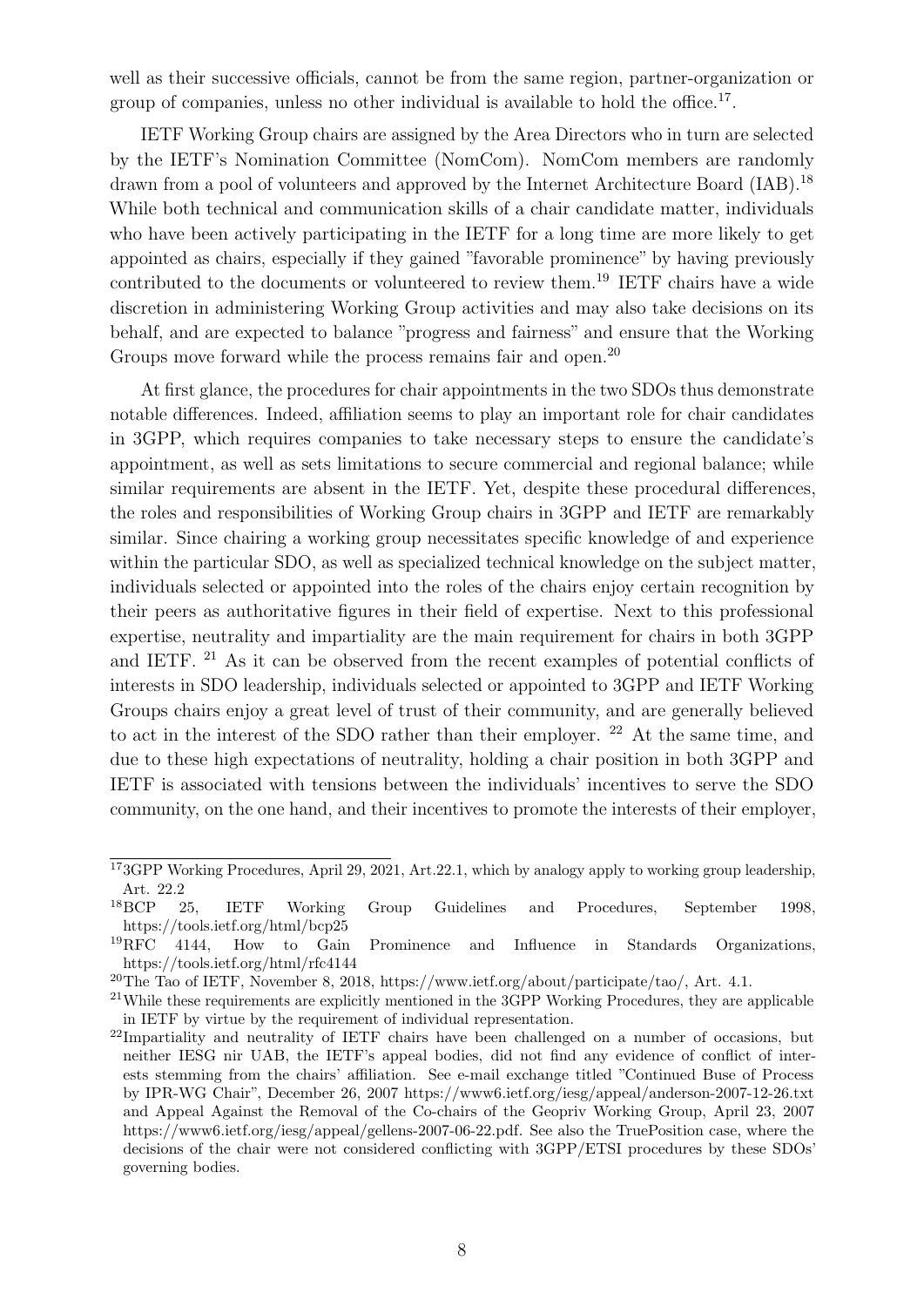on the other, since each of these commitments provides opportunities for an individual's professional advancement and supports their professional reputation.

While we thus observe very signficant differences in the process of how chairs are appointed at 3GPP and IETF, we thus find that chairs are selected based on similar criteria, and expected to perform similar tasks. Based on this comparison, we argue that empirically observable differences between the determinants of chairs' appointment in 3GPP and IETF may chiefly be attributed to the two SDOs' different institutional model, namely the one based on an explicit representation of commercial stakeholders, and the other on the principle of participation on an individual basis.

### 3.3 Hypothesis development

#### 3.3.1 Effect of affiliation on appointments to leadership positions

Individuals' appointments to leadership positions are determined in at least three steps: first, individuals need to volunteer for chair positions, and may more or less actively pursue such appointments. Second, individuals' employers have to make their employees available for SDO work, and may more or less actively support their employees' candidacies. Third, chairs are selected among available volunteers by the different groups of selectors (3GPP working group members and IETF area directors).

We seek to assess the relative extent to which an individual's personal characteristics, and the characteristics of the affiliation she represents, impact the likelihood of appointment to SDO leadership positions. In particular, we hypothesize that for a given individual, with her given personal abilities and characteristics, the likelihood of being appointed to SDO leadership positions increases with relevant measures of the individual's affiliation's stakes in the SDO. We hypothesize that affiliation effects are relevant at each of the three layers of determinants of SDO leadership appointments:

- − SDO working group chairs have to take time from their regular work, and are compensated by their employers to serve the SDO. The expense of volunteering an individual for SDO work is determined by the workload of the role, and should therefore be similar for all companies, but the return depends on the extent to which a company is able to appropriate the benefits of any influence that the individual may exert within the SDO. We thus expect that companies that are deeply invested in an SDO's activities, and that have significant stakes in the outcome of standardization decisions, are more likely to be willing to incur the expense of "volunteering" their employees' time for SDO leadership work.
- − Individuals' motivations to volunteer for SDO leadership positions encompass nonprofessional reasons, such as intrinsic interest in the work of the SDO, and desire for peer recognition; as well as career considerations, such as ability signaling and networking beyond the boundaries of the firm. These incentives are largely independent of the strategic incentives of individuals' current affiliation. Nevertheless, individuals may also rely on their position within an SDO to further their career with their current employer. Individuals thus have affiliation-specific incentives to invest in the acquisition of human and social capital that is valued by their employer. Leadership position and leadership experience within a relevant SDO are particularly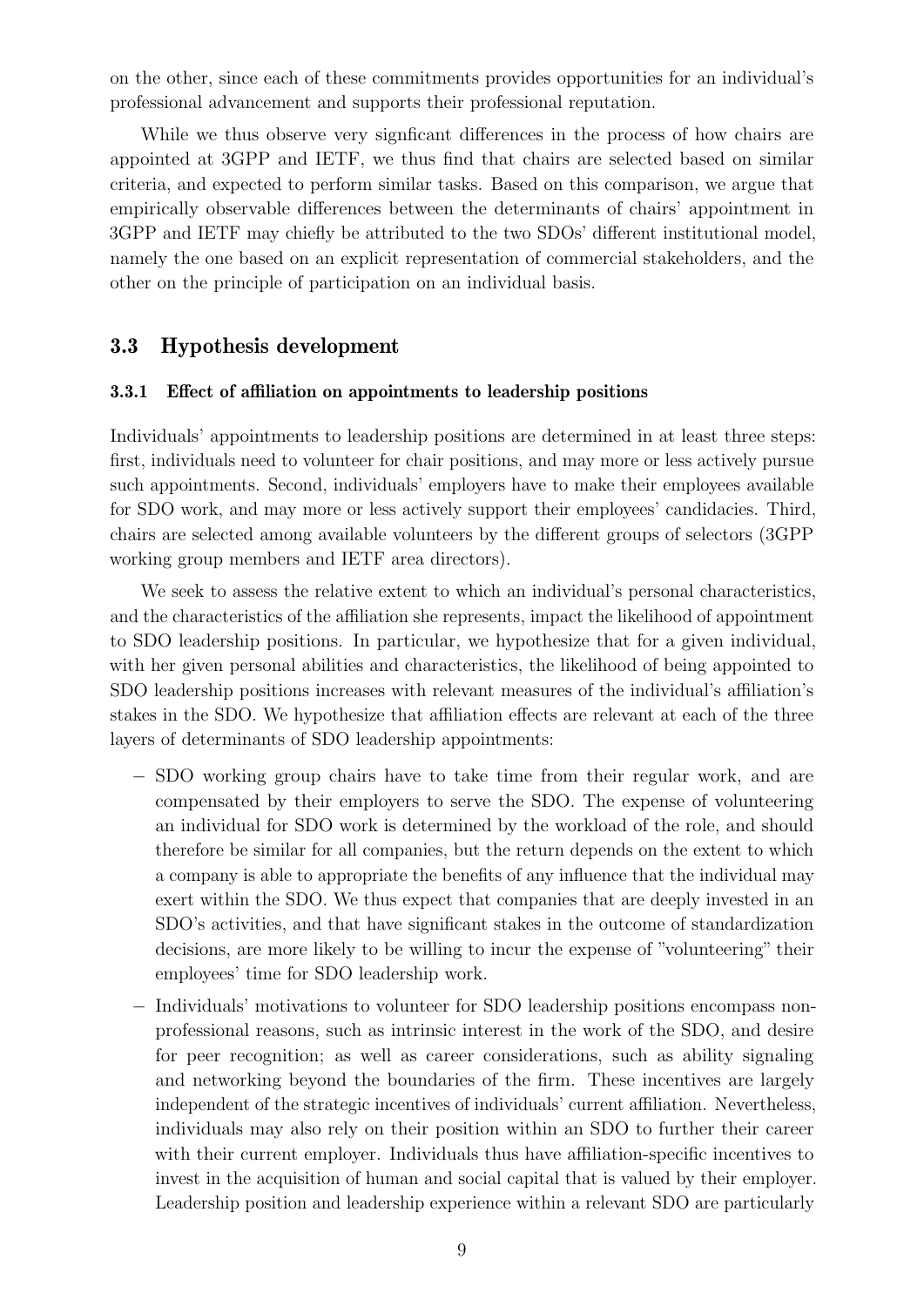valued by those companies that are significantly invested in that SDO's activities. We thus expect that individuals affiliated with such companies are particularly motivated to acquire SDO leadership positions.

- − Other participants may be more or less likely to choose individuals affiliated with powerful stakeholders to SDO leadership positions.
	- − On one hand, individuals affiliated with one of the companies competing for SDO leadership may be less likely to be chosen because of concerns over conflicts of interest, dominance, or potential hidden agendas.
	- − On the other hand, these individuals may be more likely to be chosen, because SDOs have incentives to choose representatives of powerful stakeholders. In particular, allowing leading companies to be represented provides incentives for these companies to contribute to standardization and increases the chances of the standards' adoption and success in the market. Also, given that individuals affiliated with such companies are more likely to benefit from the support of their employer for their SDO-related activities, they are less likely to face conflicts of commitment between their work as chair and their regular work duties.

While these mechanisms are different, and they act at different steps of the determination of leadership appointments (individual motivation to volunteer, companies' willingness to make employees available, and selection by SDO), they are all largely driven by the hypothesis that companies with greater stakes in the SDOs's activities are more willing to spend resources on pursuing (or supporting their employees' pursuit of) SDO leadership postions. We do however not hypothesize that companies' efforts in pursuit of SDO leadership positions increase linearly in the extent of companies' stakes in the SDO. Up to a certain level, we expect companies' investments in SDO leadership to be characterized by increasing marginal returns. For one, SDO leadership investments may be characterized by significant indivisibilities - many SDO leadersihp positions may only be filled by volunteering a large portion of the work time of a senior expert. In addition, the ability of a company's individual to pursue the company's goals within the SDO, and the ability of the company to monitor and influence how an individual employee exercices her SDO leadership functions, may plausibly hinge on the influence that a company already exerts over the SDO and its leadership. Collective action problems may further undermine the incentives of companies with intermediate levels of stakes in the SDO to spend significant resources on pursuing SDO leadership positions - given that many companies' vested interests in standards development are correlated, most companies with intermediate levels of stakes have incentives to free-ride on the leadership efforts of larger stakeholders.

For these reasons, we hypothesize that affiliation effects on individuals' likelihood of being appointed to SDO leadership positions are concentrated in a small number of affiliations competing for SDO leadership. While many companies are impacted by standardization decisions, only a small subset of these companies are sufficiently incentivized to invest significant resources in actively contributing to standards development to shape standardization outcomes [\(Baron and Gupta,](#page-35-8) [2018\)](#page-35-8). We hypothesize that an even smaller subset of the companies actively participating in SDO activities has sufficient incentives to invest resources in competing for SDO leadership.

<span id="page-10-0"></span>Based on these considerations, we can thus formulate our main hypothesis: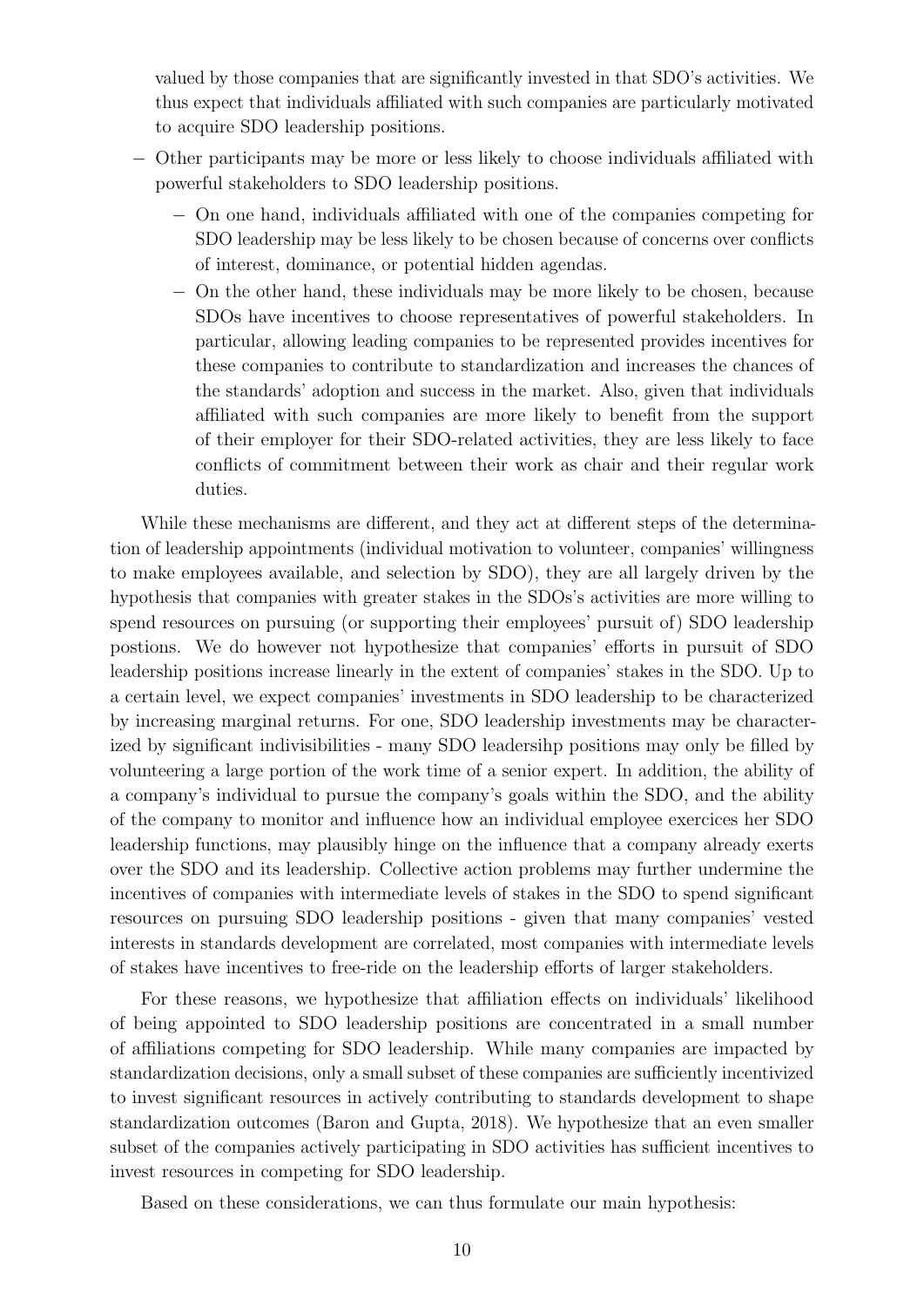Hypothesis 1 ([H1\)](#page-10-0) Affiliation with one of the top SDO stakeholder increases the likelihood of an individual's appointment to SDO leadership positions.

As pointed out above, finding that affiliation characteristics have a causal effect on individuals' chances of being appointed to SDO leadership positions does not necessarily mean that these individuals are chosen by the relevant SDO decision-makers because of their affiliation. The causal effect may also be explained by an impact of affiliation characteristics on individuals' motivations to volunteer for chair positions, or the extent to which individuals' candidacies are approved and supported by their employers. Independently of the mechanism, the aggregate causal effect determines to what extent individuals owe their SDO leadership positions to their affiliation; and whether SDO stakeholders may fill SDO leadership positions at will, or must rely on individuals who command significant influence within an SDO community independently of their affiliation.

Next, we will analyze how the effect of affiliation characteristics on appointments to leadership positions is moderated by SDOs' governance rules and informal norms. In particular, we compare the role of affiliation characteristics for appointments to similar roles in two different SDOs, entity-based 3GPP and individual-based IETF. We test two contrasting hypotheses how the different governance traditions of these two SDOs may affect the relationship between individuals' affiliation and their ascension to SDO leadership positions.

Hypothesis 2a ([H2a\)](#page-10-0) Affilation with a powerful SDO stakeholder increases the chances of individuals' appointment to leadership positions at entity-based 3GPP, but not at IETF.

This hypothesis appears in tune with the premise of IETF's governance model: any individual may participate and be influential, regardless of affiliation. By contrast, individuals may only participate in 3GPP activities as representatives of a 3GPP member; and the governance model of 3GPP vests greater voting power in the hands of the largest stakeholders. Even 3GPP's rules for chair appointments explicitly require the individual's affiliation's approval and support. We may thus expect that individuals' intrinsic motivations and characteristics play a greater role for chair appointments (and individuals' standing in the SDO community more generally) at IETF, whereas individuals' chances of being appointed to 3GPP leadership positions (and acquire significant influence in the 3GPP community more generally) are largely premised on representing a powerful stakeholder.

Nevertheless, we may also formulate an alternative hypothesis:

<span id="page-11-0"></span>Hypothesis 2b ([H2b\)](#page-11-0) Affilation with a powerful SDO stakeholder is at least as important at IETF for appointments to leadership positions as it is at 3GPP.

IETF's openness to individually motivated participation does not neutralize the fact that individuals have different incentives and abilities to participate. While any individual may participate in different IETF activities (and many do, in a variety of roles), individuals affiliated with powerful stakeholders may still have superior incentives and greater access to resources (including greater ability to commit their own work time). These effects are also at play in entity-based SDOs such as 3GPP, but these SDOs have explicit mechanisms for balancing the influence of different stakeholders and interest groups. IETF, by contrast, has traditionally shunned the concept of balance [\(Baron et al.,](#page-35-9) [2021a\)](#page-35-9).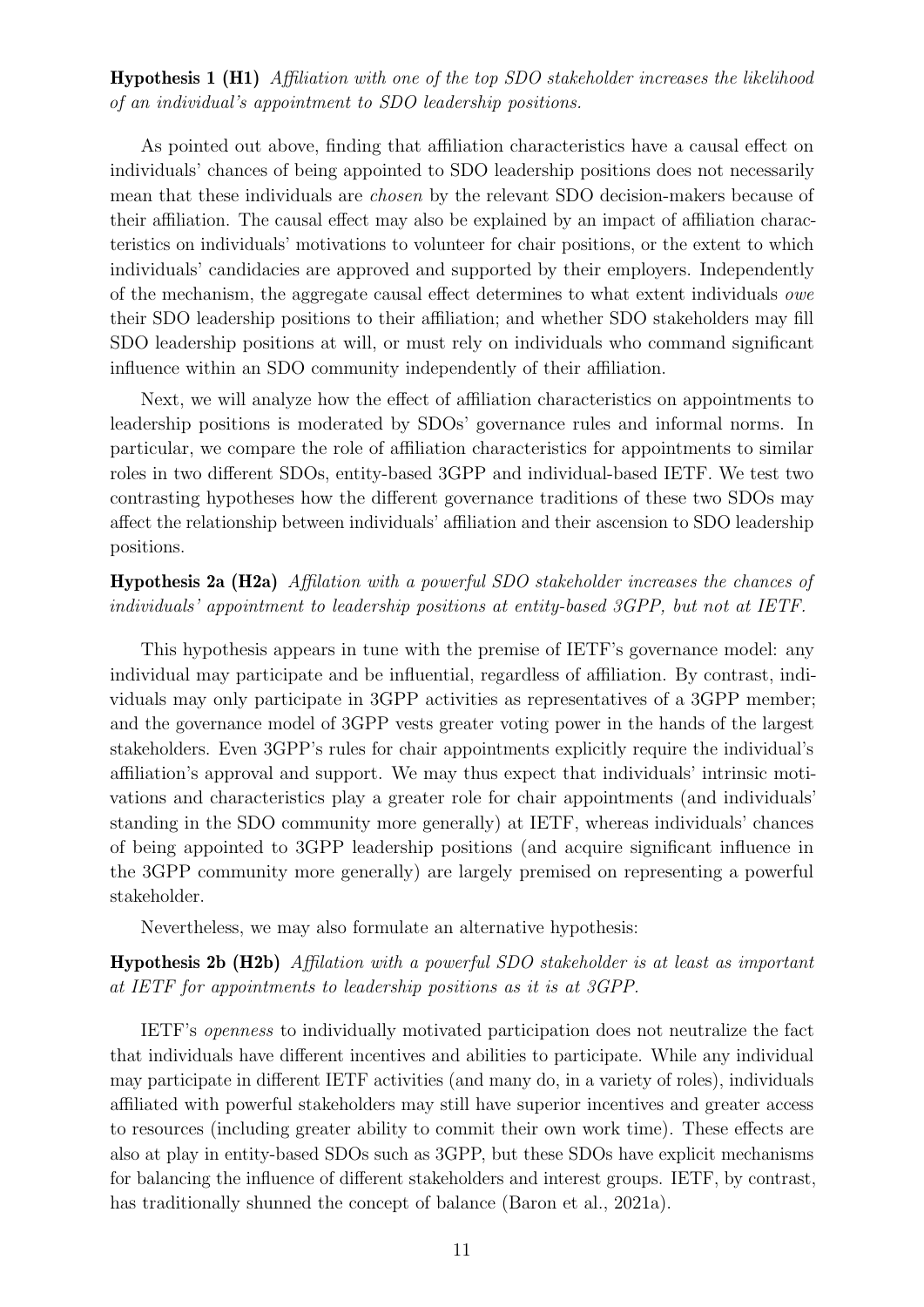### 4 Empirical analysis

### 4.1 Data and methodology

#### 4.1.1 Data on attendees and chairs

We collected meeting attendance and working group chair information from the websites of 3GPP and IETF. After collecting raw names from the SDOs' attendance records, we standardized the individual attendee and chair names, using additional information such as affiliation, contact information, and working group name, for disambiguation. Similarly, we collect affiliation information from the SDO attendance records. In some cases, we use the domain of the e-mail address to identify the affiliation.<sup>[23](#page-0-0)</sup> Individuals may provide different affiliations, such as their employer or a membership organization in which they are member. We attempt to identify the *primary affiliation*, which we consider to be the most likely primary employer of the individual. We thus give priority to company or government authority affiliations over membership organizations. The steps for the standardization of individual and firm names are explained in greater detail in [Baron](#page-35-10) [\(2020\)](#page-35-10).

In the case of companies, we standardize this affiliation information to the level of the global ultimate owner  $(GUO)$ .<sup>[24](#page-0-0)</sup> We also use this information to distinguish between "recruitments" and changes of affiliation due to changes in corporate structure.[25](#page-0-0)

In the case of 3GPP, we retrieved attendance records of working group meetings. The data includes the meeting reports of the meetings of six 3GPP TSG as well as their 31 working groups. During our observation period (1999 to early 2019), there were a total of 2,720 meetings at these groups. In the case of IETF, we collected attendance records from 75 IETF meetings from 1994 to 2019, inclusive. IETF working groups meet during the general IETF meetings. While in some cases there is attendance data for individual working group meetings, this information is not sufficiently systematically available. Nevertheless, IETF meeting attendance is a condition for working group meeting attendance. IETF attendance data (but not the data on chairs) is thus limited to observations of attendance at the 75 general meetings. In total, we thus collected 310,685 attendance records from

<sup>23</sup>Attendance records of 3GPP list affiliations of attendees. At IETF, information on affiliation varies between meetings; if no affiliation information is provided, we use the domain names of e-mail addresses, or interpolate affiliation (if an individual has attended an earlier and later meeting with the same affiliation information, we assume that this was the affiliation at the meeting for which affiliation information is missing). In total, we observe affiliation for 94,722, or 87.5%, of the IETF attendance observations.)

<sup>&</sup>lt;sup>24</sup>Standardization of affiliations at the GUO level reflects the standard assumption in economic research that firm conduct is determined at the GUO level.

 $^{25}$ In the case of mergers and acquisitions, we observe a change of affiliation at the date of the M&A event, regardless of whether the affiliation of the individual in attendance records continues to be the name of the acquired entity or changes to the name of the new parent company. For spinoffs and transfers of companies from one parent to another (e.g. Motorola Mobility acquired by Lenovo from Google), we observe changes of affiliation for those individuals who continuously list the company that was transferred as their affiliation; or if we observe a change in affiliation between the former and the new parent that coincides with the date of the event (e.g. an attendee changing affiliation from Google to Lenovo concurrently with Motorola Mobility's acquisition by Lenovo is identified as having changed affiliation due to a change in corporate structure; whereas a change of affiliation between these two companies in another year would have been classified as recruitment).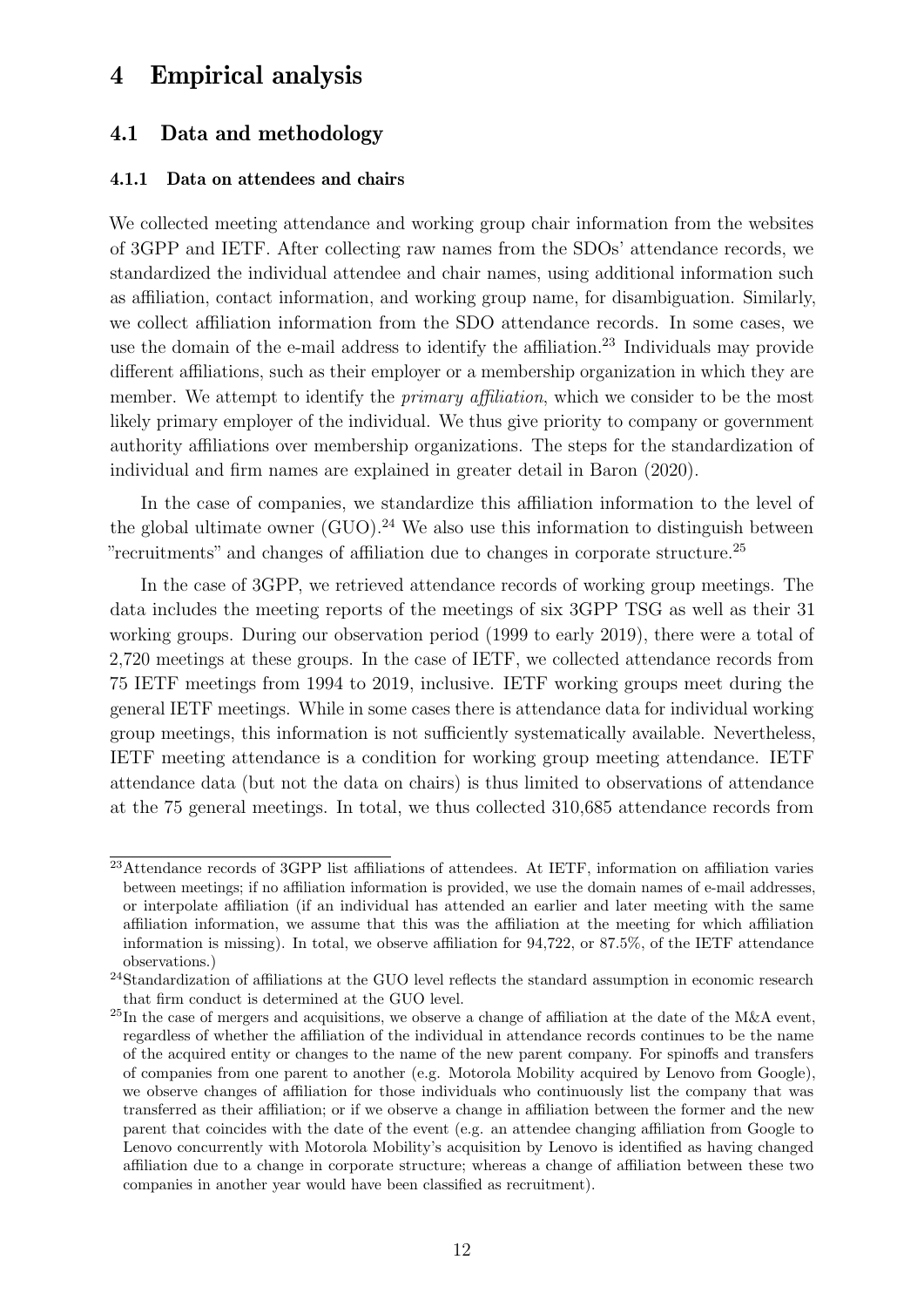2,795 different meetings, with information on 43,209 different individuals and 7,566 different affiliations (at the parent level).

Similarly, we collect data on working group chair names. In the case of 3GPP, meeting reports indicate the role of each individual attendee. In addition to "attendee" or "delegate", possible roles include "chair", "vice-chair", "secretary", and "rapporteur". For the purpose of our analysis, we consider "Chair", "Vice chair", and "Convenor" as chair positions. In the case of IETF, we hand-collected chair and vice-chair observations from the minutes of each working group meeting. Overall, we collected 17,917 chair observations from 9,232 meetings; with 1,286 different individuals serving as chair, and 2,520 different chair positions (i.e. unique combinations of individual chair name and working group name). Of these positions, 1,274 were appointments to chair positions of already existing groups. For most of our analysis, we will focus on these appointments to open positions in existing groups; which allows us to observe past individual participation in the group to build control variables and identify potential candidates for the position.

|                        | 3GPP      | <b>IETF</b> | Total     |
|------------------------|-----------|-------------|-----------|
| <b>Attendance</b>      |           |             |           |
| Meetings               | 2,720     | 75          | 2,795     |
| Attendance records     | 202,451   | 108,234     | 310,685   |
| Individual attendees   | 14,441    | 30,172      | 43,209    |
| Different affiliations | 985       | 6,609       | 7,566     |
| <b>Chairs</b>          |           |             |           |
| Meetings               | 2,232     | 7,000       | 9,232     |
| Chair observations     | 4,841     | 13,076      | 17,917    |
| Chair persons          | 374       | 916         | 1,286     |
| Observation period     | 1999-2019 | 1994-2019   | 1994-2019 |

Table 1: Descriptive statistics by type of standards organizations

#### 4.1.2 Independent variables

For each of these individuals, we collected information on explanatory variables at the individual and affiliation level. We build several variables from our comprehensive SDO attendance data: seniority measures the time elapsed since the first meeting attendance, and attendance measures the number of meetings attended (in total, at individual SDOs, and in individual working groups). We don't observe working group attendance in IETF. Nevertheless, we are able to use additional measure of participation in IETF; notably the cumulative number of authorships of *requests for comments*, or RFC (**RFC\_author**), and e-mail authorships in IETF mailing lists [\(Ganglmair et al.,](#page-37-4)  $2018$ ).<sup>[26](#page-0-0)</sup> RFCs are the deliverables of IETF, including its standards and non-standard output [\(Simcoe,](#page-38-0) [2012\)](#page-38-0). Unlike attendance or RFC authorship data, e-mails can be attributed to individual working groups.[27](#page-0-0)

<sup>&</sup>lt;sup>26</sup>The authors are grateful for permission to Bernhard Ganglmair, Tim Simcoe, and Emanuele Tarantino for permission to use this data.

<sup>&</sup>lt;sup>27</sup>The matching between IETF mailling lists and working groups results from the author's research for [Baron et al.](#page-35-5) [\(2021b\)](#page-35-5).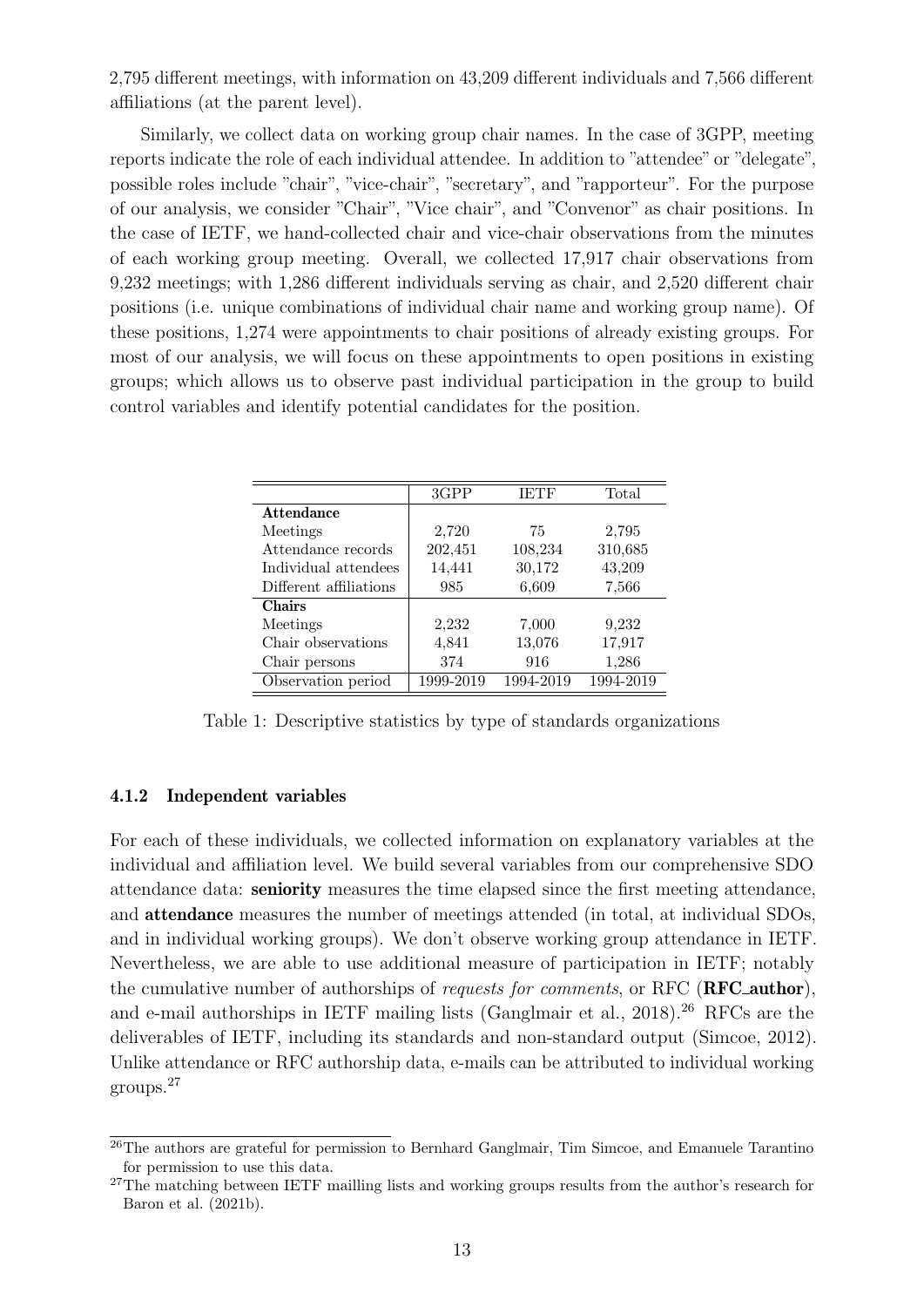For a general measure of relevant technical expertise, we collect information on patent inventorship in the related technical field. In order to make patent counts comparable accross different World regions, and to account for heterogeneity in patent value, we count triadic patent families, or TPF.[28](#page-0-0) We count the cumulative number of TPF by inventor over time, by date of first application (**number\_patents**). The count is limited to the 20 International Patent Classification (IPC) classes most relevant to the standards of the SDOs in our sample<sup>[29](#page-0-0)</sup> We also count the number of TPF for which at least one member was declared essential to an SDO, by date of first declaration (**number\_sep**) (using the SEP declaration data collected by [Baron and Pohlmann](#page-35-11) [\(2018\)](#page-35-11)). We count both total numbers of SEPs, and SEPs by SDO.

In addition, we produce information on attendees' likely country of residence. Many attendance records include phone, and sometimes fax numbers. We use the country code of the phone numbers to observe country of residence. Second, many IETF meeting attendance records include information on attendees' self-stated country.[30](#page-0-0) Third, in the case of patent inventors, the TPF patent database includes information on inventor country of residence. For each individual, we aggregate the different country-of-residence observations, and select the country with the highest number of observations to assign a time-invariant country observation. We aggregate country-of-residence information to six World "regions": Europe, North America, China, Japan, Korea, and the "Rest of the World".

At the affiliation level, we hypothesize that the type of organization, as well as the extent of the organization's involvement in the working group, the SDO, and in ICT standardization in general play an important role in determining the likelihood that their employees are appointed to chair positions. We categorize affiliations by the following types: company, university, public administration (including military, but excluding public research institutes), public research institutes, membership organizations, and other (or unknown). Among companies, we further distinguish between telecommunications network operators and all other companies. We classify the affiliations accounting for the largest number of attendance records by hand. For the remainder, we use detailed regular expression searches; supported by manual classification (see [Baron](#page-35-10) [\(2020\)](#page-35-10) for details). Using total attendance counts over the entire period, we identify the "Top 5" companies with the largest extent of participation in our four SDOs: Cisco, Ericsson, Huawei, Nokia, and Qualcomm (in alphabetical order). We refer to these companies as the "companies competing for SDO leadership".[31](#page-0-0)

<sup>&</sup>lt;sup>28</sup>These are inventions for which a patent was granted by at least the following three patent offices: the US Patent and Trademark Office (USPTO), the European Patent Office (EPO), and the Japanese Patent Office (JPO). TPF are generally considered to be patents of higher quality and higher value (see [Sternitzke](#page-39-8) [\(2009\)](#page-39-8) for a discussion). We use the OECD Database of TPF [\(Dernis and Khan,](#page-36-15) [2004\)](#page-36-15).

<sup>29</sup>We matched the TPF patent numbers with the Searle Center data on declared SEP [\(Baron and](#page-35-11) [Pohlmann,](#page-35-11) [2018\)](#page-35-11), and identify the 20 IPC classes with most patents in TPF declared essential to these SDOs' standards.

<sup>&</sup>lt;sup>30</sup>We do not know whether attendees receive additional guidance which country to provide, e.g. country of residence as opposed to country of citizenship.

<sup>31</sup>Alternatively, we also use the list of the "Top 20" affiliations, also including Alcatel-Lucent (prior to acquisition by Nokia), AT&T, Blackberry, Deutsche Telekom, Fujitsu, Intel, LG Electronics, Motorola (prior to acquisition of Motorola Mobility by Google), NEC, NTT, Orange, Panasonic, Samsung, Vodafone, and ZTE.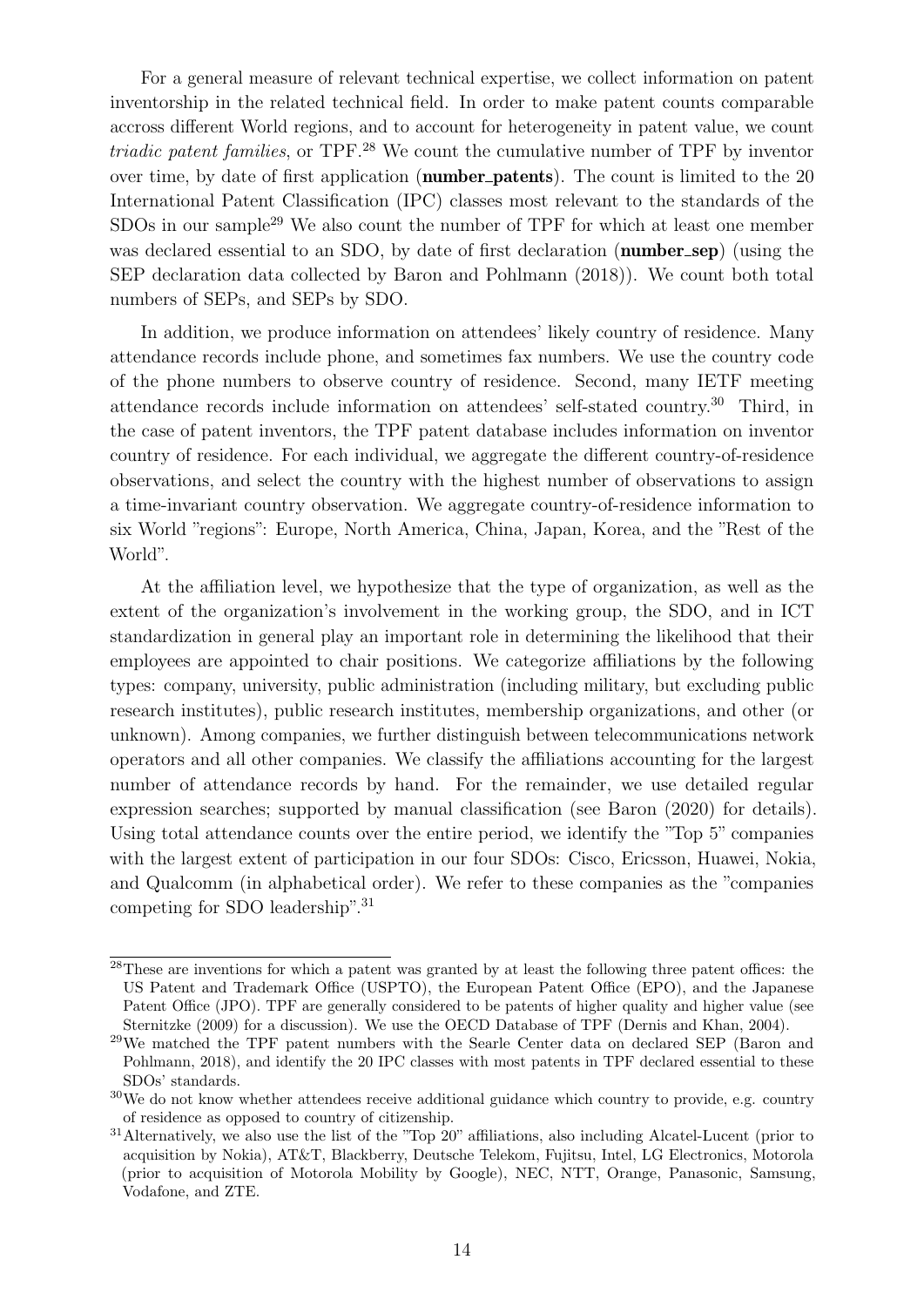To measure the extent of involvement in the SDO, we count cumulative attendance in the SDO and in the working group at the affiliation level.<sup>[32](#page-0-0)</sup> We count current memberships in standards organizations as a measure of a firm's involvement in ICT standardization in general, using the Searle Center Database [\(Baron and Spulber,](#page-35-12) [2018\)](#page-35-12).[33](#page-0-0) In addition, we use information on the number of declared SEP collected by [Baron and Pohlmann](#page-35-11)  $(2018).^{34}$  $(2018).^{34}$  $(2018).^{34}$  $(2018).^{34}$ 

### 4.2 Descriptive statistics

#### 4.2.1 Evolution of attendance and chair patterns over time

Using our comprehensive data on SDO attendees and working group chairs, we can describe the evolution of attendee and chair demographics over time. Figure [1](#page-16-0) displays the evolution in the number of SDO meeting attendees at 3GPP and IETF. At both SDOs, attendance has grown over time since the beginning of the observation period (1999 for 3GPP, and 1994 for IETF), even though attendance at IETF briefly peaked around 2000 (during the "dot-com bubble"). There are pronounced differences in the composition of attendee populations in terms of affiliation: 3GPP attendees are almost exclusively affiliated with companies,[35](#page-0-0) and attendance is dominated by the "Top 20" affiliations. At IETF, by contrast, there is a significant portion of non-corporate attendance,<sup>[36](#page-0-0)</sup> and the share of Top 20 affiliations in the corporate attendee population is smaller.<sup>[37](#page-0-0)</sup> This reflects the much greater diversity of IETF attendees in terms of affiliations, which is partly a consequence of lower barriers to participation at IETF. In spite of these pronounced differences between SDOs, the composition of the attendee population has remained fairly constant over time at both SDOs.

 $32$ All cumulative counts at the affiliation level are transferred along with the firm in the case of M&As, i.e. the acquired firm's stock is added to the stock of the acquiring parent company after the date of acquisition.

<sup>&</sup>lt;sup>33</sup>To account for observation gaps in the membership data, we interpolate the membership information.

<sup>&</sup>lt;sup>34</sup>In light of the challenges with using patent counts discussed above, we match the information on declared SEP with the OECD TPF database; and only retain information on TPF with at least one member declared to be potentially essential.

<sup>35</sup>The only other affiliation with significant numbers of attendees is "Public Research Institutes", which in this graph is included in "nonprofit".

<sup>&</sup>lt;sup>36</sup>including academics, nonprofit organizations (e.g. ICANN), and different types of government affiliations, including public administrations, public research institutes, and the military.

<sup>&</sup>lt;sup>37</sup>There also is a significant portion of attendees for which the entity type of the affiliation is unknown. In part, this is a consequence of the fact that IETF meeting attendance records do not systematically report attendees' affiliation, leading to a larger number of individuals with unknown affiliation; furthermore, given the much larger number of affiliations represented at IETF, there is a larger number of observed affiliations which we could not assign to an entity type.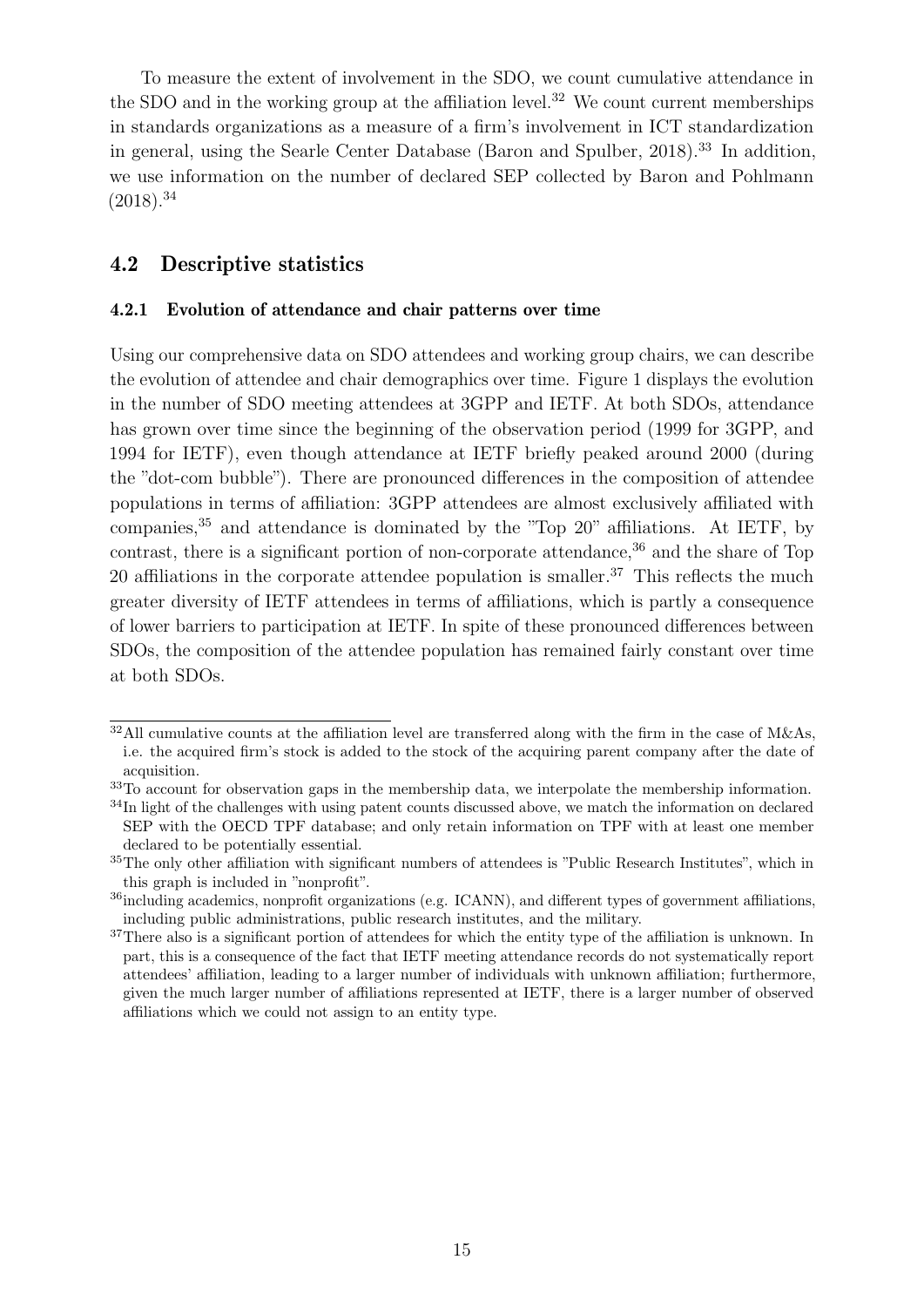<span id="page-16-0"></span>

Figure 1: Composition of attendee population over time - by affiliation type and SDO

Similarly, we can plot the evolution of the demographics of the chair population (Figure [2\)](#page-17-0). Top 5 and Top 20 entities are even more dominant among chairs at 3GPP than among attendees, and the share of non-corporate affiliations is smaller among IETF chairs than among attendees. Differences between SDOs are similar to those observed in the attendance data - corporate affiliations, and especially the "Top" affiliations, play a larger role at 3GPP than at IETF; and the composition of the chair population in terms of affiliation entity type has not changed dramatically over time at either SDO.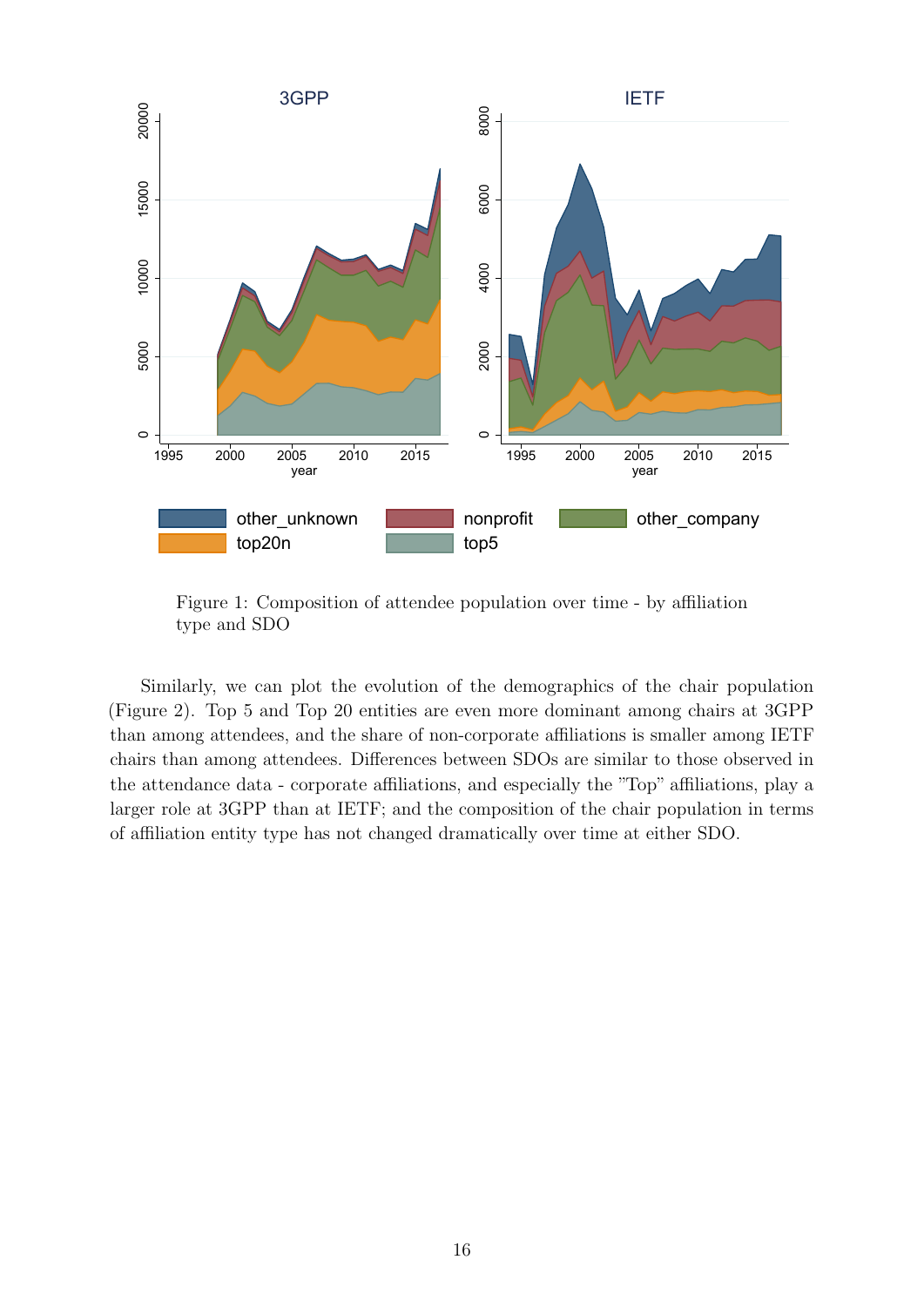<span id="page-17-0"></span>

Figure 2: Composition of chair population over time - by affiliation type and SDO

#### 4.2.2 Characteristics of attendees and chairs

Focusing only on the most recent years for which we have untruncated attendance data from both SDOs (2014-2017), we can describe the characteristics of SDO attendees and chairs. Table [2](#page-19-0) compares the characteristics of attendees and chairs, confirming that affiliates of Top 5 or Top 20 affiliations are significantly over-represented in chair positions in both SDOs. Affiliations of chairs are thus generally less diverse than affiliations of attendees; at 3GPP, an impressive 82% of the chair positions were held by one of the Top 20 companies. At IETF, 73% of the chairs have corporate affiliations, as compared to only 52% of the attendees.

Chairs at 3GPP also tend to be affiliated with companies (or other organizations) that are generally more involved in standardization. For instance, on average, approx. 100 other individuals affiliated with the chair's affiliation had previously attended a 3GPP meeting (as compared to 66.5 other individuals also affiliated with the affiliation of meeting attendees); and chairs' affiliations were member of an average of 40 standards organizations (as compared to 30 for attendees).[38](#page-0-0) The latter difference between chairs and attendees also exists at IETF, but IETF chairs' affiliations are not generally represented by a larger number of individuals within IETF than the affiliations of attendees.

 $38$ The count refers to standards organizations included in the *Searle Center Database*, see [Baron and](#page-35-12) [Spulber](#page-35-12) [\(2018\)](#page-35-12).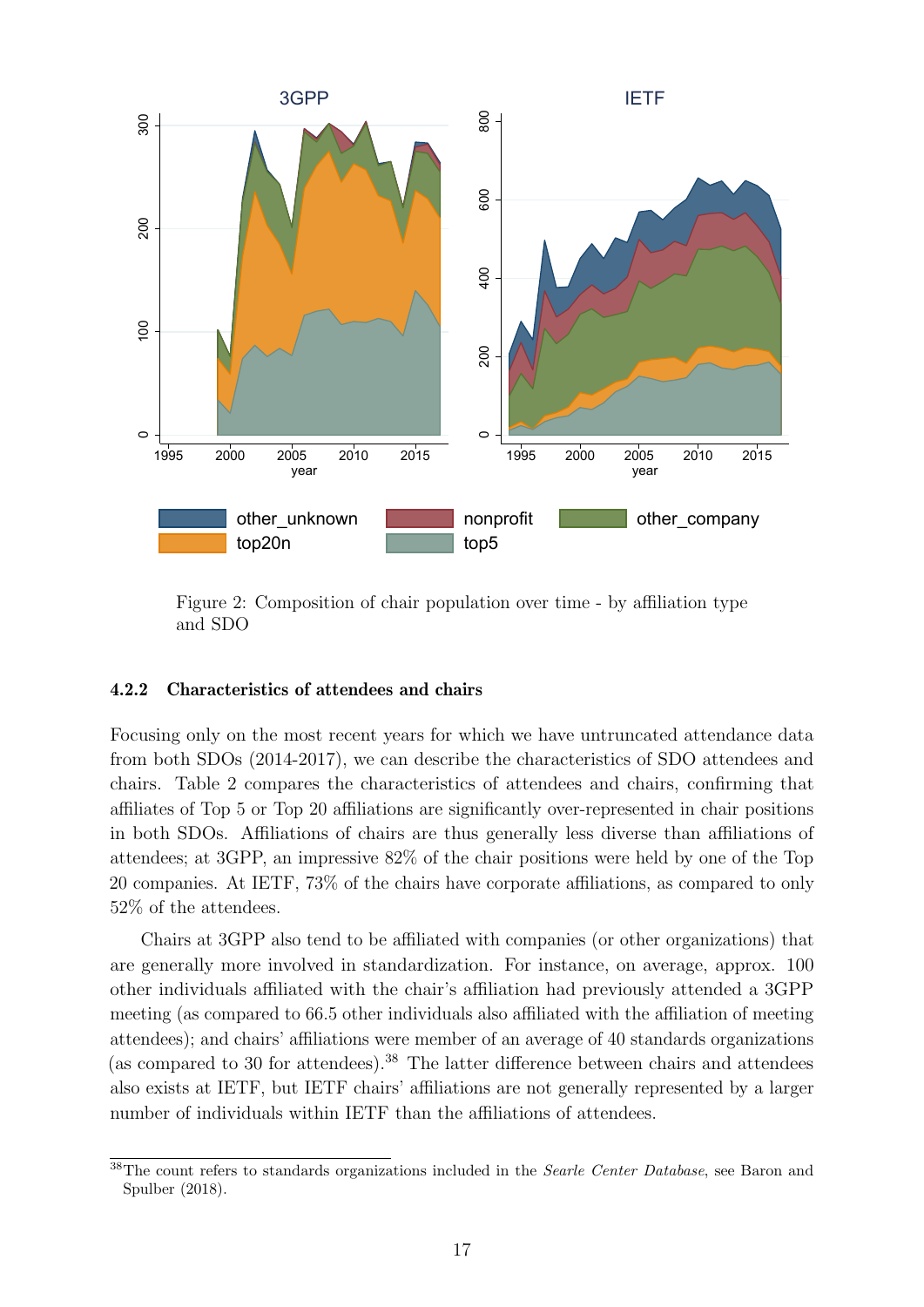Working group chairs however differ from attendees not only with respect to the type of affiliation. More significantly, chairs stand out in terms of their individual experience and technical expertise. At both SDOs, chairs have significantly more SDO experience than attendees, both in terms of number of meetings previously attended, and seniority (time elapsed since firts participation in the SDO). At 3GPP, chairs are also significantly more prolific inventors of patents than attendees, including but not limited to declared SEPs. As the signficant difference in seniority suggests that chairs are older on average than attendees, we compare patent inventorship over the last four years preceding each meeting, and find similarly significant differences. This difference is however unique to 3GPP; chairs are generally less prolific inventors of patents than attendees at IETF. Patent inventorship may however not be a relevant measure of technical expertise at IETF, as SEPs play a less prominent role in IETF standards development, and the average number of patent inventorships per attendee or chair is also much lower than at 3GPP. Focusing on IETF-specific measures of individuals' technological track record (RFC authorships and contributions to IETF mailing lists), we see differences between IETF chairs and attendees that are similar to the differences between patent counts of 3GPP chairs and attendees (while 3GPP chairs are listed as inventors of three to four times as many patents than attendees, IETF chairs have authored five to six times as many RFCs and contributions to IETF mailing lists as attendees).

In both cases, not only are the differences between chairs and attendees very large and highly significant, the measures of technical expertise of chairs are also impressive in absolute terms. 3GPP chairs are listed as inventors of more than 15 triadic patent families in the field filed in the last four years alone (indicating a yearly average of almost four inventions of worldwide relevance in the standard-related technology classes per year); and IETF chairs have an average individual track record of 12 RFCs and more than 600 contributions to IETF mailing lists. These numbers underline that working group chairs positions at 3GPP and IETF are reserved for exceptionally qualified individuals, and qualifications for chair positions are largely based on individuals' track record as prolific contributors to technical progress in the relevant fields.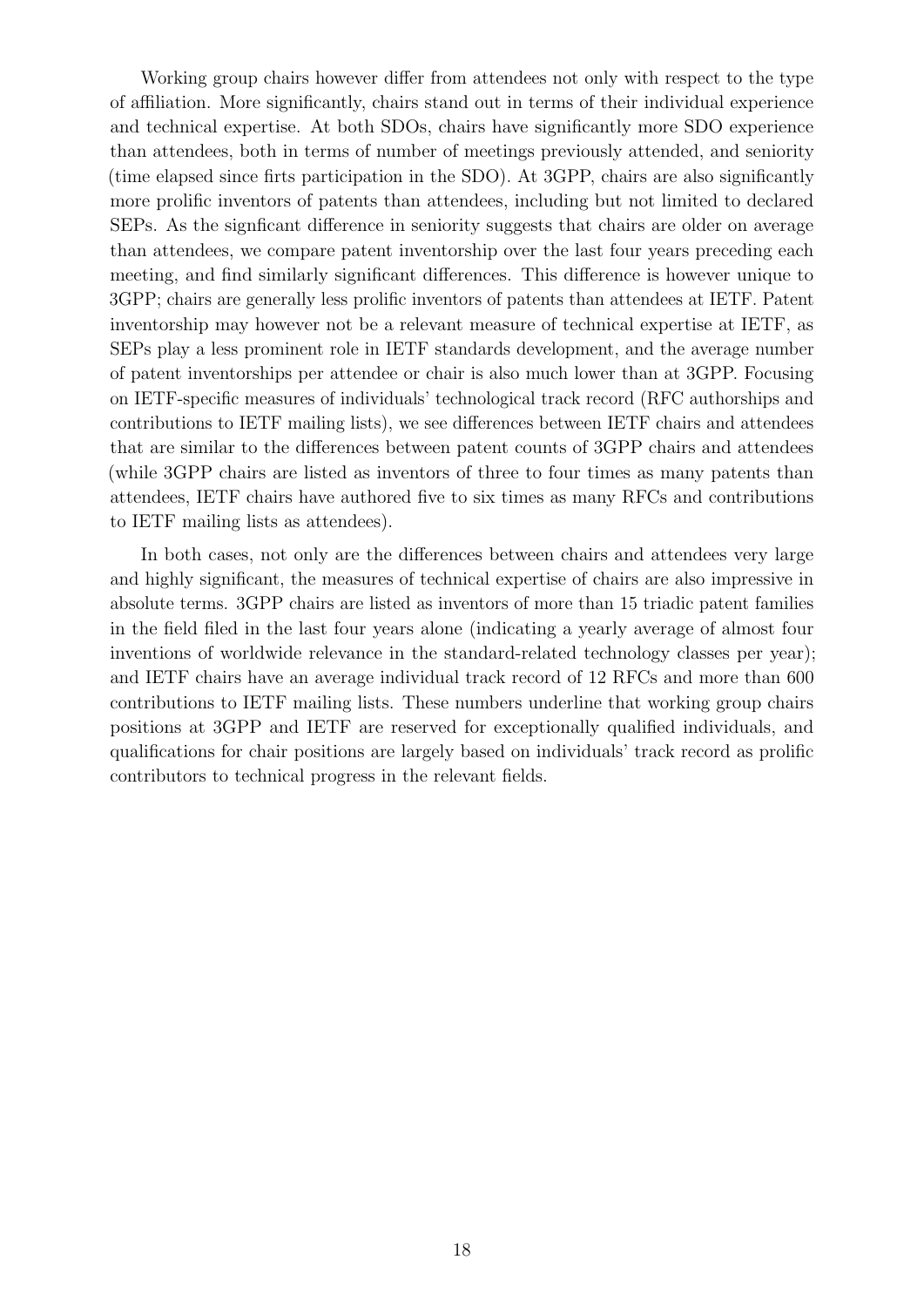<span id="page-19-0"></span>

|                        |                | 3GPP           |          |                | <b>IETF</b>    |          |
|------------------------|----------------|----------------|----------|----------------|----------------|----------|
|                        | attendees      | chairs         | t_stat   | attendees      | chairs         | t_stat   |
| meetings_cum_sso       | 57.03          | 112.63         | $-24.7$  | 11.12          | 32.72          | $-52.87$ |
| meetings_cum_wg        | 18.46          | 50.21          | $-43.62$ |                |                |          |
| seniority              | 2860.87        | 4596.61        | $-24.84$ | 2257.15        | 5076.62        | $-38.53$ |
| number_patents_4y      | 4.37           | 15.35          | $-17.39$ | .25            | .16            | 1.83     |
| number_seps_4y         | .19            | .64            | $-10.7$  | $\overline{0}$ | .01            | $-2.7$   |
| number_mails_cumul     |                |                |          | 119.68         | 621.81         | $-30.22$ |
| number_rfc_cumul       |                |                |          | 2.06           | 12.07          | $-45.53$ |
| China                  | .19            | .08            | 8.24     | .09            | .04            | 6.08     |
| Europe                 | .34            | .59            | $-15.39$ | .25            | .3             | $-3.44$  |
| Japan                  | .08            | $\cdot$ 1      | $-2.12$  | .06            | .01            | 7.88     |
| Korea                  | .08            | .01            | 7.76     | .03            | $\overline{0}$ | 6.33     |
| NorthAmerica           | .24            | .17            | 4.62     | .38            | .61            | $-17.07$ |
| RoW                    | .07            | .05            | 2.28     | .19            | .04            | 13.87    |
| $attendees_{guo\_sso}$ | 66.52          | 99.03          | $-14.18$ | 122.13         | 80.3           | 6.61     |
| attendees_guo_wg       | 11.66          | 11.04          | 1.4      |                |                |          |
| top5                   | .25            | .45            | $-13.91$ | .15            | .32            | $-16.01$ |
| top20                  | $.52\,$        | $.82\,$        | $-17.5$  | .2             | .37            | $-14.57$ |
| sso_count_2014         | 30.1           | 39.76          | $-15.28$ | 25.04          | 31.31          | $-8.56$  |
| company                | .86            | .97            | $-9.22$  | .52            | .73            | $-14.55$ |
| networkprovider        | .16            | .22            | $-5.25$  | .07            | .05            | $1.5\,$  |
| university             | $\overline{0}$ | $\overline{0}$ | 2.09     | .14            | .08            | 6.43     |

Table 2: Descriptive statistics: characteristics of chairs v. attendees

### 4.2.3 Characteristics of affilates of companies competing for SDO leadership and other attendees

The preceding descriptive analyses have revealed that chairs differ from attendees both in terms of individual and affiliation characteristics. While these comparisons may suggest that both individual- and affiliation-level factors play a role in chair appointments, it is important to also take into consideration the differences between individual characteristics of individuals affiliated with different types of entities. In all SDOs, there are significant differences in the characteristics of individuals affiliated with one of the five top competitors for SDO leadership and other organizations (Table [3\)](#page-20-0). Individual affiliates of these organizations have significantly more SDO experience than other individual attendees, and they are generally much more prolific patent inventors. At IETF, affiliates of top affiliations are also much more prolific authors of RFCs and contributions to IETF mailing lists. These differences surely contribute to explain the outsized representation of these companies in SDO leadership positions. The descriptive statistics alone therefore do not allow disentangling whether top affiliations are over-represented in chair positions, becuase their affiliates are more prominent experts and more experienced SDO participants than affiliates of other organizations; or individuals are also (or primarily) appointed because of their affiliation. We will disentangle these effects in the remainder of the analysis, and identify the distinct causal contribution of affiliation characteristics on the likelihood of appointments to SDO leadership positions.

In addition to the direct effect of affiliation on leadership appointments, there may be an indirect effect: affiliation with a certain type of organization may increase individuals' opportunities or incentives to engage in certain activities, such as patenting or attending SDO meetings. Some of the individual characteristics that we observe may thus be induced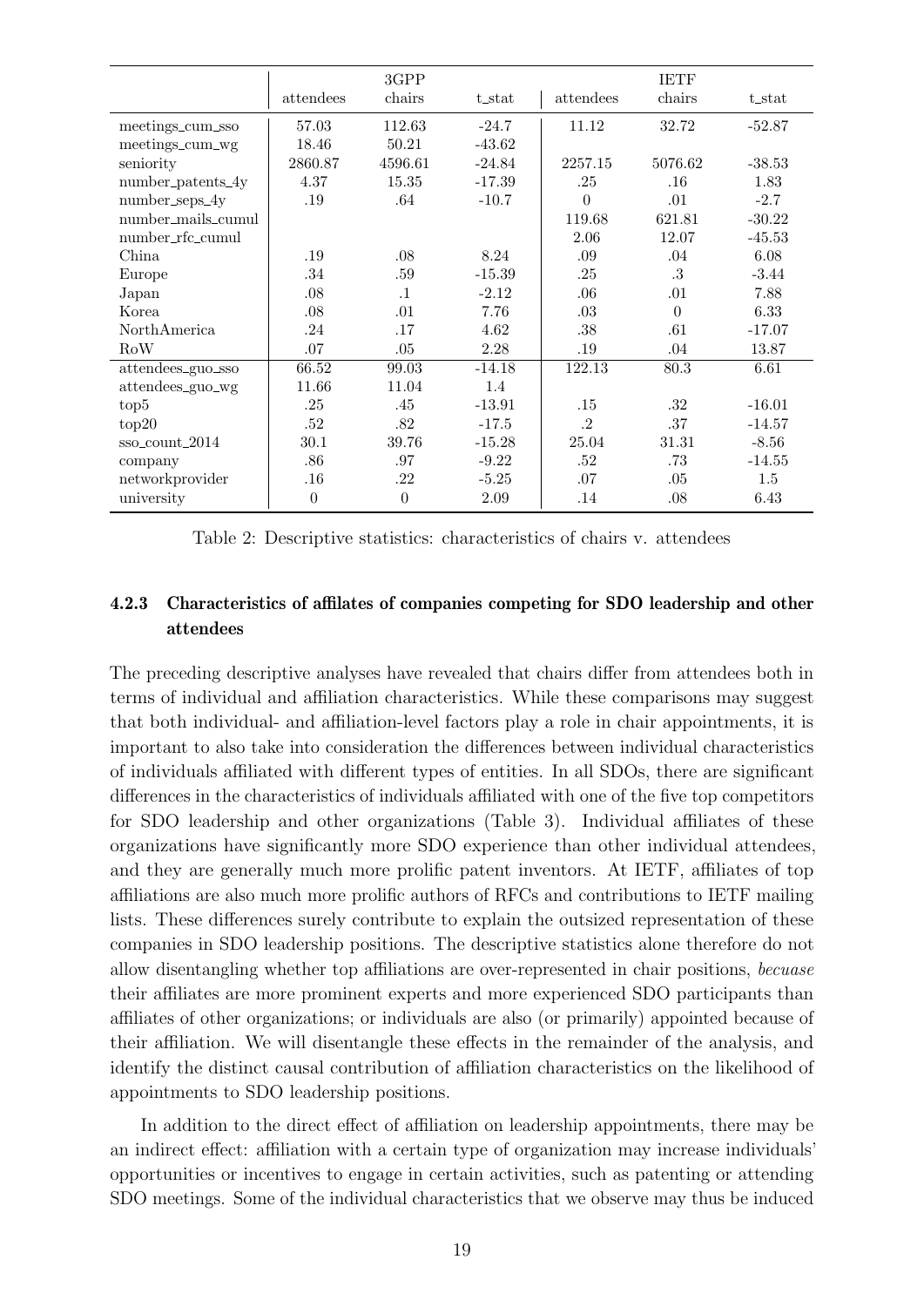by affiliation, rather than due to intrinsic attributes of the individual. Our analysis does not allow us to distinguish between the effects of intrinsic and induced individual characteristics. Nevertheless, we argue that induced individual characteristics nevertheless contribute to the human and social capital individually held by individual SDO participants - even though individuals may owe their experience and track record as inventor or contributor in large parts to their past employers, they *own* these human and social capital components, and can take them with them when changing affiliation. Both intrinsic and induced human and social capital may thus contribute to strenghten individuals' position and the role of their membership in a community of individual experts.

<span id="page-20-0"></span>

|                    |         | 3GPP    |                   |          |         |           |
|--------------------|---------|---------|-------------------|----------|---------|-----------|
|                    | all     | top5    | t <sub>stat</sub> | all      | top5    | $t\_stat$ |
| meetings_cum_sso   | 57.14   | 61.28   | $-5.55$           | 12.27    | 17.39   | $-14.82$  |
| meetings_cum_wg    | 16.9    | 25.68   | $-36.43$          | 12.27    | 17.39   | $-14.82$  |
| seniority          | 2790.84 | 3210.27 | $-18.19$          | 2370.44  | 3263.19 | $-15$     |
| number_patents_4y  | 3.82    | 6.9     | $-14.83$          | .17      | .59     | $-11.06$  |
| $number\_seps_4y$  | .18     | .26     | $-5.87$           | $\theta$ | .01     | $-6.12$   |
| number rfc cumul   |         |         |                   | 2.56     | 5.15    | $-14.23$  |
| number_mails_cumul |         |         |                   | 158.12   | 205.75  | $-3.56$   |

Table 3: Descriptive statistics: attendee characteristics, affiliates of Top 5 competitors for SDO leadership v. all other attendees

### <span id="page-20-1"></span>4.3 Regression analysis: who becomes a chair?

As a first step to disentangle the causal effects of individual and affiliation characteristics, we conduct a conditional logit regression analysis of chair *appointments*. The overwhelming majority of new working group chairs are drawn from the working group's past attendees. In our conditional logit analysis, we thus identify for each new appointment the attendees of the working group's meetings of the preceding year, and analyze the factors determining which of these individuals is appointed to fill the chair position.<sup>[39](#page-0-0)</sup>

The results of the conditional logit analyses are presented in Table [4.](#page-21-0) Not controlling for characteristics of the individual or general characteristics of the affiliation, affiliates of the "Top" companies competing for SDO leadership are signifcantly more likely to be appointed to working group chair positions than attendees with other affiliations (Models 1 and 4). Affiliates of Top 5 companies are significantly more likely to be appointed than affiliates of other Top 20 companies at both 3GPP and IETF; at 3GPP, affiliates of Top 20 companies are furthermore more likely to be appointed than other attendees (at IETF, it is only affiliates of Top 5 companies that are more likely to be appointed than other attendees).

To a large extent, the overrepresentation of affiliates of top affiliations in SDO leadership positions can be attributed to individual characteristics. Controlling for past SDO

<sup>39</sup>For IETF, we include all attendees of the IETF's general meetings of the preceding year - a substantially larger "risk set" including numerous irrelevant observations. By including e-mail contributions to working group-specific mailing lists, we are able to significantly improve the precision of our analysis of new chair appointments.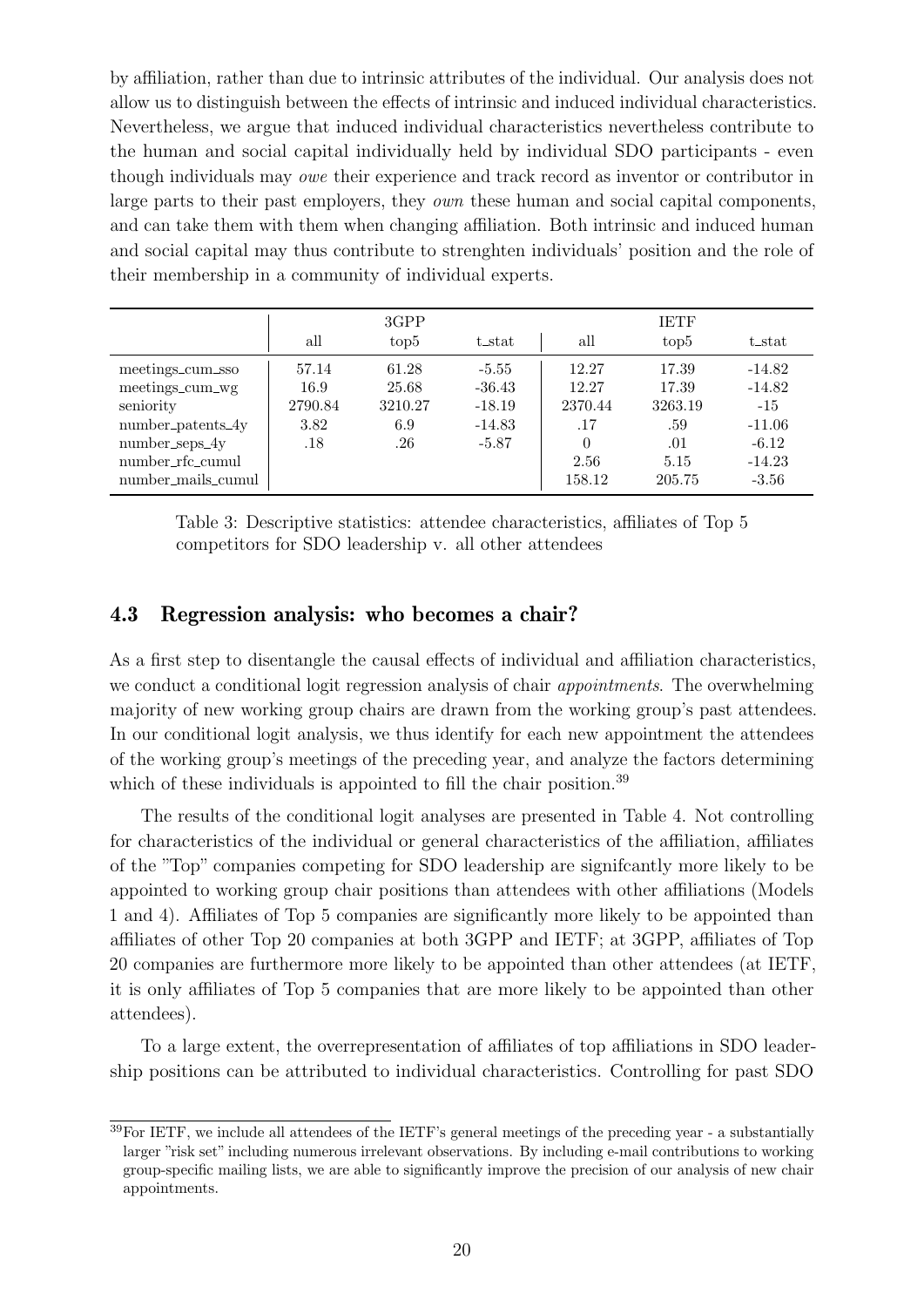<span id="page-21-0"></span>

|                                   | $\overline{(1)}$ | $\overline{(2)}$<br>3GPP | $\overline{(3)}$       | (4)              | $\overline{(5)}$<br><b>IETF</b> | $\overline{(6)}$       |
|-----------------------------------|------------------|--------------------------|------------------------|------------------|---------------------------------|------------------------|
| company                           | 0.938            | 0.947                    | 1.008                  | $0.577***$       | $0.320**$                       | $0.350**$              |
|                                   | (1.52)           | (1.48)                   | (1.54)                 | (5.61)           | (3.12)                          | (2.90)                 |
| top <sub>5</sub>                  | $0.506*$         | 0.327                    | $-0.134$               | $0.852***$       | $0.504**$                       | $0.704**$              |
|                                   | (2.30)           | (1.40)                   | $(-0.41)$              | (4.82)           | (2.83)                          | (2.78)                 |
|                                   |                  |                          |                        |                  |                                 |                        |
| top20                             | $0.775***$       | 0.411                    | $0.355\,$              | $-0.561^{***}\,$ | $-0.407*$                       | $-0.182$               |
|                                   | (2.85)           | (1.47)                   | (1.03)                 | $(-3.38)$        | $(-2.44)$                       | $(-0.91)$              |
| network_op                        |                  |                          | $-0.0847$              |                  |                                 | $-0.369$               |
|                                   |                  |                          | $(-0.27)$              |                  |                                 | $(-1.76)$              |
| university                        |                  |                          | $-7.793$               |                  |                                 | $-0.0828$              |
|                                   |                  |                          | $(-0.01)$              |                  |                                 | $(-0.47)$              |
|                                   |                  |                          |                        |                  |                                 |                        |
| $decLsep_{\text{Lpp}}$            |                  |                          | 0.000593               |                  |                                 | $-0.000142$            |
|                                   |                  |                          | (0.92)                 |                  |                                 | $(-0.32)$              |
| sso_membership_count              |                  |                          | $-0.00251$             |                  |                                 | 0.000206               |
|                                   |                  |                          | $(-0.23)$              |                  |                                 | (0.05)                 |
|                                   |                  |                          | $0.0830*$              |                  |                                 | $-0.00656**$           |
| $#other_attendees_guo$            |                  |                          | (2.25)                 |                  |                                 | $(-2.64)$              |
|                                   |                  |                          |                        |                  |                                 |                        |
| attendance_wg_lastyear            |                  | $0.5\overline{70***}$    | $0.574***$             |                  |                                 |                        |
|                                   |                  | (9.23)                   | (9.25)                 |                  |                                 |                        |
| attendance_wg_prior               |                  | $0.0443***$              | $0.0430***$            |                  |                                 |                        |
|                                   |                  | (5.87)                   | (5.69)                 |                  |                                 |                        |
|                                   |                  | $0.555***$               | $0.559***$             |                  | $1.109***$                      |                        |
| attendance_plen_lastyear          |                  | (6.72)                   | (6.74)                 |                  | (18.32)                         | $1.112***$<br>(18.28)  |
|                                   |                  |                          |                        |                  |                                 |                        |
| attendance_plen_prior             |                  | $-0.0299*$               | $-0.0285$              |                  | $0.0237***$                     | $0.0237***$            |
|                                   |                  | $(-2.04)$                | $(-1.93)$              |                  | (6.11)                          | (6.05)                 |
| $# \text{patterns}\_\text{field}$ |                  | $0.00488*$               | $0.00461*$             |                  | $-0.0318$                       | $-0.0362$              |
|                                   |                  | (2.37)                   | (2.13)                 |                  | $(-1.71)$                       | $(-1.87)$              |
|                                   |                  |                          |                        |                  |                                 |                        |
| sep_inventor                      |                  | 0.0124<br>(0.05)         | $-0.0874$<br>$(-0.35)$ |                  | 0.0686<br>(0.33)                | $-0.0465$<br>$(-0.22)$ |
|                                   |                  |                          |                        |                  |                                 |                        |
| numbermails_wg_6m                 |                  |                          |                        |                  | $0.00138^{***}\,$               | $0.00141***$           |
|                                   |                  |                          |                        |                  | (7.01)                          | (7.16)                 |
| number_rfcs                       |                  |                          |                        |                  | $0.0130***$                     | $0.0132***$            |
|                                   |                  |                          |                        |                  | (4.04)                          | (4.01)                 |
| $\overline{N}$                    | 37,982           | 37,982                   | 37,982                 | 1,383,290        | 1,383,290                       | 1,383,290              |
| Groups                            | 110              | 110                      | 110                    | 585              | 585                             | 585                    |

 $t$  statistics in parentheses  $\overline{\phantom{a}}$ 

<sup>∗</sup> p < 0.05, ∗∗ p < 0.01, ∗∗∗ p < 0.001

Table 4: Conditional logit regression analysis: who is appointed to become working group chair - affiliates of top competitors for SDO leadership, and other attendees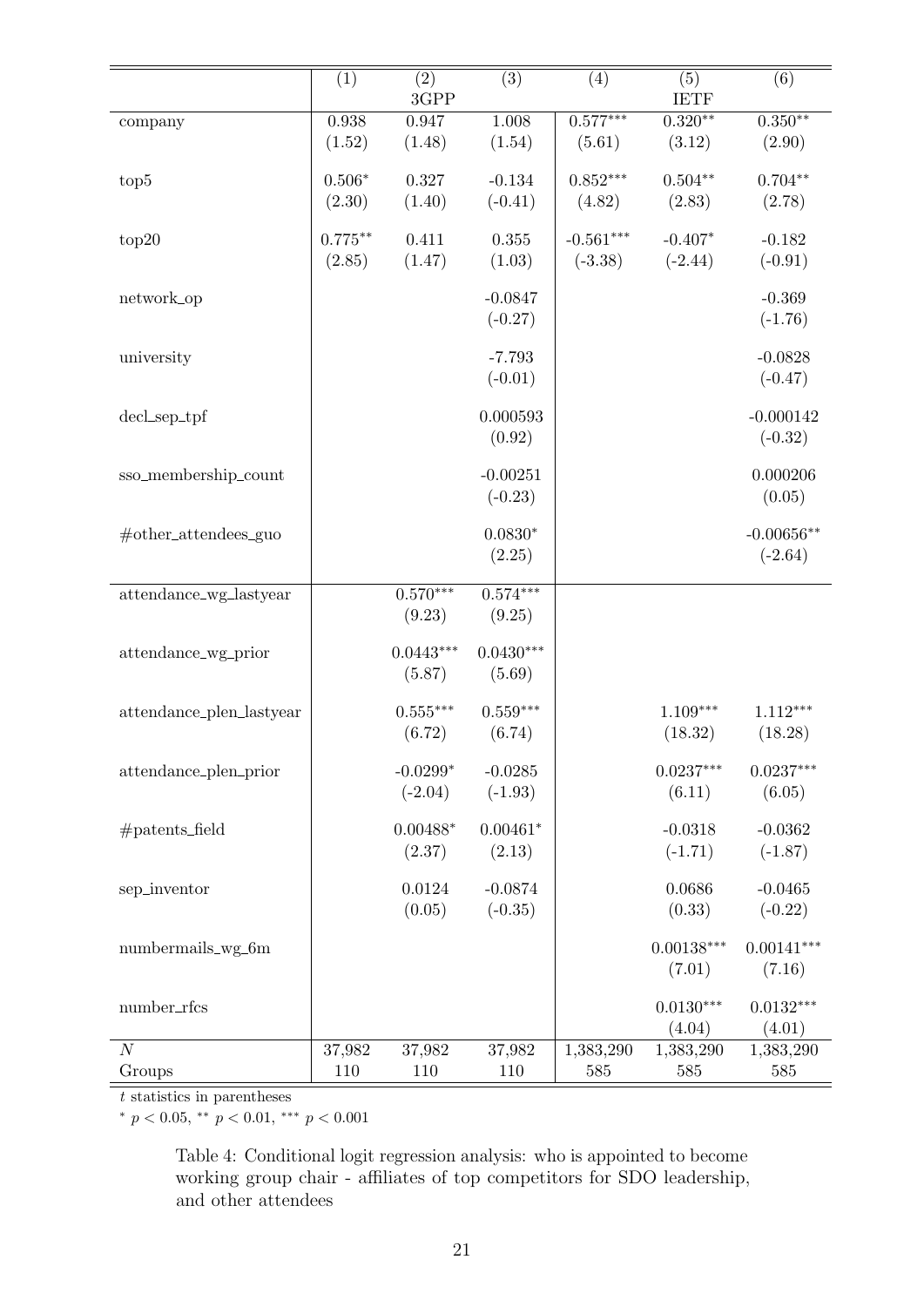experience and technical expertise in the field (as measured by patent inventorship), the chances of appointment become more similar between affiliates of top affiliations and other attendees, even though the advantage of affiliates of top affiliations does not vanish entirely (Models 2 and 5). At 3GPP, these remaining differences may be fully explained by general characteristics of the affiliation, such as number of affiliates having participated in the SDO, and other measures of the extent of the affiliation's involvement in standardization (Model 3). At IETF, there continues to be a significant residual advantage of affiliates of the top 5 leading affiliations, which is robust to linear controls for standardization involvement (Model 6). This suggests that the likelihood of appointments to leadership positions does not increase linearly in the extent of an organization's involvement in standardization; rather, greater likelihood of ascending to leadership positions is specifically associated wit a very small number of affiliations competing for leadership.

Controlling for a large range of affiliation-level characteristics does not reduce the significance of individual-level characteristics. In particular, experience (both within the working group, and the SDO more generally) is a relevant predictor of appointment to chair positions. Patent inventorship is a significant and relevant predictor of chair appointments at 3GPP, but not at IETF. Chair appointments at IETF are, however, significantly predicted by past contributions to IETF, such as RFC authorship and, most importantly, participation in the working group-specific mailing lists.[40](#page-0-0) These individual characteristics thus appear to be primary determinants of individuals' appointments to chair positions, and while the specific types of expertise and experience that matter differ between 3GPP and IETF, the overall role of these individual characteristics is similar at both SDOs.

It is a plausible that the determinants of chair appointments - and the relative weight of individual and affiliation characteristics - differ not only between SDOs, but also between different types of appointments within SDOs. At 3GPP, our data spans appointments to chairs of working groups and TSG plenaries, where TSG plenaries are larger, and have the final say on the adoption of 3GPP TS. We may thus expect TSG plenary chair positions to be more important than working group chair positions. There are also important differences between different TSGs. For instance, the overwhelming majority of SEP declarations at 3GPP are related to only one TSG - RAN. We may thus expect that commercial stakes in 3GPP standards development are particularly pronounced at RAN and its various working groups. Nevertheless, we find no indication that being affiliated with a company or a top SDO stakeholder has a particularly pronounced effect on the likelihood of appointments to plenary or RAN chair positions (Table [??](#page-41-0) in the Appendix).

At IETF, different working groups are characterized by different degrees of commercial significance. [Simcoe](#page-38-0) [\(2012\)](#page-38-0) uses the share of academic (".edu") as compared to commercial (".com") top level domains in working group mailing lists (what he calls the "beard-to-suit ratio") to identify the relative commercial orientation of an IETF working group. We follow this general idea, but use our more comprehensive data on individuals' affiliation to identify the share of individual working group participants (i.e. participants in the

<sup>&</sup>lt;sup>40</sup>We are concerned about a potential reverse causality for this variable, as individuals who have already learned that they will be the group's next chair may begin sending larger numbers of messages to the group's mailling list (partly adminstrative in nature). To attenuate this concern, we generally exlude e-mails from the six months preceding the meeting at which we observe the new chair from the count.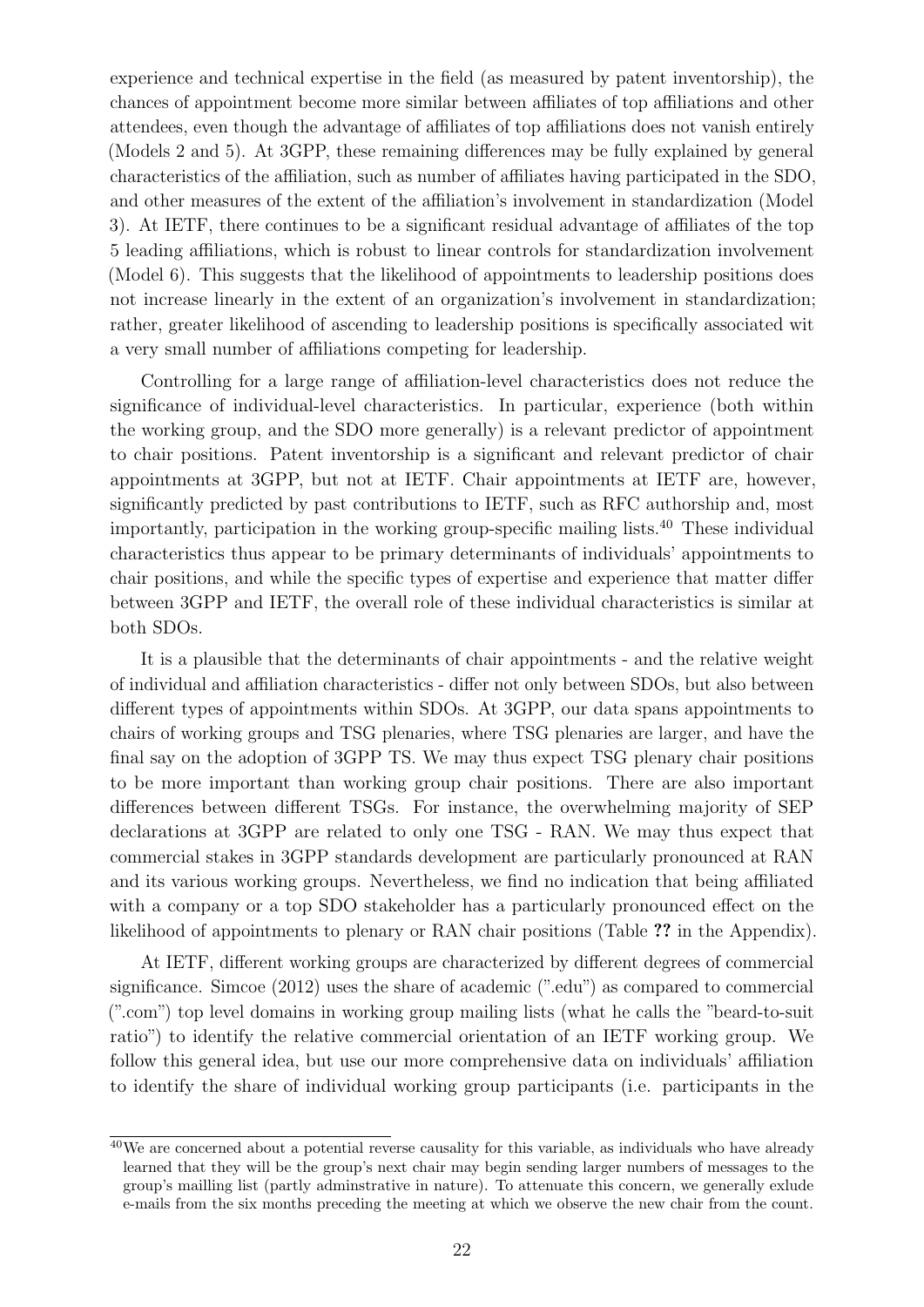working group's mailing lists) affiliated with academic or commercial entities, and calculate the suit-beard-ratio as the number of e-mails in a working group's mailing list from an individual with a commercial affiliation divided by the number of e-mails from an individual with academic affiliation. The effect of being affiliated with a company on an individual's likelihood to be appointed to an IETF working group chair position increases in the working group's suit-beard-ratio (significant at 10%), and the baseline effect (i.e. the effect of company affiliation on chair appointments in a working group with a predominantly academic participation) is not signficantly different from zero. This result may indicate that affiliation effects are only relevant at IETF working groups with more pronounced commercial implications. Nevertheless, we do not find that the effect of affiliation with a Top 5 or Top 20 stakeholders on the likelihood of appointments to chair positions significantly depends on the working group's suit-beard-ratio.

## 4.4 Within-variation in individuals' likelihood of being appointed to SDO leadership positions

#### 4.4.1 Different specifications

The conditional logit analyses described in Section [4.3](#page-20-1) can identify the role of different observable firm- and individual-level characteristics. They cannot, however, account for unobservable individual characteristics, which may differ between affiliates of different organizations, and correlate with chances of appointment to chair positions. The higher likelihood for individuals affiliated with Top 5 affiliations to be appointed to IETF leadership positions may e.g. reflect affiliation effects (e.g. a greater willingness to make employees available for SDO work) or unobserved individual characteristics (e.g. "ability"). Conversely, individual characteristics (such as SDO experience) may hide affiliation effects, as affiliations more eager to acquire SDO leadership positions are also susceptible of encouraging their employees to attend a larger number of SDO meetings.

To disentangle affiliation- and individual-level causal effects, we take advantage of individuals' changes of affiliation. To study affiliation changes of individuals over time, we build a somewhat narrower dataset of individuals with multiple SDO attendance records, and without irresolvable data conflicts (e.g. no affiliation information for any meeting; multiple affiliations for the same meeting or for different meetings on the same day; and back-and-forth changes between different affiliations). While the population of SDO attendees initially necessarily consists in "Novices" (i.e. individuals without prior SDO experience), over time, an increasing share of individuals have had previous SDO experience - either within the same affiliation ("Repeat attendees"), or with a different affiliation ("Hire"); see Figure [4](#page-40-0) in Appendix [A.2](#page-40-1) for a graphic representation. At the time we first observe an individual attending an SDO meeting with a particular affiliation, 16.2% of these individuals have had prior SDO experience with a different affiliation (Table [10](#page-40-2) in Appendix [A.2\)](#page-40-1). We will particularly focus on cases of changes between two different affiliations, for which we observe the individual in the attendance data over at least two years both before and after the change of affiliation. There are 5,250 such changes of affiliations in our data - this is the source of variation that we exploit for our empirical analysis.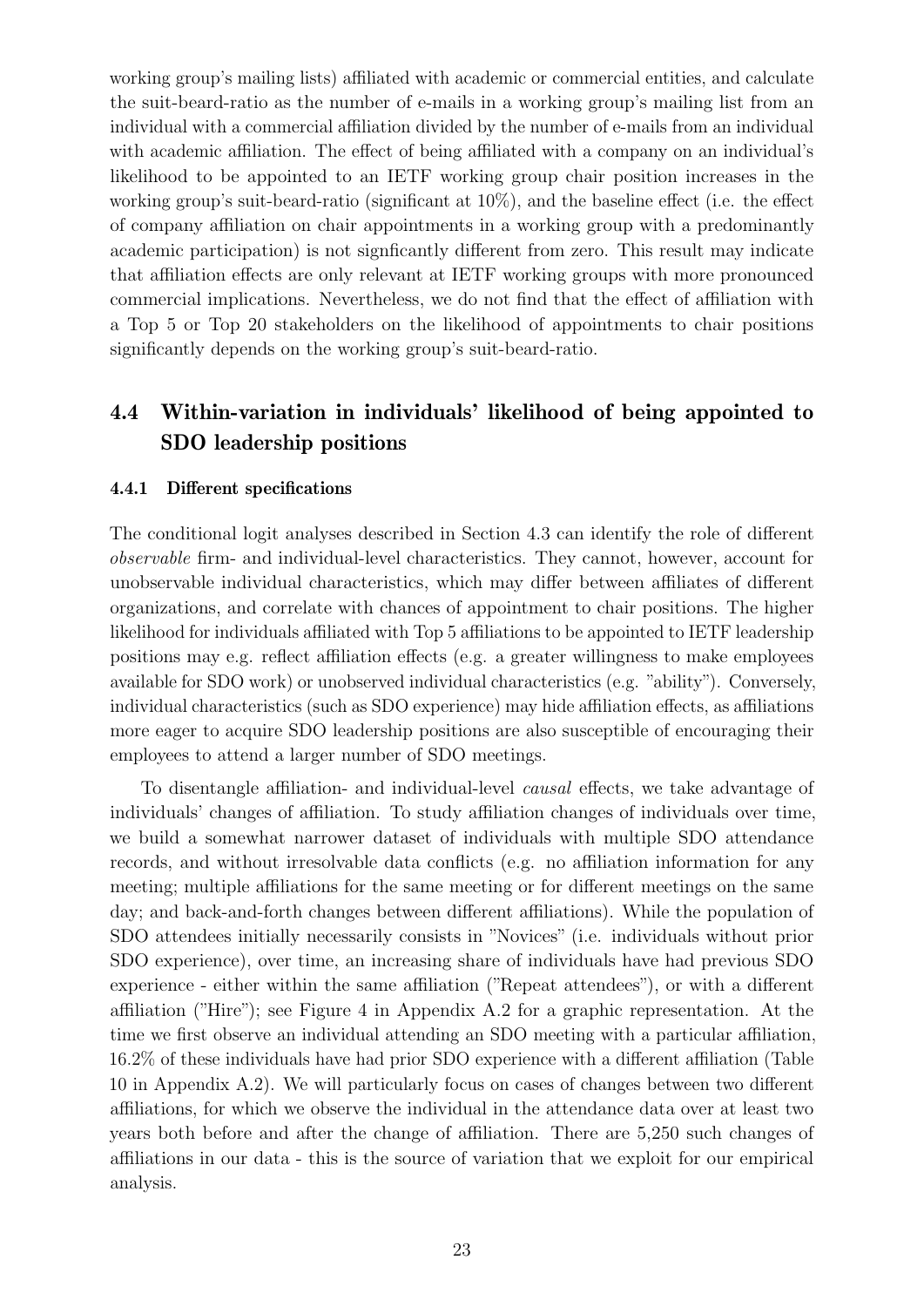Many unobserved individual-level characteristics are likely to be largely constant over time (such as intrinsic ability), or pre-determined with respect to the period of the individual's participation in SDOs (e.g. education). As we observe individuals' careers accross different affiliations, we can test whether any given individual is more likely to be appointed to a chair position while being affiliated with an organization of certain characteristis (controlling for the general effect of seniority). We thus build a yearly panel dataset, in which we track individuals' current affiliation (at the beginning of the year) and new SDO leadership appointments over time, and we run a fixed-effect OLS regression to analyze the *within variation* in new leadership appointments. In order to focus exclusively on affiliation changes as sole source of variation in affiliation characteristics, we hold each affiliation's characteristics constant at the levels of the beginning of each individual's career.<sup>[41](#page-0-0)</sup>

Specifically, we explain the likelihood of individuals' appointments to leadership positions as a function of the characteristics of their current affiliation, controlling for time-invariant heterogeneity in individual characteristics by including individuum fixed effects. To attenuate reverse causation concerns (as we have shown SDO experience to have an effect on labor market mobility), we generally focus on new appointments as explained variable, as explained by the characteristics of the affiliation held by individuals in the previous semester. The resuts of the fixed effect logit analysis of new chair appointments at 3GPP are presented in Tables [5,](#page-25-0) and the results of our fixed effect analysis of chair appointments at IETF are presented in Table [6.](#page-26-0)

 $^{41}$ e.g. if we observe individual i from 2002 to 2009, with affiliation A from 2002 to 2006 and affiliation B from 2006 to 2009; individual i's affiliation characteristics from 2002 to 2006 are the characteristics of affiliation A in 2002, and individual i's affiliation characteristics from 2006 to 2009 are those of affiliation B in 2002. This way, we ensure that any variation in affiliation characteristics (e.g. increase or decrease in the number of declared SEPs) is exclusively attributable to individual i moving from a smaller to a larger affiliation (or vice versa).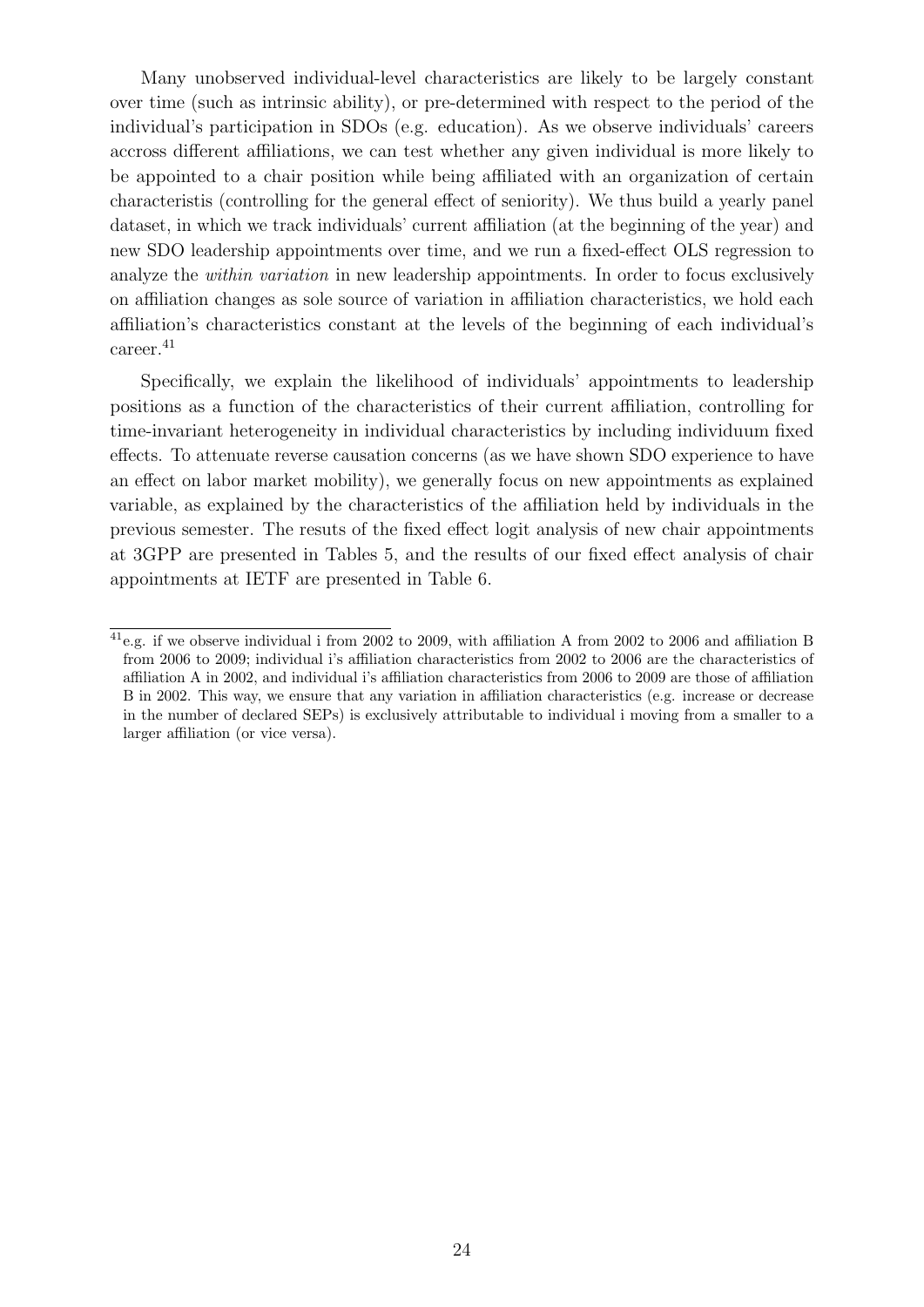<span id="page-25-0"></span>

|                   | (1)      | (2)         | (3)         | $\left( 4\right)$ | (5)           | (6)           |
|-------------------|----------|-------------|-------------|-------------------|---------------|---------------|
| company           | 0.000111 | $-0.000201$ | $-0.000159$ | $-0.000940$       | $-0.000986$   | $-0.00102$    |
|                   | (0.07)   | $(-0.12)$   | $(-0.09)$   | $(-0.48)$         | $(-0.50)$     | $(-0.52)$     |
|                   |          |             |             |                   |               |               |
| top5              |          | 0.00140     |             |                   |               |               |
|                   |          | (0.57)      |             |                   |               |               |
|                   |          |             | 0.000632    | 0.00127           | 0.00168       | 0.00128       |
| top20             |          |             |             |                   |               |               |
|                   |          |             | (0.23)      | (0.44)            | (0.49)        | (0.44)        |
| network_op        |          |             |             | 0.00630           | 0.00644       | 0.00629       |
|                   |          |             |             | (1.64)            | (1.70)        | (1.64)        |
|                   |          |             |             |                   |               |               |
| sep_3GPP_guo      |          |             |             | $-0.00000881$     | $-0.00000515$ | $-0.00000868$ |
|                   |          |             |             | $(-1.77)$         | $(-0.59)$     | $(-1.76)$     |
|                   |          |             |             |                   |               |               |
| wgchairs_guo_3GPP |          |             |             |                   | $-0.000250$   |               |
|                   |          |             |             |                   | $(-0.35)$     |               |
| attendance_3GPP   |          |             |             |                   |               | 0.000154      |
|                   |          |             |             |                   |               | (0.34)        |
|                   |          |             |             |                   |               |               |
| guo_cumul         | 0.000572 | 0.000555    | 0.000583    | 0.000590          | 0.000519      | 0.000576      |
|                   | (0.31)   | (0.30)      | (0.31)      | (0.32)            | (0.28)        | (0.31)        |
|                   |          |             |             |                   |               |               |
| $_{\rm cons}$     | 0.00105  | 0.00122     | 0.00111     | 0.00138           | 0.00158       | 0.00119       |
|                   | (0.25)   | (0.29)      | (0.27)      | (0.33)            | (0.38)        | (0.28)        |
| $\cal N$          | 27,882   | 27,882      | 27,882      | 27,882            | 27,882        | 27,882        |

 $t$  statistics in parentheses  $\overline{\phantom{a}}$ 

\*  $p < 0.05$ , \*\*  $p < 0.01$ , \*\*\*  $p < 0.001$ 

Year fixed effect included but not reported

Table 5: Individual-level fixed effect regressions: new chair positions, 3GPP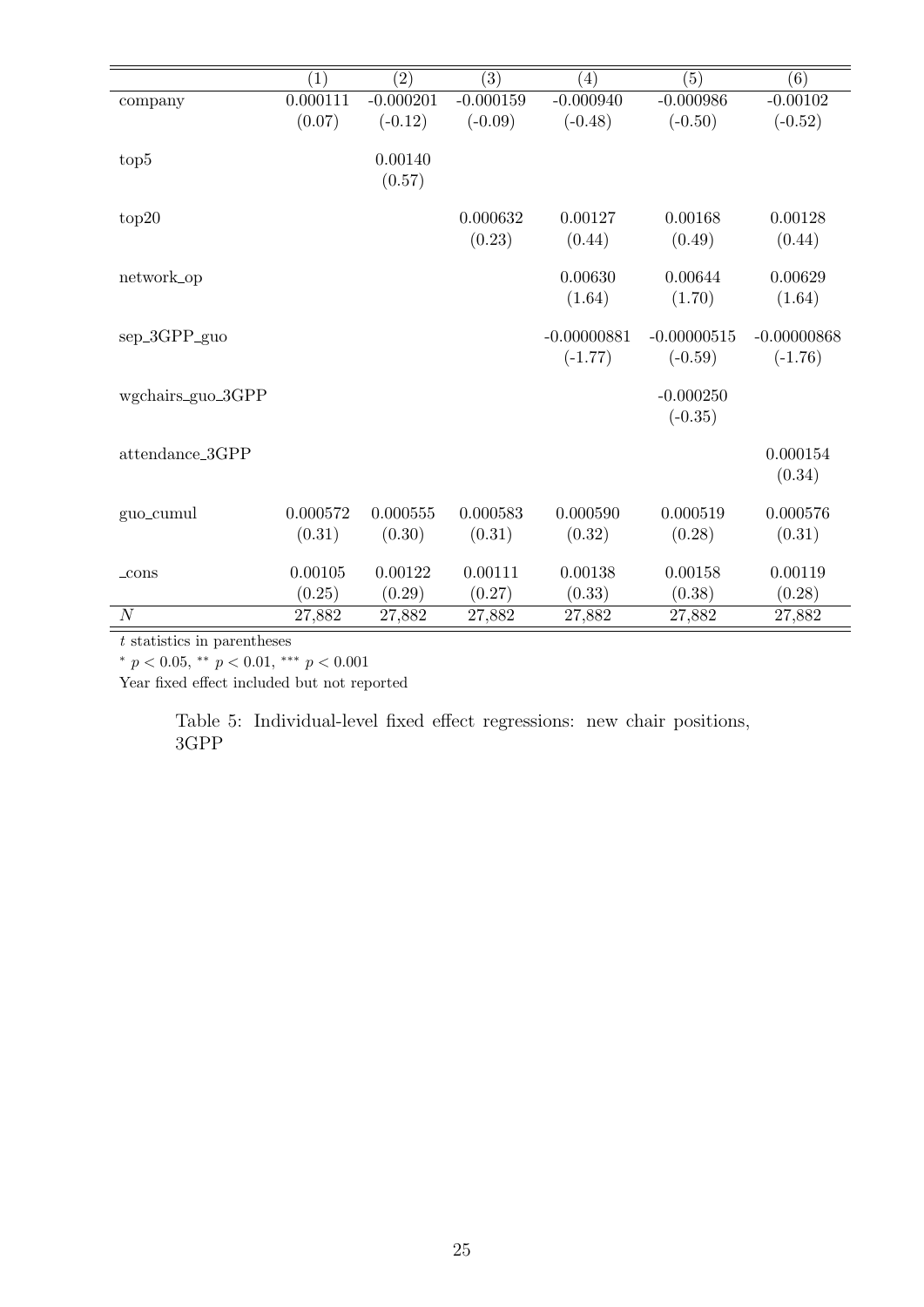<span id="page-26-0"></span>

|                   | (1)         | $\left( 2\right)$ | $\left( 3\right)$ | $\left( 4\right)$    | (5)                       | (6)                   |
|-------------------|-------------|-------------------|-------------------|----------------------|---------------------------|-----------------------|
| company           | $0.00691*$  | 0.00588           | 0.00496           | 0.00413              | 0.00417                   | 0.00348               |
|                   | (2.33)      | (1.91)            | (1.58)            | (1.30)               | (1.30)                    | (1.11)                |
| top <sub>5</sub>  |             | 0.00583<br>(1.53) |                   |                      |                           |                       |
| top20             |             |                   | 0.00694           | 0.00647              | 0.00680                   | 0.00585               |
|                   |             |                   | (1.94)            | (1.85)               | (1.92)                    | (1.68)                |
| network_op        |             |                   |                   | 0.0127               | 0.0125                    | 0.0129                |
|                   |             |                   |                   | (1.57)               | (1.56)                    | (1.63)                |
| sep_IETF_guo      |             |                   |                   | $0.00159*$<br>(2.04) | $0.00158*$<br>(2.04)      | $0.00168*$<br>(2.15)  |
| wgchairs_IETF_guo |             |                   |                   |                      | $-0.0000937$<br>$(-0.52)$ |                       |
| attendance_IETF   |             |                   |                   |                      |                           | $0.0180***$<br>(8.84) |
| guo_cumul         | $-0.00330$  | $-0.00334$        | $-0.00329$        | $-0.00327$           | $-0.00331$                | $-0.00532**$          |
|                   | $(-1.73)$   | $(-1.75)$         | $(-1.72)$         | $(-1.71)$            | $(-1.72)$                 | $(-2.72)$             |
| $_{\rm-cons}$     | $0.0537***$ | $0.0539***$       | $0.0537***$       | $0.0535***$          | $0.0536***$               | $0.0261*$             |
|                   | (5.51)      | (5.53)            | (5.51)            | (5.48)               | (5.49)                    | (2.55)                |
| $\boldsymbol{N}$  | 44,665      | 44,665            | 44,665            | 44,665               | 44,665                    | 44,665                |

t statistics in parentheses

\*  $p < 0.05$ , \*\*  $p < 0.01$ , \*\*\*  $p < 0.001$ 

Year fixed effect included but not reported

Table 6: Individual-level fixed effect regressions: new chair positions, IETF

Models (2) and (3) in both tables reflect the average effects of being affiliated with top 5 and top 20 SDO stakeholder, respectively, as compared to being affiliated with any other company/ $42$  We may however expect these effects to vary significantly between top stakeholder firms. In order to account for this variation between firms, we estimate 20 alternative specifications of Model 3; in each specification, we split the Top 20 dummy into a dummy for affiliation with one of the Top 20 stakeholders, and another dummy for affilliation with the remaining 19 Top stakeholders. The company-specific dummy in each specification thus represents the effect of affiliation with this specific company, as compared with affiliation with a company that is not one of the 20 top stakeholders. The weighted average of these 20 company-specific coefficients is equivalent to the pooled coefficient for affiliation with any Top 20 company in Model 3. We plot the company-specific coefficients, and their 95% confidence intervals, in Figure [3.](#page-27-0)

<sup>&</sup>lt;sup>42</sup>The company dummy captures the effect of being affiliated with a company as opposed to another stakeholder category, such as university; so that the Top 5 and Top 20 dummies only capture the residual effect of affiliation with a top stakeholder company.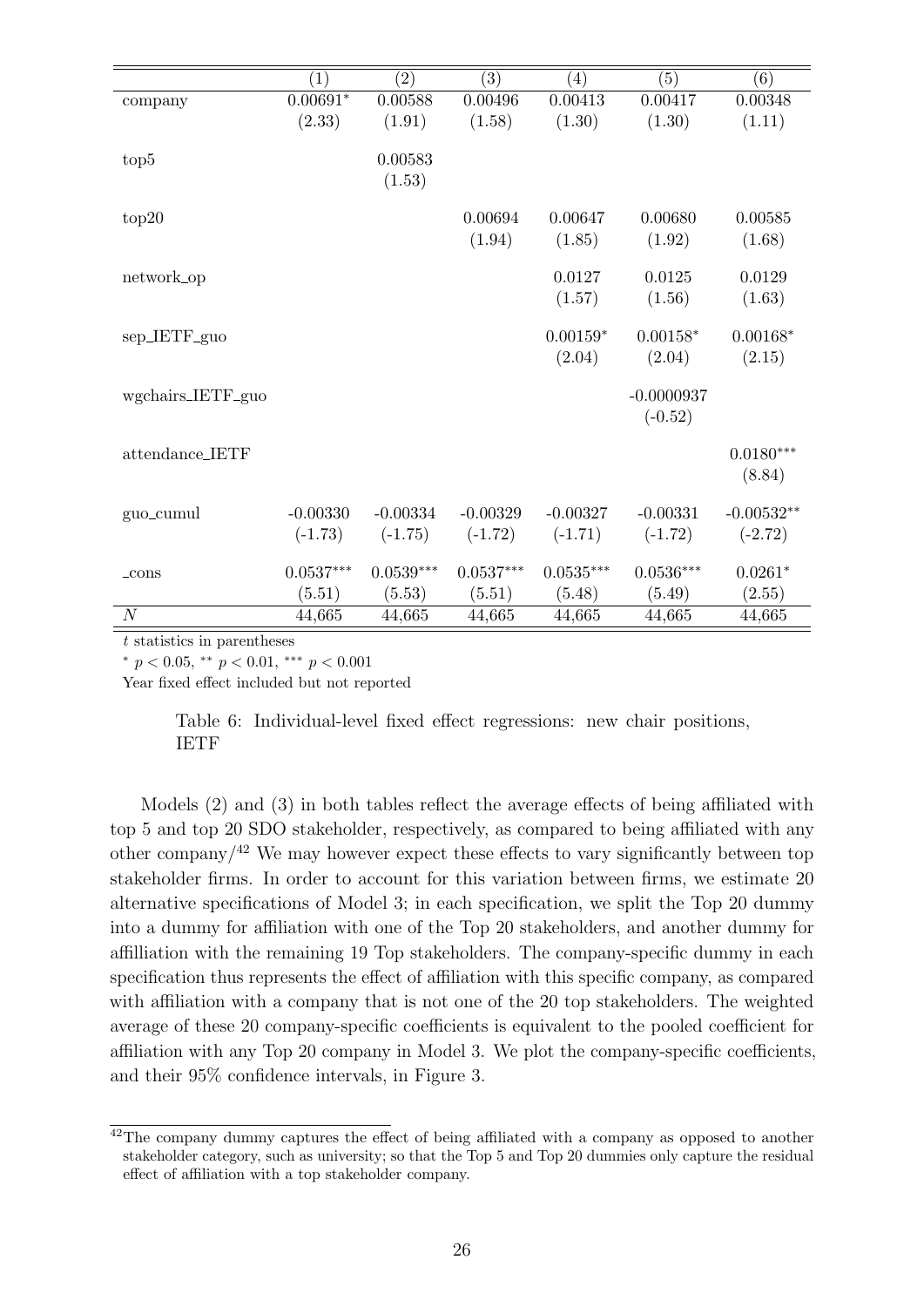<span id="page-27-0"></span>

Figure 3: Firm-specific effects on SDO leadership appointments - coefficients and confidence intervals from OLS regression with individuum fixed effects

One potential concern with the fixed-effect approach described above is that several important individual characteristics do change over time in ways that differ from one individual to the other. Especially for individuals observed over long stretches of time, individuum fixed effects may not fully control for unobserved heterogeneity in individual characteristics.

As an alternative approach, we thus focus on individual affiliation changes, and compare the likelihood of chair appointment in the three years before and after the change. Focusing on single changes between two different affiliations, as opposed to tracing entire careers across multiple affiliations, we compare individuals' likelihood of being appointed to chair positions at less distant points in time. These comparisons are less susceptible of being subject to unobserved variable bias, as many of the plausibly relevant and time-variant unobserved individual characteristics (such as other dimensions of experience) are unlikely to change significantly in this short period of time. If we observe significant differences in individuals' likelihood of appointment to chair positions immediately (within three years) before and after they have changed affiliation, we may thus feel more confident that the relationship between affiliation change and likelihood of appointment to SDO leadership positions is causal. The results of the analysis of individual affiliation changeare presented in Tabled [12](#page-42-0) and [13](#page-43-0) in Appendix [A.3.](#page-42-1)

While the short time window of this analysis may address concerns about unobserved individual characteristics, it does not address (and may arguably even exacerbate) an other concern: reverse causation. Our goal is to use affilation changes to analyze the effect of affiliation on appointments to leadership positions. Nevertheless, it is plausible that appointments to leadership positions (including expected future appointments, which it may be possible for SDO stakeholders to anticipate) cause affiliation changes. In order to corroborate the robustness of our results to concerns about reverse causation, we use affiliation changes resulting from changes in corporate structure (mergers, acquistions, spinoffs, and transfers of firms from one parent to the other). Causation of these changes in corporate structure is established at a significantly higher level of aggregation, ruling out that affiliation changes are immediately caused by an individual's impending appointment to an SDO leadership position.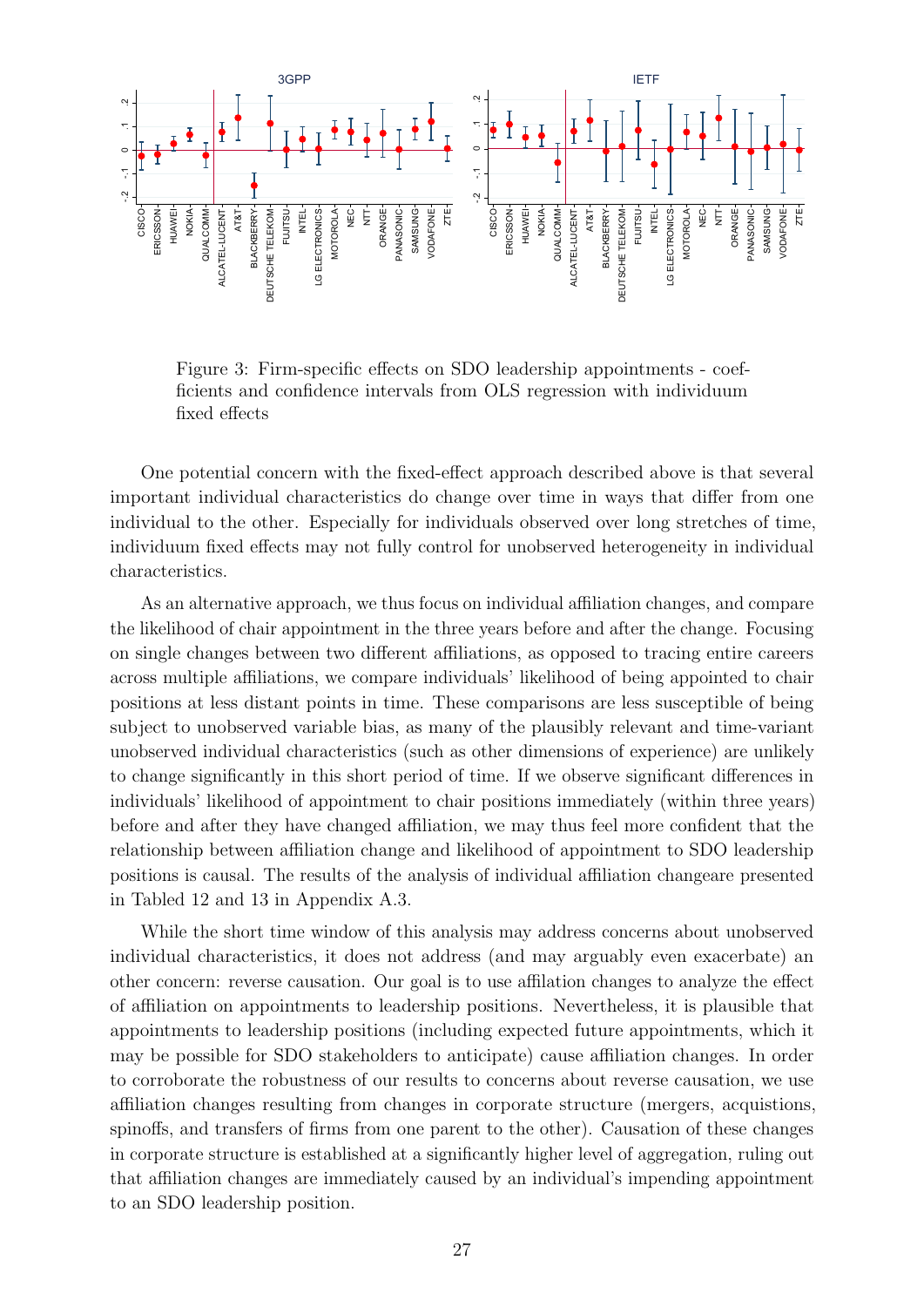<span id="page-28-0"></span>

|                            | (1)                       | (2)                       | $\overline{(3)}$          | $\left( 4\right)$          | $\left( 5\right)$<br>(M&A) | (6)<br>(Spinoffs)          |
|----------------------------|---------------------------|---------------------------|---------------------------|----------------------------|----------------------------|----------------------------|
| top <sub>5</sub>           | $-0.00748$<br>$(-1.21)$   |                           |                           |                            |                            |                            |
| top20                      |                           | 0.0203<br>(1.06)          |                           |                            |                            |                            |
| network_op                 |                           |                           | $-0.0144$<br>$(-0.93)$    |                            |                            |                            |
| $\#$ decl_SEP              |                           |                           |                           | $-0.0000202*$<br>$(-2.01)$ |                            |                            |
| after                      | 0.0351<br>(1.11)          | 0.0330<br>(1.10)          | 0.0349<br>(1.10)          | 0.0387<br>(1.15)           | 0.0422<br>(0.91)           | 0.00689<br>(0.93)          |
| seniority                  | $-0.0000254$<br>$(-1.23)$ | $-0.0000248$<br>$(-1.23)$ | $-0.0000254$<br>$(-1.23)$ | $-0.0000252$<br>$(-1.18)$  | $-0.0000281$<br>$(-0.94)$  | $-0.00000555$<br>$(-1.25)$ |
| $_{\rm -cons}$             | 0.0542<br>(1.64)          | 0.0448<br>(1.73)          | 0.0543<br>(1.60)          | 0.0536<br>(1.61)           | 0.0549<br>(1.30)           | $0.0176*$<br>(2.03)        |
| $\boldsymbol{N}$<br>Groups | 2,567<br>254              | 2,567<br>254              | 2,567<br>254              | 2,460<br>254               | 1,711<br>173               | 1,546<br>87                |

t statistics in parentheses

 $\frac{*}{p}$   $p$  < 0.05,  $\frac{*}{p}$   $p$  < 0.01,  $\frac{***}{p}$   $p$  < 0.001

Table 7: New chair appointments, 3 years before and after change of affiliation - mergers, acquistions, and spinoffs - 3GPP

While more robust to time-variant, but slow-moving unobserved individual characteristics and to potential reverse causation, these analyses are susceptible to other concerns, such as measurement error (both the timing of affiliation change and appointment to chair position are inferred from the attendance data, and subject to error), and anticipation (individuals may anticipate a change of affiliation or an appointment to an SDO leadership position, which may affect their labor market mobility or SDO participation decisions). The longer time span of observation in the fixed effect analysis in turn attenuates concerns about measurement error and anticipation. As the different sets of analyses are subject to orthogonal concerns, general consistency between the results of our different analyses would give us some confidence in our preferred (causal) interpretation of observable correlations between affiliation characteristics and appointments to chair positions.

We present the results our preferred specification (changes in the likelihood of chair appointments before and after changes to the corporate structure) in the following Tables [7](#page-28-0) and [8.](#page-29-0)

#### 4.4.2 Findings

The results of our analyses of the effect of affiliation on SDO leadership appointments are largely consistent between the different specifications, but differ between SDOs. Being affiliated with a leading (Top 5) competitor for SDO leadership increases an individual's chances of appointment to a working group chair position at IETF (significant at 10% for both affiliation changes resulting from corporate structure events, and in the fixed effect estimation, highly significant at  $1\%$  in the broader analysis of individual affiliation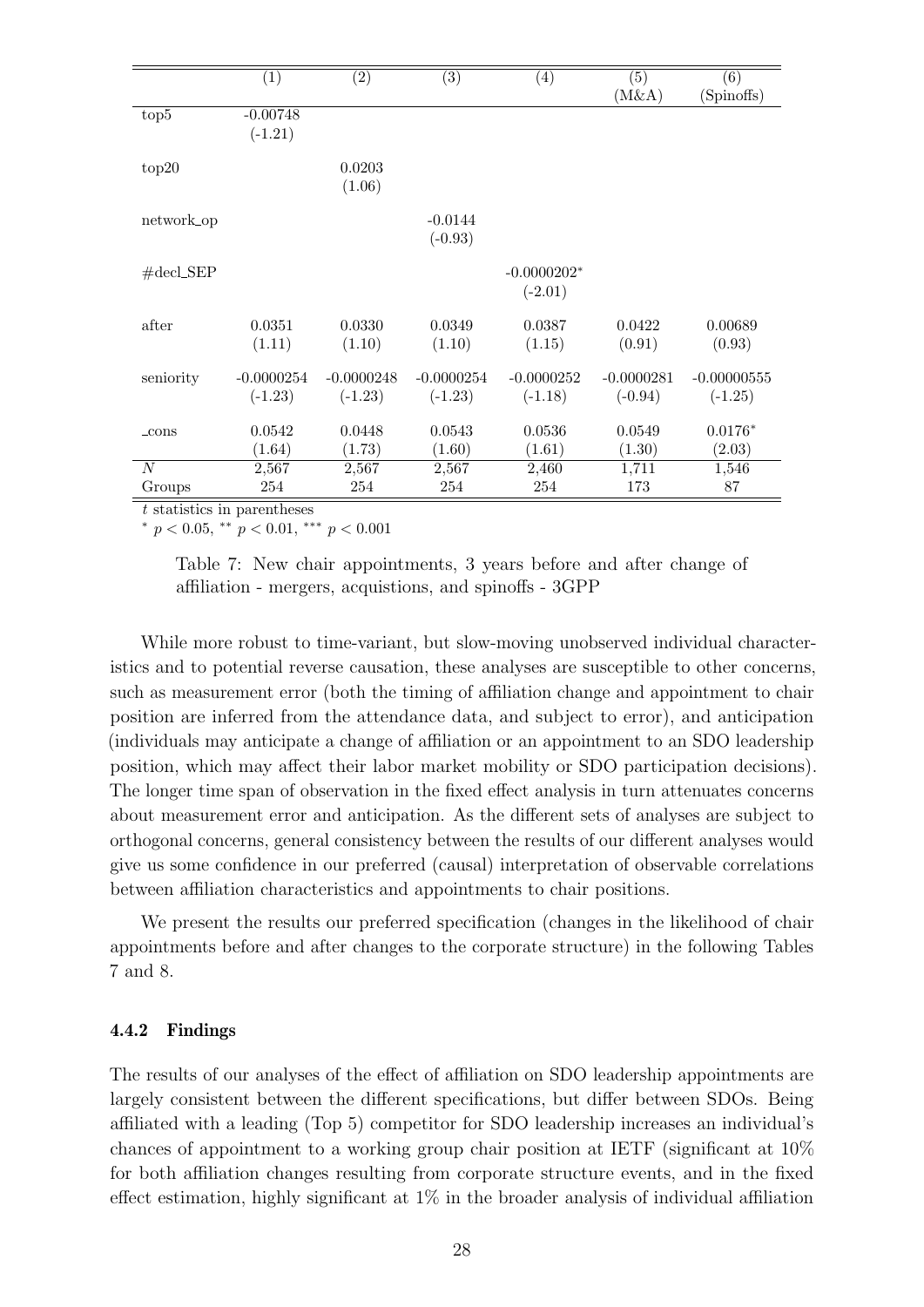<span id="page-29-0"></span>

|                            | (1)                    | (2)                     | $\overline{(3)}$        | $\left( 4\right)$       | (5)<br>(M&A)            | (6)<br>Spinoffs         |
|----------------------------|------------------------|-------------------------|-------------------------|-------------------------|-------------------------|-------------------------|
| top <sub>5</sub>           | 0.0162<br>(1.95)       |                         |                         |                         |                         |                         |
| top20                      |                        | 0.00320<br>(0.37)       |                         |                         |                         |                         |
| network_op                 |                        |                         | 0.00461<br>(0.73)       |                         |                         |                         |
| $\#$ decl_SEP              |                        |                         |                         | 0.00117<br>(1.60)       |                         |                         |
| after                      | $-0.0110$<br>$(-1.06)$ | $-0.00861$<br>$(-0.81)$ | $-0.00797$<br>$(-0.83)$ | $-0.00878$<br>$(-0.95)$ | $-0.00849$<br>$(-0.85)$ | $-0.0203$<br>$(-1.50)$  |
| seniority                  | 0.00000290<br>(0.39)   | 0.00000320<br>(0.43)    | 0.00000325<br>(0.43)    | 0.00000320<br>(0.39)    | 0.00000601<br>(0.79)    | 0.00000878<br>(1.16)    |
| $_{\rm -cons}$             | 0.0139<br>(1.02)       | 0.0130<br>(0.94)        | 0.0133<br>(0.98)        | 0.00920<br>(0.57)       | 0.00732<br>(0.56)       | $-0.00256$<br>$(-0.22)$ |
| $\boldsymbol{N}$<br>Groups | 2,953<br>289           | 2,953<br>289            | 2,953<br>289            | 2,441<br>289            | 2,763<br>270            | 1,463<br>80             |

t statistics in parentheses

 $\binom{*}{p}$   $<$  0.05,  $\binom{*}{p}$   $<$  0.01,  $\binom{*}{p}$   $<$  0.001

Table 8: New chair appointments, 3 years before and after change of affiliation - mergers, acquistions, and spinoffs - IETF

changes). This is consistent with significant positive effects associated with changes to a company affiliation (e.g. from a university or public administration; significant at 5% in both the fixed effect analysis and the broader analysis of individual affiliation changes, not applicable in the corporate structure changes analysis). Changes to affiliations with larger numbers of declared  $SEPs<sup>43</sup>$  $SEPs<sup>43</sup>$  $SEPs<sup>43</sup>$  are also (albeit less consistently) associated with significant increases in the likelihood of appointments to chair positions (significant at 10 % in the corporate structure event analysis, at  $1\%$  and  $5\%$  in the fixed effect analysis; not significant in the broader affiliation change analysis). Overall, these results present a fairly consistent picture - affiliation with an entity that has significant stakes in ICT standardization increases the likelihood of appointment to IETF chair positions.

This positive effect has broad support in the group of Top 20 stakeholders. 15 of the 20 companies are associated with an increased likelihood of appointments to chair positions, and for seven of these 20 companies, this increased likelihood is individually significant. Notably, this is true for four of the five Top 5 stakeholders (the exception is Qualcomm while Qualcomm is overall a Top 5 stakeholder because of its very significant presence in 3GPP, its role in IETF is much more limited). For none of the Top 20 companies, the likelihood of appointments to IETF leadership positions is signficantly lower than that of individuals affiliated with a company that is not a Top 20 stakeholder. The signficantly

<sup>43</sup>Counts of declared SEP are measured at the beginning of the individual's SDO career in the fixed effect analysis, and in the year of affiliation change for the broader affiliation change analysis. For the narrower analysis of affiliation changes resulting from corporate structure events; the declared SEPs of the acquired firm are added to the stock of the acquiring parent company.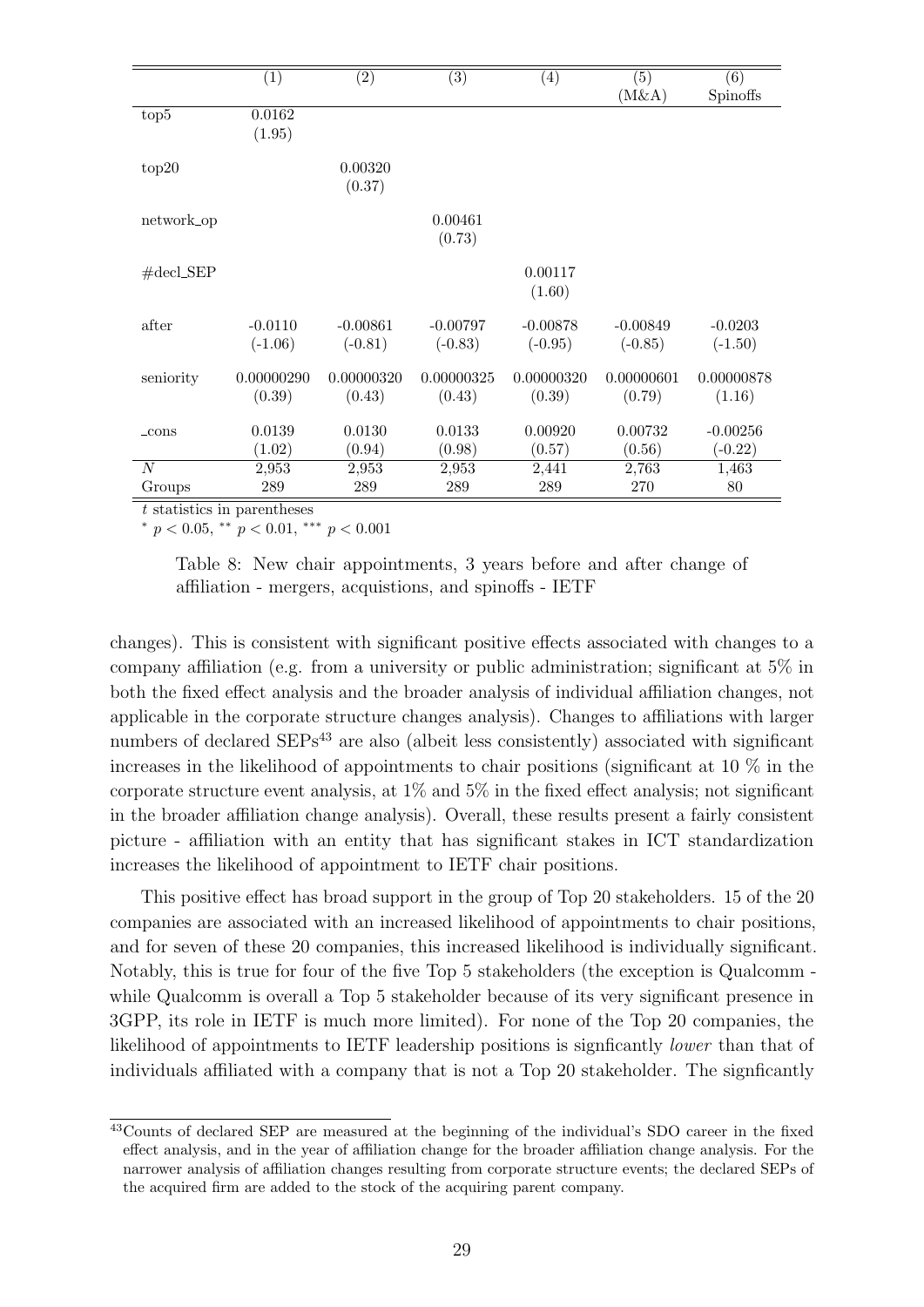increased likelihood of appointment to leadership positions can be observed for companies that differ in many important dimensions - companies with individually significant effects are headquartered in the US, Europe, Japan, and China; include telecommunications network operators and equipment manufacturers; SEP net licensors and net licensees. This broad support of the identified positive effect suggests that the increased likelihood of appointment to IETF chair positions is generally associated with being affiliated with a leading SDO stakeholder, rather than a particular company or specific business model.

No such consistent positive effect is observable at 3GPP. Affiliation with one of the Top 5 or Top 20 leading affiliations has no significant effect in any of the specifications. If anything, other measures of an affiliation's stakes in standardization point to a negative effect of being affiliated with a more influential stakeholder. Affiliation changes to or from companies are associated with highly significant negative effects in the broader affiliation change analysis (but not in the fixed effect specification).[44](#page-0-0) Being affiliated with a company owning larger numbers of declared SEPs is associated with a negative effect on the likelihood of being appointed to a 3GPP chair position in the corporate structure event analysis and the fixed effect regression, but not in the broader affiliation change analysis.

The evidence thus is broadly consistent with Hypothesis [1:](#page-10-0) affiliation with a leading competitor for SDO leadership is associated with a higher likelihood of being appointed to chair positions. Nevertheless, we do not find empirical support for our Hypothesis [2a:](#page-10-0) the effect of affiliation with a leading SDO stakeholder on appointments to SDO leadership positions is not driven by the entity-based 3GPP; rather, we find consistent significantly positive effects of affiliation with a top SDO stakeholder on chair appointments only at IETF (Hypothesis [2b\)](#page-11-0). While we cannot formally compare the magnitude of effects across SDOs, and general heterogeneity in the institutional setting makes it more difficult to pinpoint individual causes for differences in chair appointment patterns in different SDOs, the fact that we consistently identify significant positive top-affiliation effects at IETF but not at 3GPP is remarkable.

### 5 Discussion

### 5.1 Main findings

This study contributes to the existing literature with a novel perspective on participation and representation in SDOs as vehicles of collaborative innovation. While most of the previous studies have focused on the interests and strategies of commercial companies participating in standardization processes, our analysis evidences that SDOs also act as communities of individual experts. Within this community, the acquisition of leadership primarily depends on individual characteristics, such as subject matter expertise (as evidenced e.g. by patent inventorship), and individual track records of SDO participation,

<sup>&</sup>lt;sup>44</sup>Affilation with entities other than companies is rare at 3GPP, however, and mostly concerns Public Research Institutes, many of which in Asia, which are heavily invested in standards-related research. This differs from IETF, where there are many academics whose affiliation is unlikely to have significant stakes in IETF standardization outcomes, and where being affiliated with a company as opposed to a university is a proxy for the presence of commercial interests in standardization [\(Simcoe,](#page-38-0) [2012\)](#page-38-0).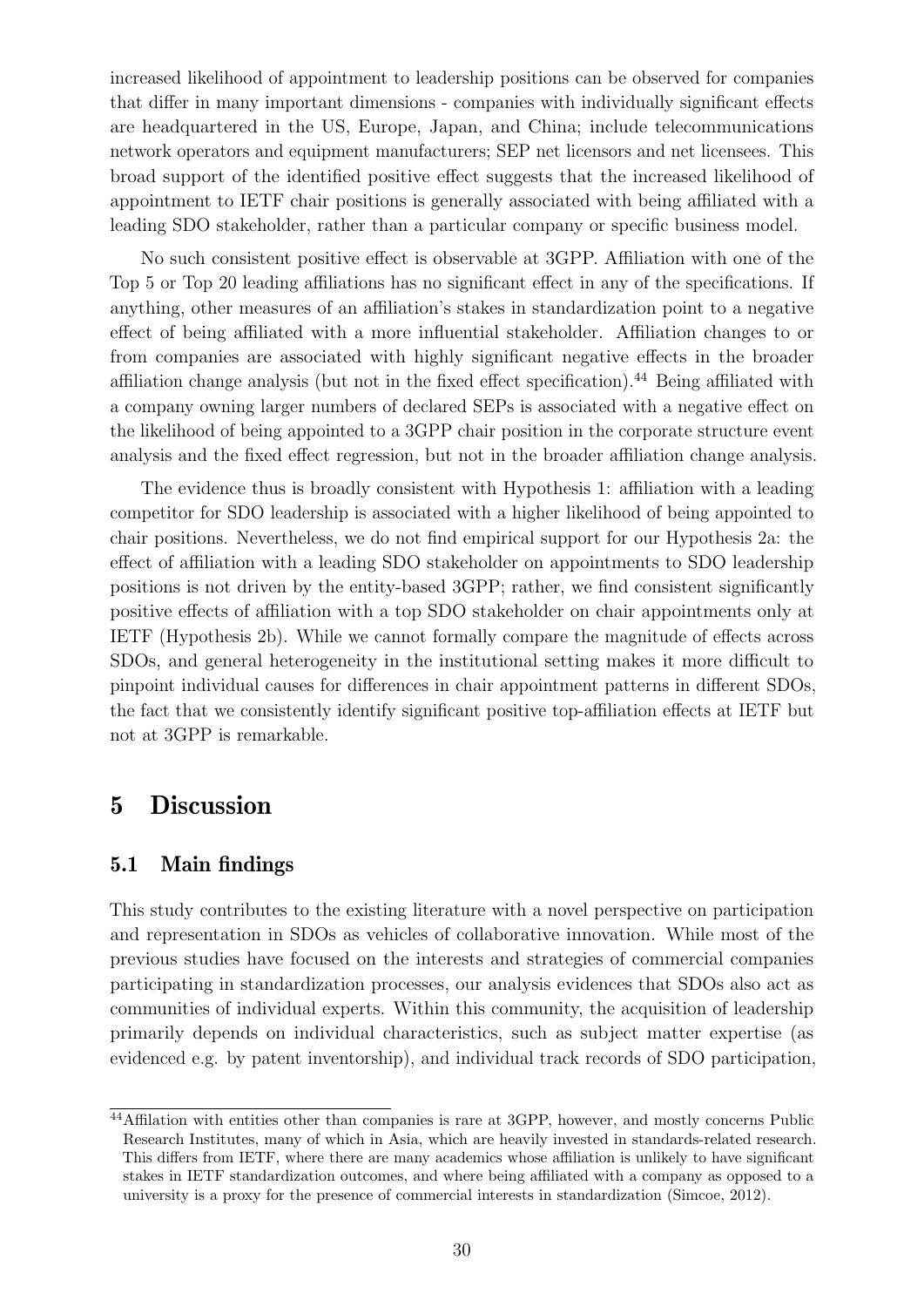e.g., attendance of SDO meetings, seniority, and authorship of technical contributions. Perhaps surprisingly, our findings demonstrate that the role of individual characteristics is prevalent also in an entity-based SDO model, where individuals can only become part of the community by virtue of their affiliation with certain stakeholders,.

Nevertheless, our findings also confirm that affiliations matter for chair appointments. Affiliation with leading SDO stakeholders increases individuals' likelihood of being appointed as chairs; contributing to the over-representation of the employees of a limited number of large companies in SDO leadership positions. Somewhat counter-intuitively, the effect of being affiliated with a major SDO stakeholder on appointments to SDO leadership position is significant at IETF (which is based on individual participation), whereas no consistent significant top-affiliation effects are discernible at 3GPP (which is based on the explicit representation of 3GPP member companies).

### 5.2 Implications for legitimacy and objectivity of SDO decision-making

Our findings carry important implications for SDOs' independence and legitimacy. Most immediately, we have documented a significant over-representation of the employees of a small number of large companies in SDO leadership positions. This over-representation characterizes both 3GPP and IETF, which are examples of entity-based and individualbased institutional models. These findings suggest that both institutional models fall short of providing an institutional framework for decision-making in which different types of industry participants (let alone non-commercial stakeholders) have equal influence and access to SDO leadership roles. Due to the concentration of leadership position in hands of a limited number of SDO stakeholders, SDO decision-making may become prone to capture by specific commercial interests, thus failing to represent the broader engineering community. SDOs can address these concerns by strengthening their institutional mechanisms to safeguard chairs' independence, such as access to dispute resolution and possibilities to contest chairs' decisions; as well as by encouraging checks and balances in SDOs' decision-making processes [\(Kanevskaia,](#page-37-11) [2022\)](#page-37-11).

Nevertheless, and more reassuringly, we also find that SDO working group chairs are largely appointed because of their individually held expertise and experience. To a large extent, employees of leading technology companies are over-represented in SDO leadership positions because they have a significantly stronger technological track record (on average) than individuals affiliated with other types of SDO stakeholders. While employees of certain stakeholders are more likely to hold SDO leadership positions, they do not necessarily owe their standing and influence in the SDO to their affiliation. Working group chairs usually are seasoned members of the SDO's expert community, who presumably enjoy a high degree of professional recognition and can be trusted to pursue the interests of SDOs while acting as chair, rather than focusing on the particular interests of their employers. This important role of individually held social and human capital may at least partly shield the SDO's expert community from undue influence by partial interests, and provide a safeguard for the objectivity of technical decision making in SDOs.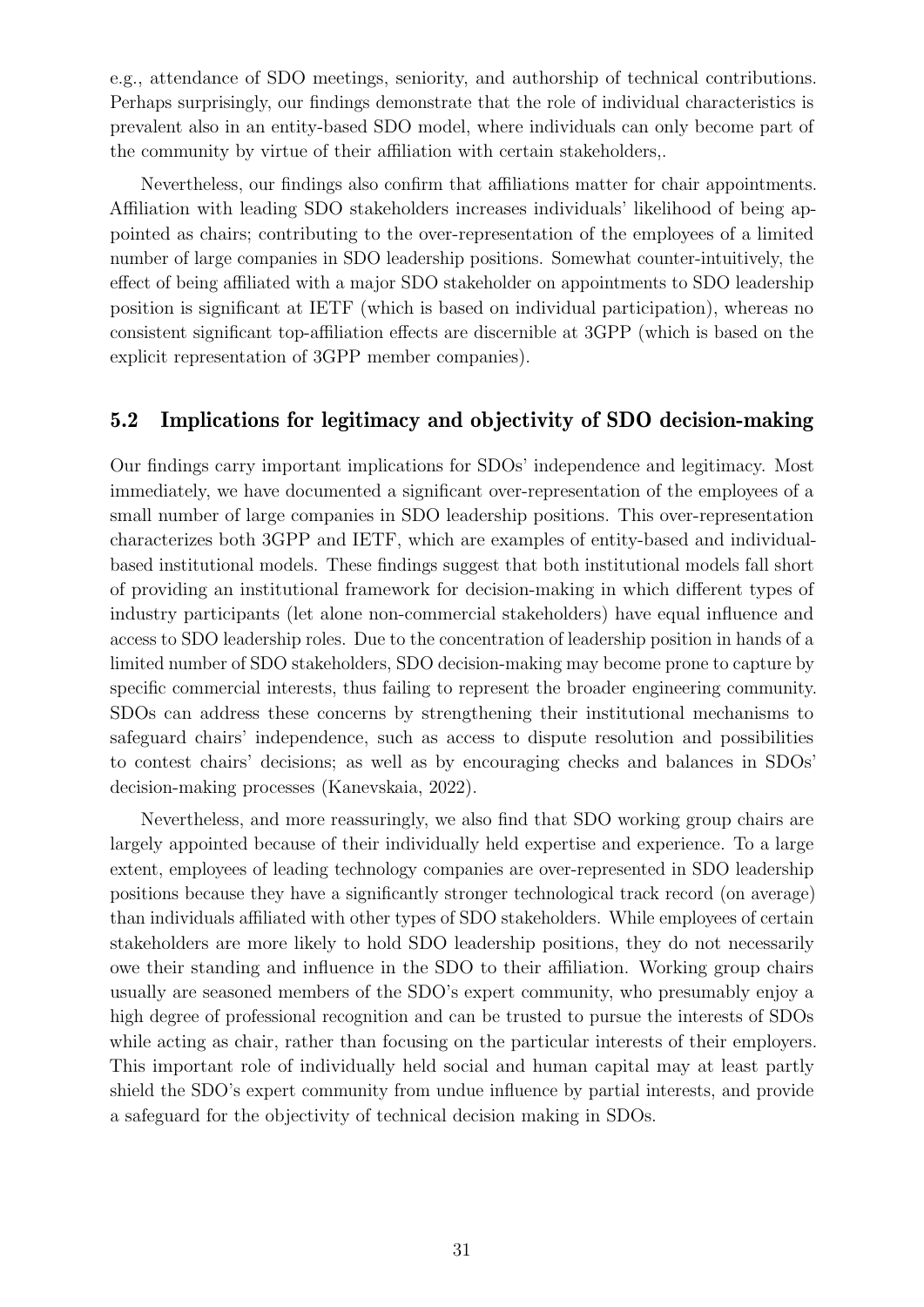### 5.3 Relevance of institutional context

Our findings call for a reappraisal of our current understanding of SDOs' institutional models. Intuitively, one may expect that entity-based SDOs are best understood as collaborations between firms (similar to e.g. Research Joint Ventures), whereas individual-based institutional models are primarily communities of individual experts (comparable to e.g. OSS communities). Nevertheless, our findings suggest that institutional SDO models requiring explicit employer representation do not negate the strong effect of individual characteristics: while individuals may only integrate this SDO's community as representatives of an SDO member, their progression within the community (including their ascension to leadership positions) is largely based on their individual track record and expertise. At the same time, institutional models that are based on individual representation do not necessarily result in neutralizing the influence of individuals' employers. Openness to individual participation in the SDO community is thus not necessary for - and perhaps not necessarily conducive to - a culture of individual meritocracy in SDO leadership.

While our data do not elucidate the mechanisms through which individual and affiliation characteristics determine appointments to leadership positions, we can offer some potential explanations for our counterintuitive findings on different institutional models. Economic incentives of companies to control leadership positions in SDOs are clearly present in both individual and entity-based institutional models. Companies may advance their strategic interests in standardization processes by encouraging their affiliates to occupy leadership positions in SDOs, and individuals have incentives to respond to their affiliation's strategic interests to advance their own careers. Hence, even when social capital is owned by individuals and not their affiliations, there is a strong correlation between the interests of the two. However, the extent to which a company is able to advance its interests through working group chairs depends on whether the SDOs' institutional setting enables individuals to exercise their leadership function in a way that advances their employer's interests. We may thus hypothesize that affiliation with a major SDO stakeholder is a less significant determinant of individuals' appointments to leadership positions at 3GPP because of features of the institutional model that mute the effects of individual and affiliation incentives. In particular, specific clauses of 3GPP's policy, as well as the general spirit of the governance model and culture, are intended to preserve a certain commercial balance in the representation of different interests in the SDO, and especially in SDO leadership positions. This contrasts with the policies and governance model of IETF, which has traditionally shunned the concept of balance of interests; and strongly relies on the principles of openness to individual participation to counteract potential dominance of the SDO by individual stakeholders.

#### 5.4 General implications for analyses of collaborative expert communities

Lastly, our analysis also contributes to a broader debate on the legitimacy of decisionmaking by communities of subject-matter experts; such as expert groups and committees in the context of policy-making, as well as the expert gremia of industry and professional associations. Relying on the consensus decision-making of such expert communities is common in technical or highly specialized policy areas, which require knowledge and skills that are typically possessed by specifically trained individuals [\(Shapiro,](#page-38-13) [2004\)](#page-38-13). Despite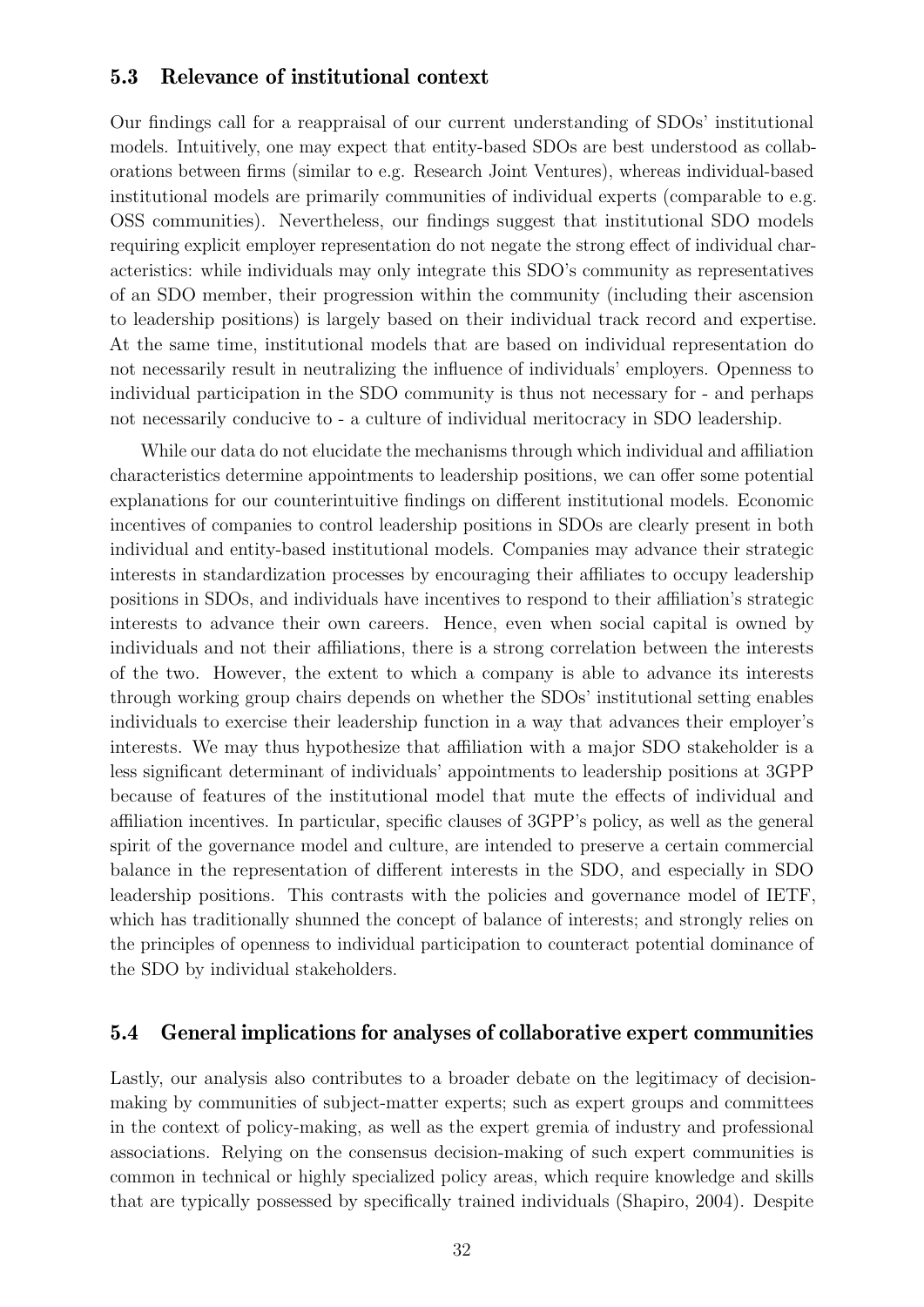their advisory function, these experts have a powerful role in the decision-making of professional institutions, while their objectivity may be tainted by their professional or political ambitions [\(Leino-Sandberg](#page-38-14) [\(2021\)](#page-38-14) on the example of the legal advisors in EU institutions; Böhling  $(2014)$  on the example of the EU comitology system; [Levidow and](#page-38-15) [Carr](#page-38-15) [\(2007\)](#page-38-15); [Jones](#page-37-15) [\(2004\)](#page-37-15) on the example of agriculture and biotechnology).

Legitimacy of such expertise-based decision-making hinges on the the shared norms and values of expert-communities [\(Bexell,](#page-36-17) [2014\)](#page-36-17). Yet, while these experts are expected to perform their tasks objectively, they typically remain affiliated with entities having a stake in the decision-making of these communities. Experts' incentives to serve the interest of their affiliation in order to advance their individual interests, e.g., career progression, may thus hinder their objectivity. As our findings suggest, objectivity in an expert-driven community is not necessarily achieved through an institutional model that is open to the participation of unaffiliated individual experts. At the same time, even communities in which all experts act as representatives of particular interests may see the emergence of an internal meritocracy based on individuals' track record within the community. Technical expert communities may thus acquire a degree of independence from particular interests not because of institutional rules that allow or require individuals to dissociate themselves from their employers' interest (a requirement that is frequently counteracted by the reality of individuals' economic incentives), but because an adequate balance in the representation of different particular interests is conducive to achieving objectivity in the community's decision-making (including its decisions on leadership apointments).[45](#page-0-0)

# 6 Conclusion

This paper contributes with an empirical analysis of determinants for leadership appointments in two important international SDOs in the field of ICT: 3GPP and IETF. These SDOs are individually important in their own right, but they are also representative of two different institutional models, which rely on very different governance principles to achieve objectivity in technical decision-making. While 3GPP aims for adequate representation of the principal stakeholders, IETF is open to individual participation of any subject matter expert, without consideration of the particular interests that individuals may choose to represent.

While we document a significant over-representation of the affiliates of large SDO stakeholders in the leadership positions of both SDOs, this over-representation can largely be explained by these individuals' superior expertise and experience. Indeed, individuals' technological track record appears to be the principal determinant of appointments to SDO leadership positions, regardless of the SDO's instiutional model. This does not mean that an individual's affiliation does not matter - through a variety of converging econometric analyses, we are able to document and corroborate a positive causal effect of affiliation

<sup>&</sup>lt;sup>45</sup>In other words, while traditional notions of scientific legitimacy emphasize the *disinterestedness* of scientific and technical experts, i.e. their detachment from any particular interests [\(Merton,](#page-38-16) [1979\)](#page-38-16), at least in the context of selecting the leadership of SDO working groups, achieving balance in the representation of diverse particular interests (rather than absence of such representation) may more effectively serve the epistemic legitimacy of expert communities.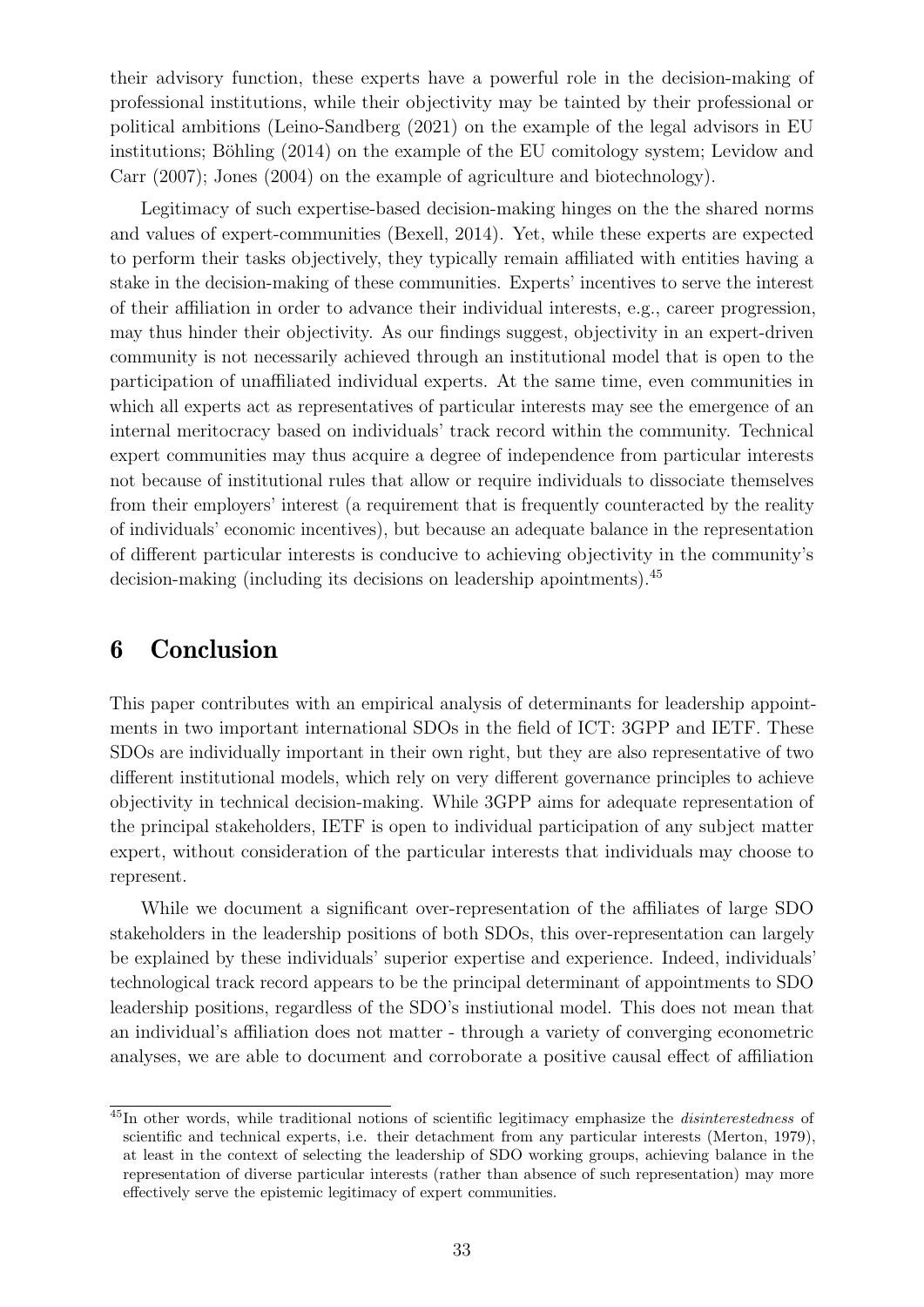with a top SDO stakeholder. Intriguingly, this top-affiliation effect is significant at IETF. but not at 3GPP.

Our findings add a new, individual dimension to the existing scholarship on standardization and innovation. By analyzing appointments to SDO leadership positions, we are able to observe an objective marker (and a significant dimension) of individuals' progression and standing within the SDO's expert community. Our findings suggest that in both individual and entity-based institutional models of SDOs, individuals achieve recognition and influence in this community because of their individually held human and social capital and individual qualifications and experience. These findings suggest that the bulk of the empirical literature on SDOs and standards-development, which by and large focuses on interactions between firms, may overlook an important dimension of SDOs' institutional reality.

Our results regarding the relative impact of individual and affiliation characteristics on individuals' progression within the two different SDOs furthermore challenge our intuitive understanding of how these different SDOs operate. Significant affiliation effects are observable at IETF, which considers individuals' contributions regardless of whom they represent, whereas affiliation with powerful SDO stakeholders has no significant positive effect on individuals' appointments to leadership positions at entity-based 3GPP. Future research that continues examining SDOs leadership appointments and linking them with SDOs' institutional tenets and formal and informal governance rules may shed more light onto how different SDOs' mechanisms achieve institutional independence and objectivity in decision-making, while preventing undue commercial influence on the conduct of their leadership. If the differences between entity-based and individual-based institutional models observed in our study can be generalized beyond these two SDOs, they may provide an intriguing new perspective on the epistemic legitimacy of expert communities. Likewise, further research is desirable to analyze leadership appointments in SDOs that are not rooted in the tradition of private, decentralized standardization models (such as inter-govermental ITU), an thus to evaluate the consequences of different patterns and tendencies in leadership appointments for the overall resilience and legitimacy of the current global standardization ecosystem.

In order to derive stronger normative conclusions, however, it is necessary to also analyze how individuals' employment relationship with SDO stakeholders affects their conduct within chair positions (as opposed to their likelihood of ascension to chair positions, which is the focus of this paper). Future research may also address how ascension to SDO leadership positions affects individuals' career progression and labor market mobility. While our study provides the first systematic empirical analysis of appointments to SDO leadership positions, the interaction between individuals' standing and participation in the SDO community and their professional career and employment thus continues to present manifold opportunities for further empirical research.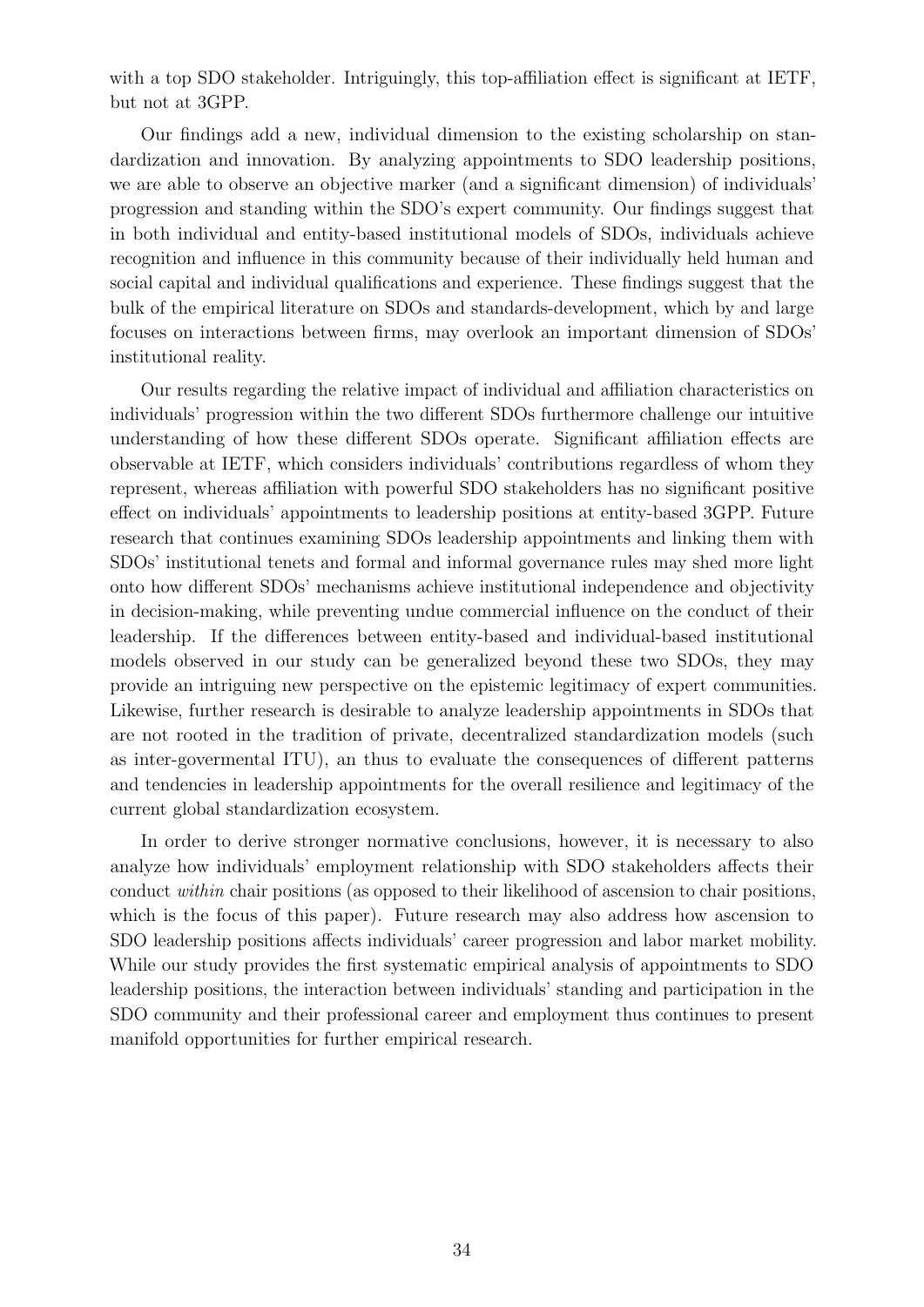# References

- <span id="page-35-3"></span>N. Aggarwal, Q. Dai, and E. Walden. The more the merrier? how the number of partners in a standard-setting initiative affects shareholders' risk and return. MIS Quarterly, 35 (2):445–462, June 2011.
- <span id="page-35-0"></span>R. Axelrod, W. Mitchell, R. E. Thomas, D. S. Bennett, and E. Bruderer. Coalition formation in standard-setting alliances. Management science, 41(9):1493–1508, 1995.
- <span id="page-35-4"></span>T. Bar and A. Leiponen. Committee composition and networking in standard setting: The case of wireless telecommunications. Journal of Economics and Management Strategy, 23(1):1–23, Spring 2014.
- <span id="page-35-8"></span>J. Baron and K. Gupta. Unpacking 3gpp standards. Journal of Economics and Management Strategy, 27(3):433–461, 2018.
- <span id="page-35-11"></span>J. Baron and T. Pohlmann. Mapping standards to patents using declarations of standardessential patents. Journal of Economics and Management Strategy, 27(3):504–534, 2018.
- <span id="page-35-12"></span>J. Baron and D. Spulber. Technology standards and standards organizations: An introduction to the searle center database. Journal of Economics and Management Strategy, 27(3):462–503, 2018.
- <span id="page-35-6"></span>J. Baron, J. L. Contreras, M. Husovec, P. Larouche, and N. Thumm. Making the rules: The governance of standard development organizations and their policies on intellectual property rights. JRC Science for Policy Report, EUR, 29655, 2019a.
- <span id="page-35-2"></span>J. Baron, C. Li, and S. Nasirov. Why do r&d-intensive firms participate in standards organizations? the role of patents and product-market position. available at https://papers.ssrn.com/sol3/papers.cfm?abstract\_id=3287475, 2019b.
- <span id="page-35-9"></span>J. Baron, J. L. Contreras, and P. Larouche. Balance requirements for standards development organizations: A historical, legal and institutional assessment. Working Paper, 2021a.
- <span id="page-35-10"></span>J. A. Baron. Participation in the standards organizations developing the internet of things: Recent trends and implications. In Shaping the Future Through Standardization, pages 117–147. IGI Global, 2020.
- <span id="page-35-5"></span>J. A. Baron, B. Ganglmair, N. Persico, T. Simcoe, and E. Tarantino. Representation is not sufficient for selecting gender diversity. Technical report, National Bureau of Economic Research, 2021b.
- <span id="page-35-7"></span>R. Bekkers and A. Updegrove. A study of ipr policies and practices of a representative group of standards setting organizations worldwide. Project on intellectual property management in standard-setting processes, US Natiaonal Academies of Science, Board of Science, Technology and Economic Policy (STEP), 2012.
- <span id="page-35-1"></span>R. Bekkers, A. Bongard, and A. Nuvolari. An empirical study on the determinants of essential patent claims in compatibility standards. Research Policy, 40(7):1001–1015, September 2011.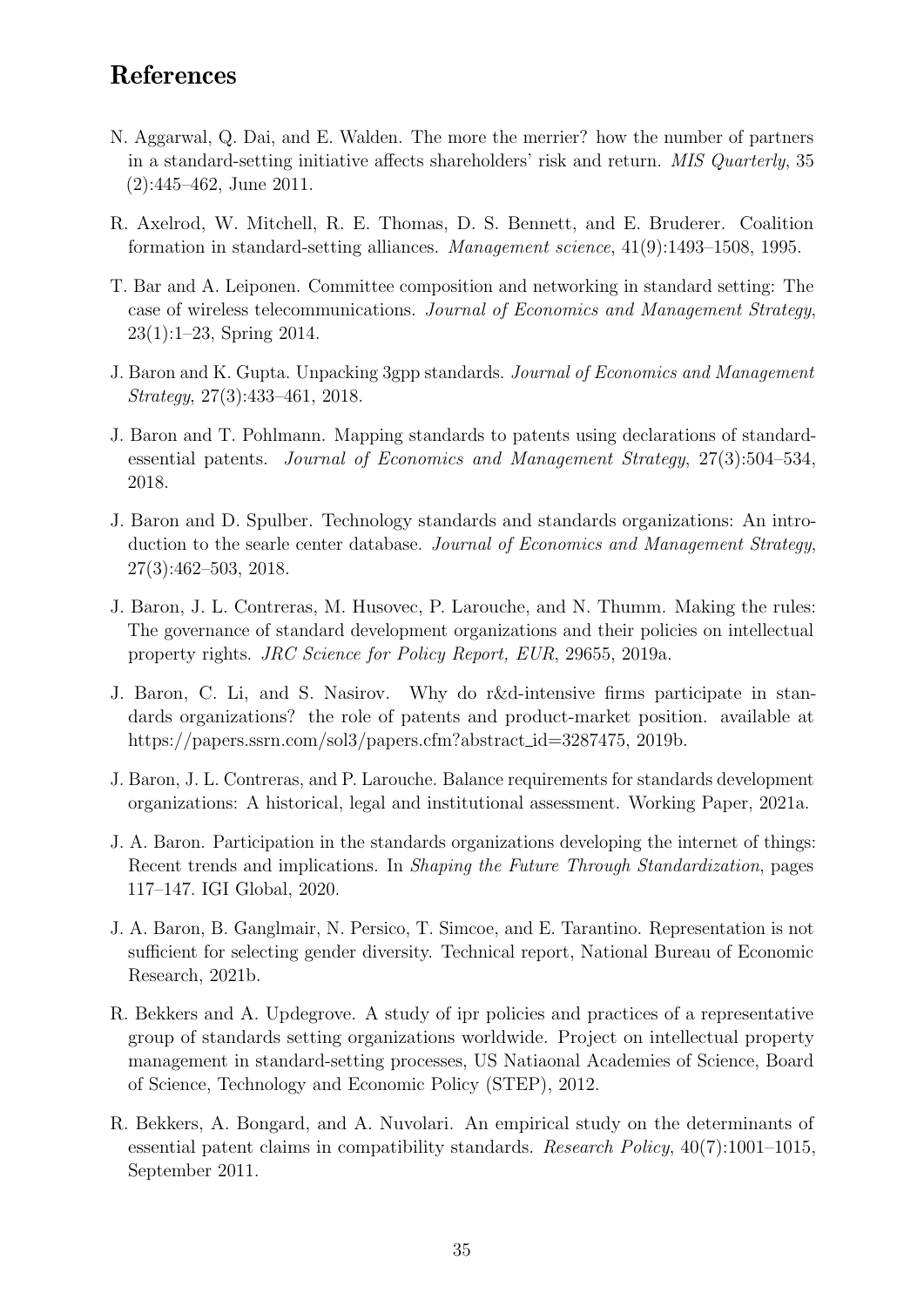- <span id="page-36-14"></span>R. Bekkers, C. Catalini, A. Martinelli, C. Righi, and T. Simcoe. Disclosure rules and declared essential patents. Technical report, National Bureau of Economic Research, 2017.
- <span id="page-36-17"></span>M. Bexell. Global governance, legitimacy and (de) legitimation. Globalisation, 11, 2014.
- <span id="page-36-5"></span>K. Blind and A. Mangelsdorf. Motives to standardize: Empirical evidence from germany. Technovation, 48:13–24, 2016.
- <span id="page-36-8"></span>K. Blind, J. Pohlisch, and A. Zi. Publishing, patenting, and standardization: Motives and barriers of scientists. Research Policy, 47(7):1185–1197, 2018.
- <span id="page-36-6"></span>K. Blind, A. Lorenz, and J. Rauber. Drivers for companies' entry into standard-setting organizations. IEEE Transactions on Engineering Management, 2020.
- <span id="page-36-16"></span>K. Böhling. Sidelined member states: Commission-learning from experts in the face of comitology. Journal of European Integration, 36(2):117–134, 2014. doi: 10.1080/ 07036337.2013.818992. URL <https://doi.org/10.1080/07036337.2013.818992>.
- <span id="page-36-2"></span>A. Bonatti and H. Rantakari. The politics of compromise. American Economic Review, 106(2):229–259, February 2016.
- <span id="page-36-4"></span>J. Boone, F. Schuett, and E. Tarantino. Price commitments in standard setting under asymmetric information. 2019.
- <span id="page-36-11"></span>J. Chan and K. Husted. Dual allegiance and knowledge sharing in open source software firms. Creativity and innovation management, 19(3):314–326, 2010.
- <span id="page-36-3"></span>B. Chiao, J. Lerner, and J. Tirole. The rules of standard-setting organizations: an empirical analysis. The RAND Journal of Economics, 38(4):905–930, December 2007.
- <span id="page-36-10"></span>L. Dahlander and M. W. Wallin. A man on the inside: Unlocking communities as complementary assets. Research policy,  $35(8):1243-1259$ , 2006.
- <span id="page-36-7"></span>H. Delcamp and A. Leiponen. Innovating standards through informal consortia: The case of wireless telecommunications. International Journal of Industrial Organization, 36: 36–47, September 2014.
- <span id="page-36-13"></span>P. Delimatsis. Global standard-setting 2.0: How the wto spotlights iso and impacts the transnational standard-setting process. Duke Journal of Comparative and International Law, 28:273, 2018.
- <span id="page-36-12"></span>L. DeNardis. The global war for internet governance. Yale University Press, 2014.
- <span id="page-36-15"></span>H. Dernis and M. Khan. Triadic patent families methodology. 2004.
- <span id="page-36-9"></span>G. Dokko and L. Rosenkopf. Social capital for hire? mobility of technical professionals and firm influence in wireless standards committees. Organization Science, 21(3):677–695, 2010.
- <span id="page-36-0"></span>J. Farrell and G. Saloner. Coordination through committees and markets. RAND Journal of Economics, 19(2):235–252, Summer 1988.
- <span id="page-36-1"></span>J. Farrell and T. Simcoe. Choosing the rules for consensus standardization. RAND Journal of Economics, 43(2):235–252, Summer 2012.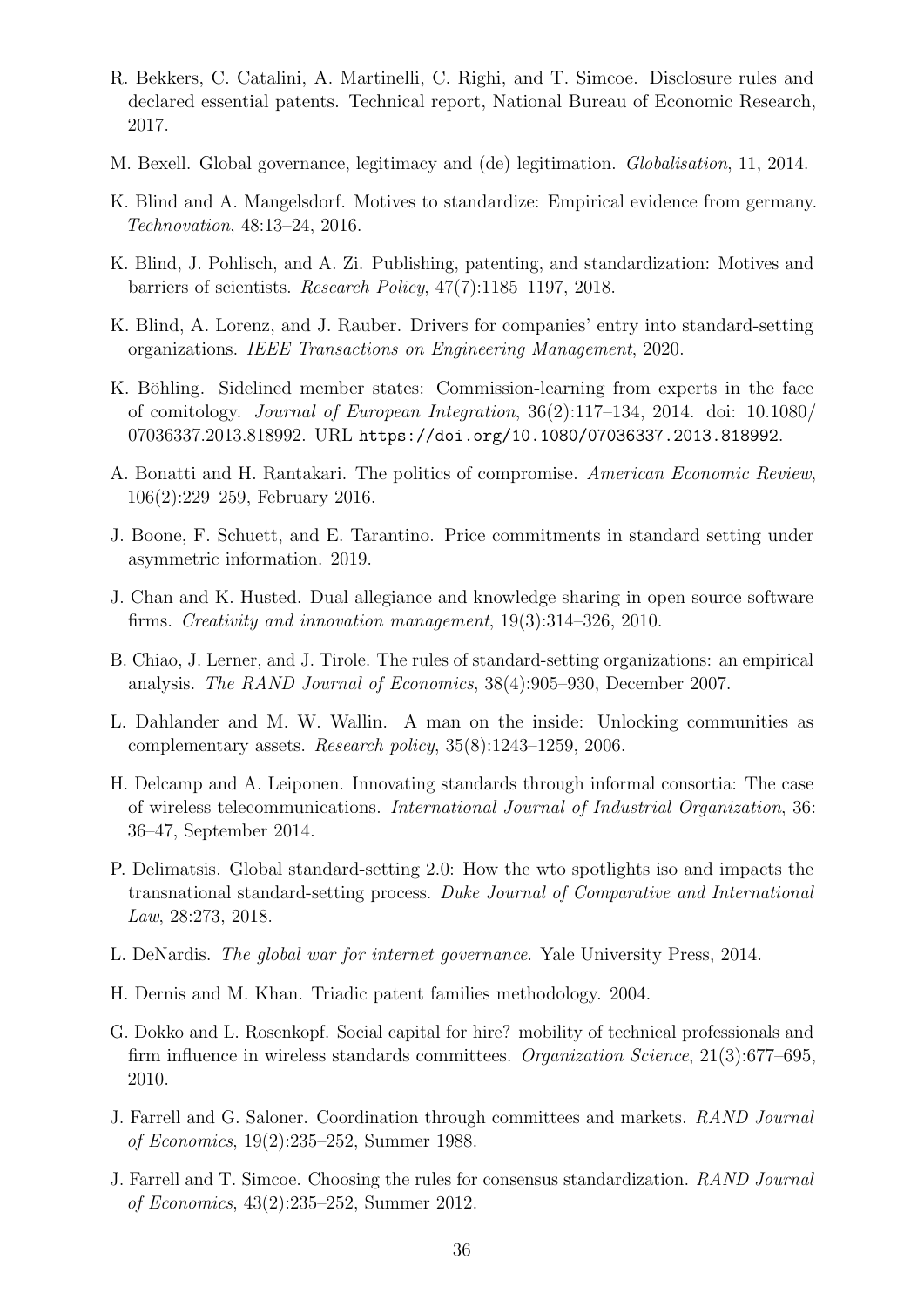- <span id="page-37-2"></span>T. Fischer and J. Henkel. Complements and substitutes in profiting from innovation - a choice experimental approach. Research Policy, 42(2):326–339, 2013.
- <span id="page-37-1"></span>L. Fleming and D. Waguespack. Scanning the commons? evidence on the benefits to startups participating in open standards development. Management Science, 55(2): 210–223, February 2009.
- <span id="page-37-4"></span>B. Ganglmair, T. Simcoe, E. Tarantino, et al. Learning when to quit: An empirical model of experimentation in standards development. Technical report, University of Bonn and University of Mannheim, Germany, 2018.
- <span id="page-37-0"></span>L. Goerke and M. Holler. Voting on standardisation. Public Choice, 83:337–351, 1995.
- <span id="page-37-12"></span>H. Halpin. The crisis of standardizing drm: the case of w3c encrypted media extensions. In International Conference on Security, Privacy, and Applied Cryptography Engineering, pages 10–29. Springer, 2017.
- <span id="page-37-10"></span>A. Harcourt, G. Christou, and S. Simpson. Global Standard Setting in Internet Governance. Oxford University Press, 2020.
- <span id="page-37-14"></span>D. Homscheid and M. Schaarschmidt. Between organization and community: investigating turnover intention factors of firm-sponsored open source software developers. In Proceedings of the 8th ACM Conference on Web Science, pages 336–337, 2016.
- <span id="page-37-7"></span>K. Husted and S. Michailova. Dual allegiance and knowledge sharing in inteer-firm r&d coollaborations. Organizational Dynamics, 39(1):37–47, 2010.
- <span id="page-37-8"></span>K. Husted, S. Michailova, and H. Olander. Dual allegiance, knowledge sharing, and knowledge protection: An empirical examination. International Journal of Innovation Management, 17(06):1340022, 2013.
- <span id="page-37-6"></span>J. Isaak. The role of individuals and social capital in posix standardization. International Journal of IT Standards and Standardization Research (IJITSR), 4(1):1–23, 2006.
- <span id="page-37-15"></span>M. Jones. Policy legitimation, expert advice, and objectivity: 'opening' the uk governance framework for human genetics. Social Epistemology, 18(2-3):247–270, 2004. doi: 10. 1080/0269172042000249318. URL <https://doi.org/10.1080/0269172042000249318>.
- <span id="page-37-11"></span>O. Kanevskaia. The Law and Practice of Global ICT Standardization. Cambridge University Press, 2022.
- <span id="page-37-5"></span>B. Kang and K. Motohashi. Essential intellectual property rights and inventors' involvement in standardization. Research Policy, 44(2):483–492, March 2015.
- <span id="page-37-13"></span>N. Kinnie and J. Swart. Committed to whom? professional knowledge worker commitment in cross-boundary organisations. Human Resource Management Journal, 22(1):21–38, 2012.
- <span id="page-37-3"></span>P. Larouche and F. Schuett. Repeated interaction in standard setting. Journal of Economics & Management Strategy, 28(3):488–509, 2019.
- <span id="page-37-9"></span>V. Lee and C. Herstatt. How firms can strategically influence open source communities: the employment of 'men on the inside'. Routledge, 2015.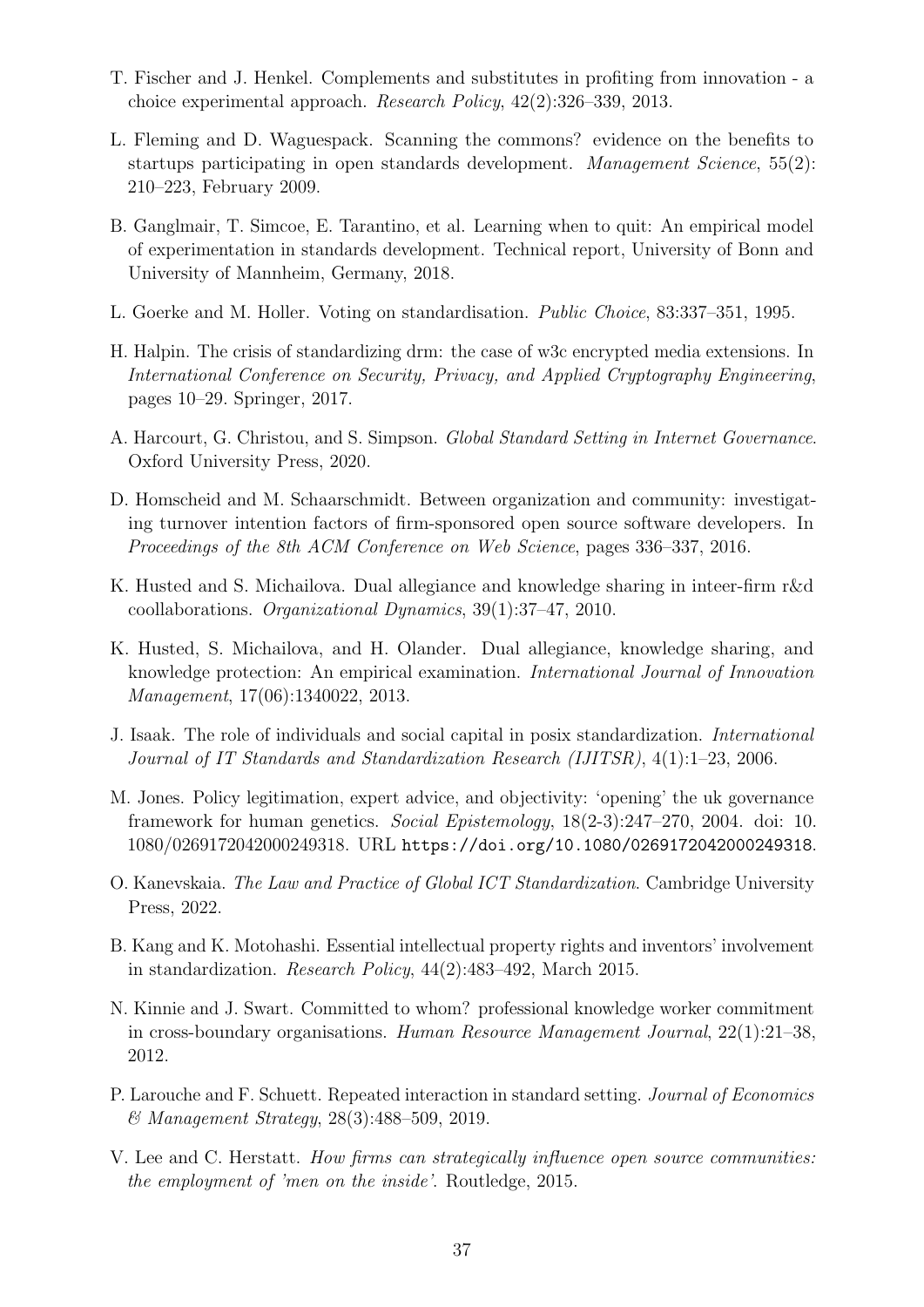- <span id="page-38-2"></span>W. Lehr. Compatibility standards and industry competition: Two case studies. *Economics* of Innovation and New Technology, 4(2):97–112, 1996.
- <span id="page-38-14"></span>P. Leino-Sandberg. The Politics of Legal Expertise in EU Policymaking. Cambridge University Press, 2021.
- <span id="page-38-6"></span>A. Leiponen. Competing through cooperation: Standard-setting in wireless telecommunications. Management Science, 54(11):1904–1919, November 2008.
- <span id="page-38-12"></span>M. A. Lemley. Intellectual property rights and standard-setting organizations. California Law Review (online), 90, April 2002. UC Berkeley Public Law Research Paper No. 84.
- <span id="page-38-3"></span>J. Lerner and J. Tirole. A model of forum shopping. American Economic Review, 96(4): 1091–1113, September 2006.
- <span id="page-38-4"></span>J. Lerner and J. Tirole. Standard-essential patents. Journal of Political Economy, 123(3): 547–586, 2015.
- <span id="page-38-15"></span>L. Levidow and S. Carr. Europeanising advisory expertise: the role of 'independent, objective, and transparent'scientific advice in agri-biotech regulation. Environment and Planning C: Government and Policy, 25(6):880–895, 2007.
- <span id="page-38-1"></span>G. Llanes and J. Poblete. Technology choice and coalition formation in standards wars. The Journal of Industrial Economics, 68(2):270–297, 2020.
- <span id="page-38-9"></span>M. I. Marpet. An ethical issue in voluntary-consensus-standards development: A decisionscience view. *Journal of Business Ethics*,  $17(1)$ :1701–1716, March 1998.
- <span id="page-38-16"></span>R. K. Merton. The normative structure of science. The sociology of science: Theoretical and empirical investigations, pages 267–278, 1979.
- <span id="page-38-10"></span>C. N. Murphy and J. Yates. The International Organization for Standardization (ISO): global governance through voluntary consensus. Routledge, 2009.
- <span id="page-38-7"></span>R. Ranganathan and L. Rosenkopf. Do ties really bind? the effect of knowledge and commercialization networks on opposition to standards. Academy of Management Journal, 57(2):515–540, 2014.
- <span id="page-38-5"></span>C. A. Riillo. Profiles and motivations of standardization players. International Journal of IT Standards and Standardization Research, 11(2):17–33, 2013.
- <span id="page-38-8"></span>A. L. Russell. Open standards and the digital age. Cambridge University Press, 2014.
- <span id="page-38-11"></span>M. Schaarschmidt and K.-J. Stol. Company soldiers and gone-natives: role conflict and career ambition among firm-employed open source developers. In International Conference in Information Systems (ICIS), pages 1–2. Association for Information Systems (AIS), 2018.
- <span id="page-38-13"></span>M. Shapiro. Deliberative, independent technocracy v. democratic politics: will the globe echo the eu. Law & Contemp. Probs., 68:341, 2004.
- <span id="page-38-0"></span>T. Simcoe. Standard setting committees: Consensus governance for shared technology platforms. American Economic Review, 102(1):305–336, February 2012.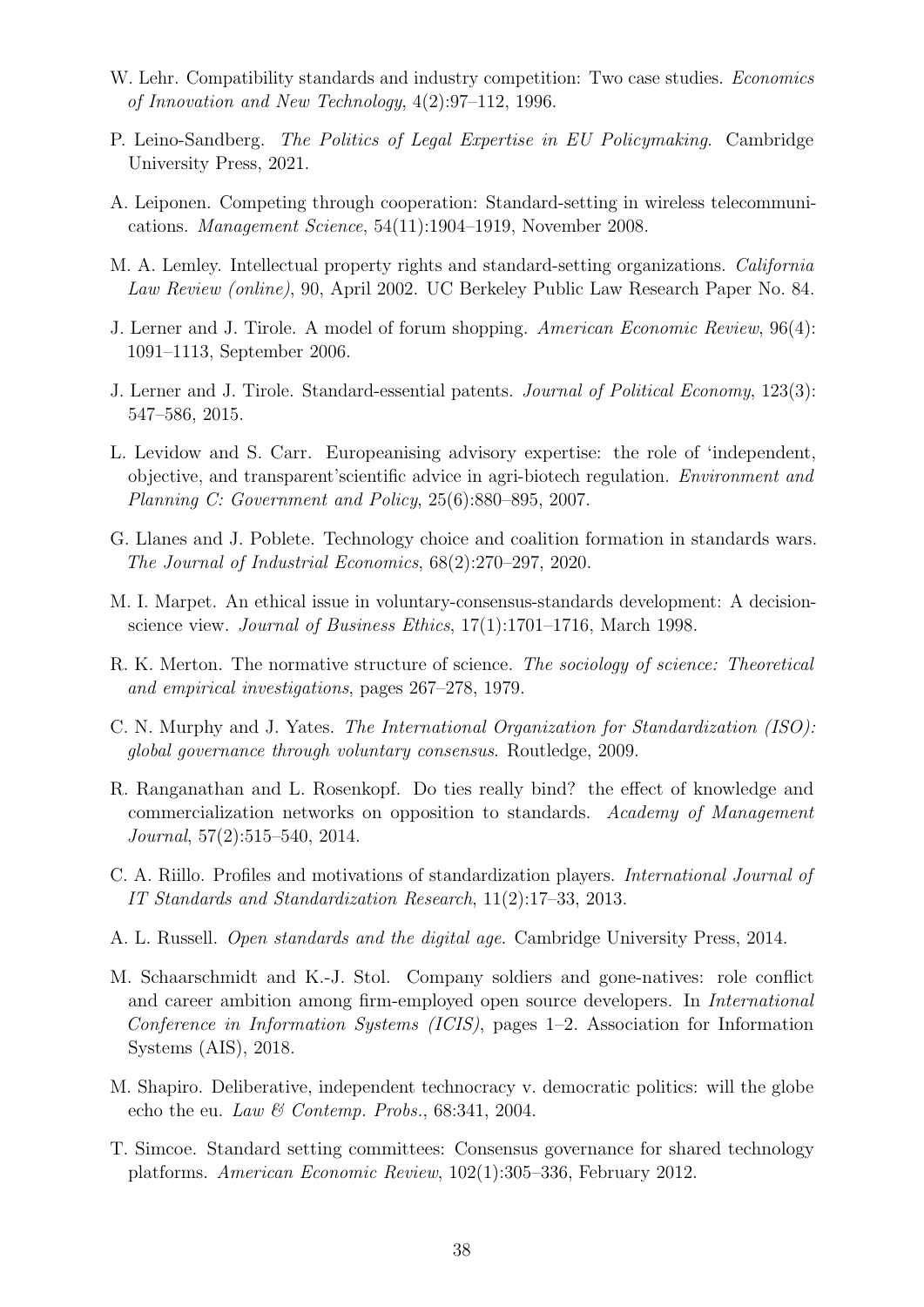- <span id="page-39-2"></span>D. F. Spulber. Standard setting organisations and standard essential patents: Voting and markets. The Economic Journal, 129(619):1477–1509, 2019.
- <span id="page-39-8"></span>C. Sternitzke. Defining triadic patent families as a measure of technological strength. Scientometrics, 81(1):91–109, 2009.
- <span id="page-39-0"></span>G. P. Swann. The economics of standardization. Technical report, University of Manchester, Manchester, UK, 2000.
- <span id="page-39-1"></span>D. J. Teece. Profiting from innovation in the digital economy: Enabling technologies, standards, and licensing models in the wireless world. Research Policy, 47(8):1367–1387, 2018.
- <span id="page-39-5"></span>N. ten Oever et al. Wired norms: Inscription, resistance, and subversion in the governance of the internet infrastructure. 2020.
- <span id="page-39-7"></span>P. J. Weiser. Internet governance, standard setting, and self-regulation. N. Ky. L. Rev., 28:822, 2001.
- <span id="page-39-4"></span>P. Werhane and J. Doering. Conflicts of interest and conflicts of commitment. Professional Ethics, A Multidisciplinary Journal, 4(3/4):47–81, 1995.
- <span id="page-39-3"></span>J. Yates and C. N. Murphy. Engineering Rules: Global Standard Setting since 1880. JHU Press, 2019.
- <span id="page-39-6"></span>N. Zingales and O. Kanevskaia. The ieee-sa patent policy update under the lens of eu competition law. European Competition Journal, 12(2-3):195–235, 2016.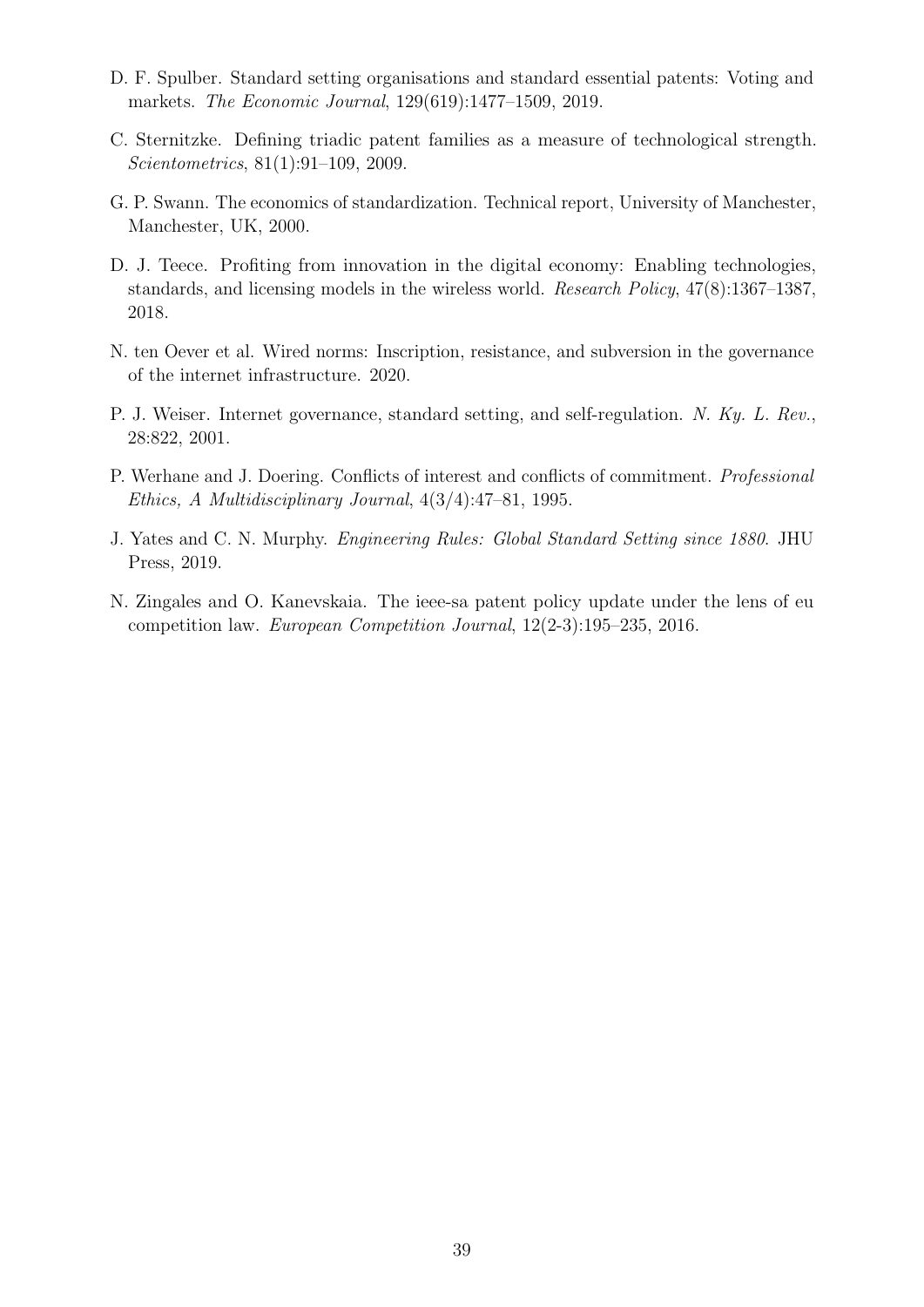# A Appendices

A.1 Appendix 1: Conditional logit analysis by type of appointment

<span id="page-40-0"></span>

<span id="page-40-1"></span>A.2 Appendix 2: Affiliation mobility and attendee cohorts

<span id="page-40-2"></span>Figure 4: Composition of attendee population cohorts by prior experience and SDO

|            | 3GPP          | <b>IETF</b>   | All SDOs      |
|------------|---------------|---------------|---------------|
|            | mean/sd/count | mean/sd/count | mean/sd/count |
| Top 5      | 0.155         | 0.238         | 0.194         |
|            | 0.362         | 0.426         | 0.395         |
|            | 3,099         | 2,730         | 5,829         |
| $Top 6-20$ | 0.130         | 0.138         | 0.133         |
|            | 0.337         | 0.345         | 0.340         |
|            | 4,054         | 2,379         | 6,433         |
| Total      | 0.141         | 0.191         | 0.162         |
|            | 0.348         | 0.393         | 0.369         |
|            | 7,153         | 5,109         | 12,262        |

Table 10: Percentage of an affiliation's new attendees with previous SDO experience - by affiliation group and SDO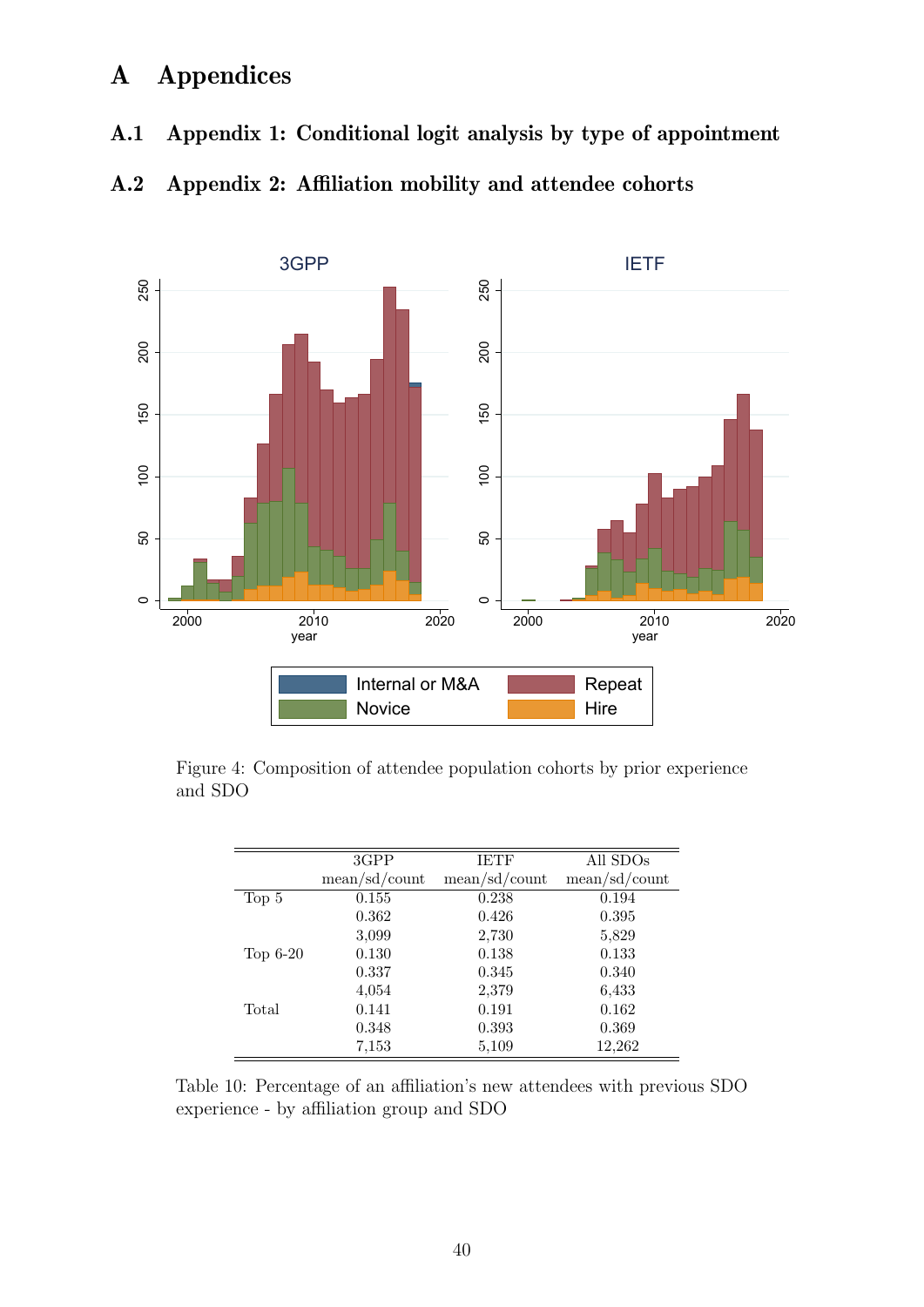<span id="page-41-0"></span>

|                               | (1)                     | (2)                     | (3)                     | (4)                     | (5)                    | (6)                     |
|-------------------------------|-------------------------|-------------------------|-------------------------|-------------------------|------------------------|-------------------------|
|                               |                         |                         | 3GPP                    |                         | <b>IETF</b>            |                         |
| company                       | 1.168<br>(1.88)         | 0.798<br>(1.22)         | $1.570*$<br>(2.09)      | 1.303<br>(1.68)         | 0.0964<br>(0.73)       | 0.127<br>(0.90)         |
| company#RAN                   | 11.57<br>(0.02)         | 11.76<br>(0.02)         |                         |                         |                        |                         |
| company#TSG_plen              |                         |                         | $-0.909$<br>$(-0.71)$   | $-2.154$<br>$(-1.33)$   |                        |                         |
| company#suitbeard             |                         |                         |                         |                         | 0.0110<br>(1.87)       | 0.0110<br>(1.81)        |
| top <sub>5</sub>              |                         | 0.332<br>(1.25)         |                         | 0.151<br>(0.59)         |                        | $0.507*$<br>(2.08)      |
| $top5\#RAN$                   |                         | $-0.00818$<br>$(-0.02)$ |                         |                         |                        |                         |
| $top5\#TSG$ -plen             |                         |                         |                         | 1.032<br>(1.66)         |                        |                         |
| top5#suitbeard                |                         |                         |                         |                         |                        | 0.00339<br>(0.48)       |
| top20                         |                         | 0.382<br>(1.21)         |                         | 0.337<br>(1.15)         |                        | $-0.434$<br>$(-1.90)$   |
| $top20\#RAN$                  |                         | 0.140<br>(0.21)         |                         |                         |                        |                         |
| $top20\#TSG$ <sub>-plen</sub> |                         |                         |                         | 0.999<br>(0.88)         |                        |                         |
| $top20\#suit$ suitbeard       |                         |                         |                         |                         |                        | $-0.00238$<br>$(-0.35)$ |
| attendance_wg_lastyear        | $0.575***$<br>(9.35)    | $0.568***$<br>(9.21)    | $0.579***$<br>(9.38)    | $0.570***$<br>(9.23)    |                        |                         |
| attendance_wg_prior           | $0.0459***$<br>(6.10)   | $0.0441***$<br>(5.85)   | $0.0459***$<br>(6.10)   | $0.0452***$<br>(5.94)   |                        |                         |
| attendance_plen_lastyear      | $0.556***$<br>(6.75)    | $0.553***$<br>(6.70)    | $0.560***$<br>(6.78)    | $0.560***$<br>(6.76)    | $1.097***$<br>(15.88)  | $1.095***$<br>(15.84)   |
| attendance_plen_prior         | $-0.0316*$<br>$(-2.14)$ | $-0.0301*$<br>$(-2.05)$ | $-0.0314*$<br>$(-2.12)$ | $-0.0311*$<br>$(-2.11)$ | $0.0225***$<br>(5.05)  | $0.0221***$<br>(4.90)   |
| field_any_top20               | $0.00527*$<br>(2.52)    | $0.00478*$<br>(2.30)    | $0.00535*$<br>(2.56)    | $0.00465*$<br>(2.30)    | $-0.0268$<br>$(-1.33)$ | $-0.0239$<br>$(-1.20)$  |
| sep_inventor                  | 0.166<br>(0.70)         | 0.0128<br>(0.05)        | 0.168<br>(0.71)         | 0.00160<br>(0.01)       | 0.142<br>(0.61)        | 0.113<br>(0.48)         |
| numbermails_wg_6m             |                         |                         |                         |                         | $0.00142***$<br>(7.21) | $0.00140***$<br>(7.10)  |
| number_rfcs                   |                         |                         |                         |                         | $0.0129***$<br>(3.40)  | $0.0122**$<br>(3.12)    |
| $\overline{N}$                | 37,982                  | 37,982                  | 37,982                  | 37,982                  | 1,030,779              | 1,030,779               |
| Groups                        | 110                     | 110                     | 110                     | 110                     | 436                    | 436                     |
| $t$ statistics in parentheses |                         |                         |                         |                         |                        |                         |

\*  $p < 0.05$ , \*\*  $p < 0.01$ , \*\*\*  $p < 0.001$ 

Table 9: Conditional logit regression analysis by type of appointment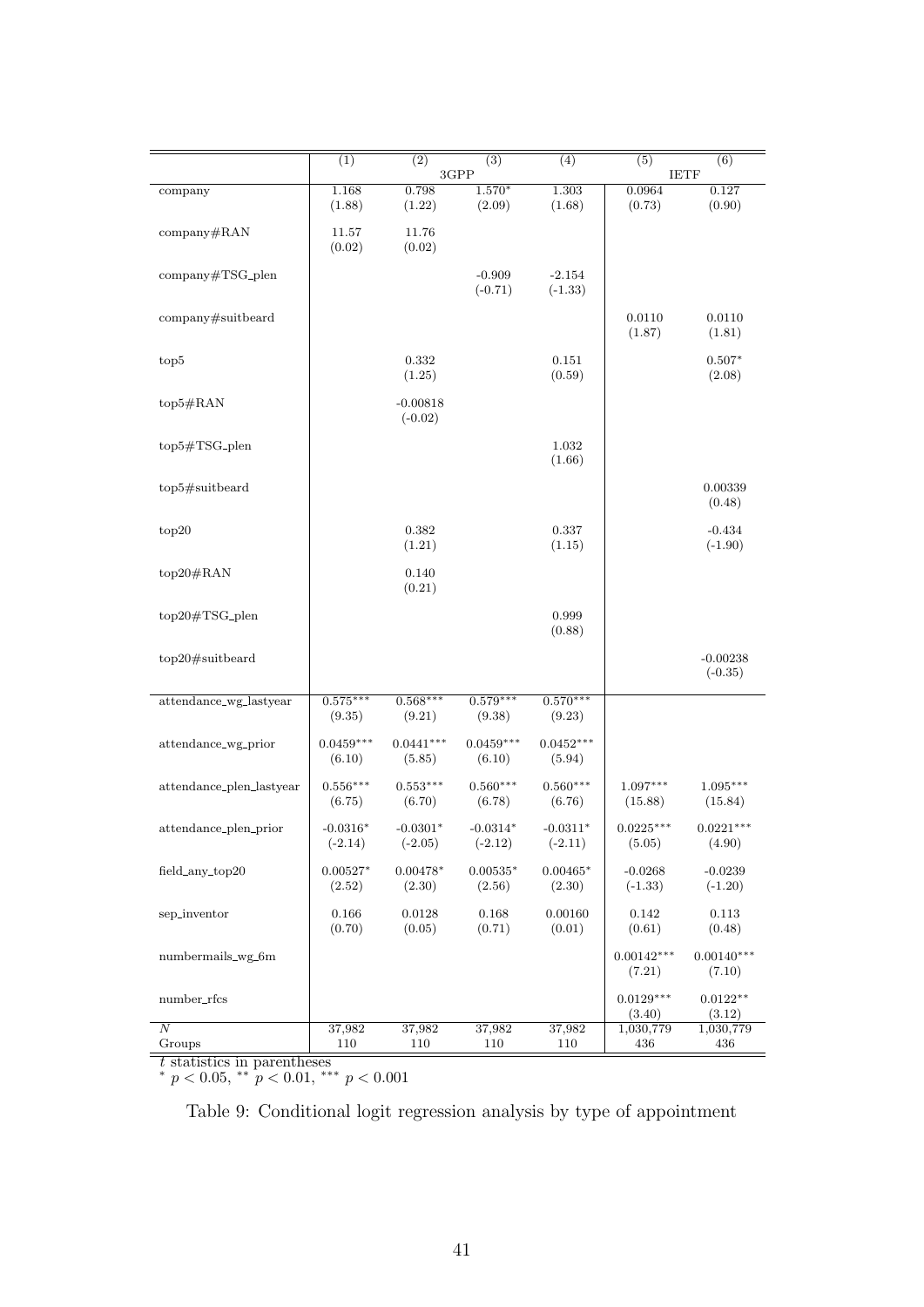|            | 3GPP          | <b>IETF</b>   | All SDO <sub>s</sub> |
|------------|---------------|---------------|----------------------|
|            | mean/sd/count | mean/sd/count | mean/sd/count        |
| Top 5      | 0.081         | 0.112         | 0.099                |
|            | 0.273         | 0.316         | 0.299                |
|            | 481           | 649           | 1,130                |
| $Top 6-20$ | 0.166         | 0.170         | 0.168                |
|            | 0.373         | 0.376         | 0.374                |
|            | 529           | 329           | 858                  |
| Total      | 0.126         | 0.132         | 0.129                |
|            | 0.332         | 0.339         | 0.335                |
|            | 1,010         | 978           | 1,988                |

Table 11: Individuals with previous SDO experience: share attributed to company M&As - by affiliation group and SDO

# <span id="page-42-1"></span><span id="page-42-0"></span>A.3 Appendix 4: Effect of affiliation on chair appointments

|                | $\left( 1\right)$ | $\left( 2\right)$ | $\left( 3\right)$ | $\left( 4\right)$ | $\left( 5\right)$ |
|----------------|-------------------|-------------------|-------------------|-------------------|-------------------|
| top5           | $-0.00191$        |                   |                   |                   |                   |
|                | $(-0.93)$         |                   |                   |                   |                   |
| top20          |                   | 0.00496           |                   |                   |                   |
|                |                   | (1.27)            |                   |                   |                   |
|                |                   |                   |                   |                   |                   |
| networkop      |                   |                   | 0.0106            |                   |                   |
|                |                   |                   | (1.52)            |                   |                   |
| $decLsep_3GPP$ |                   |                   |                   | $-0.00000660$     |                   |
|                |                   |                   |                   | $(-1.28)$         |                   |
|                |                   |                   |                   |                   | $-0.00832**$      |
| company        |                   |                   |                   |                   | $(-2.87)$         |
|                |                   |                   |                   |                   |                   |
| seniority      | $-0.00000341$     | $-0.00000342$     | $-0.00000337$     | $-0.00000318$     | $-0.00000350$     |
|                | $(-1.15)$         | $(-1.15)$         | $(-1.13)$         | $(-1.09)$         | $(-1.18)$         |
| after          | 0.00491           | 0.00493           | 0.00479           | 0.00474           | 0.00477           |
|                | (1.11)            | (1.12)            | (1.09)            | (1.09)            | (1.09)            |
|                |                   |                   |                   |                   |                   |
| $_{\rm cons}$  | $0.0118**$        | $0.00924*$        | $0.0103*$         | $0.0116**$        | $0.0189***$       |
|                | (2.83)            | (2.49)            | (2.46)            | (2.84)            | (3.46)            |
| N              | 22180             | 22180             | 22134             | 22180             | 22134             |

 $\boldsymbol{t}$  statistics in parentheses

\*  $p < 0.05$ , \*\*  $p < 0.01$ , \*\*\*  $p < 0.001$ 

Table 12: New chair appointments, before and after change of affiliation - 6 year window - 3GPP